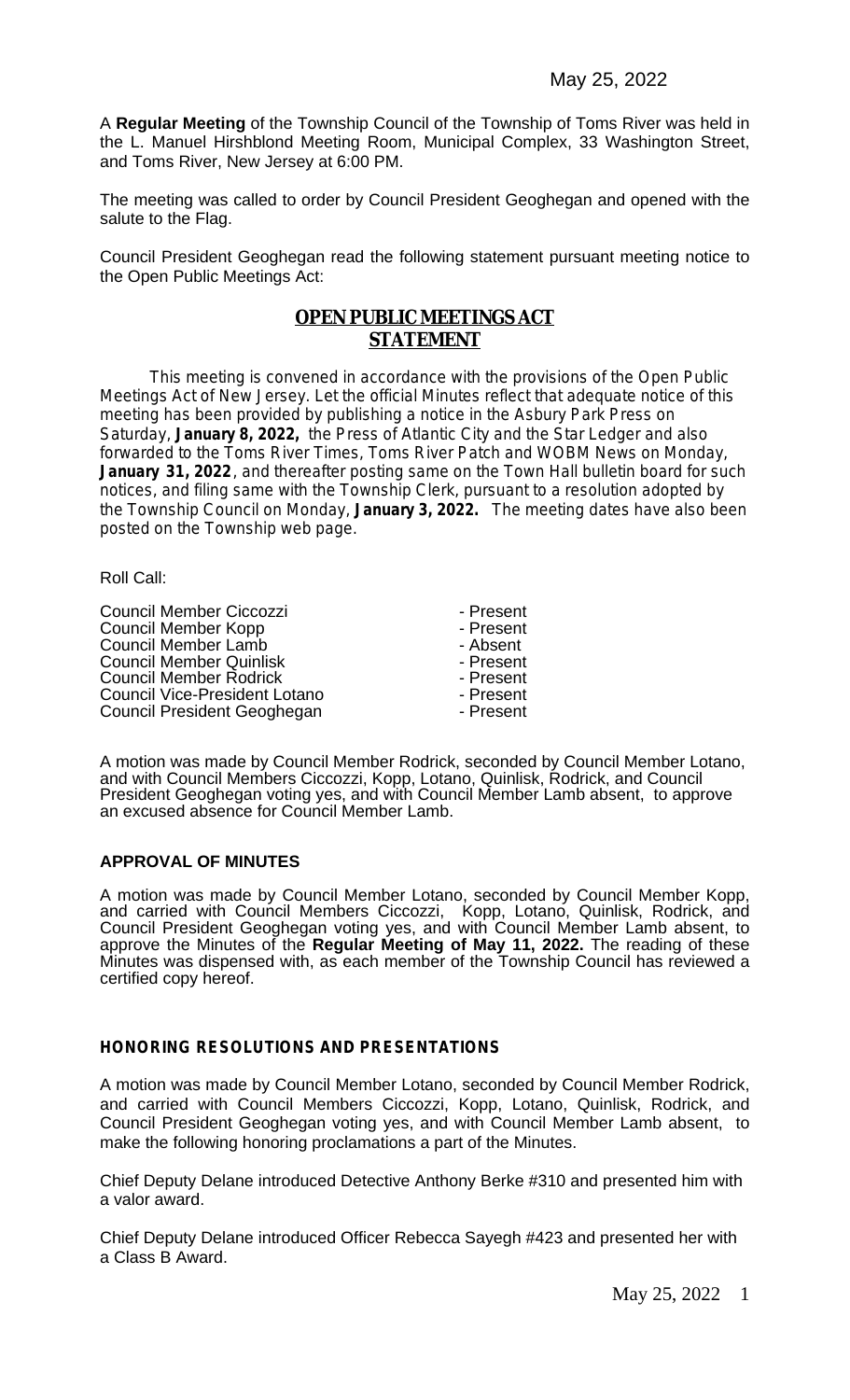Chief Little introduced the following Officers for Life Saving Awards:

Officer Bridgette Badalis #453 Officer Dominick Pollio #454 Officer Eric Scamporino #388

Chief Little introduced Daniel and presented him a clock for his retirement.

Mayor Hill introduced Girl Scout Julietta Onofrietti and presented her with a proclamation

# **Township of Toms River Proclamation** *Girl Scout Gold Award* **May 25, 2022**

*WHEREAS, Julietta Onofrietti has received the Gold Award which is the highest rank of achievement in Girl Scouts; originally called the Golden Eagle of Merit; and* 

*WHEREAS, since 1916 the Girl Scout Gold Award has stood for excellence and leadership for girls everywhere with girls who pursue the award aspiring to transform an idea and vision for change into an actionable plan with far-reaching results; and* 

*WHEREAS, the Gold Award requires girls in grades 9-12 to make a measurable and sustainable difference in their community through assessing a need, designing a solution and, through completion of their project, inspiring others to sustain it; and*

*WHEREAS, Julietta has been a member of the Girl Scouts of the Jersey Shore for thirteen years, serving in many leadership and ambassador positions and volunteering for varied community service organizations and activities; and* 

*WHEREAS, the Gold Award is the highest award in Girl Scouting, honoring leadership in the Girl Scout tradition; and*

*WHEREAS, Julietta's Gold Award Project, entitled "Doghouse Peace" benefitted the Toms River Animal Shelter where she constructed a doghouse for their outdoor yard for protection during outside active time individually or with other dogs versus being isolated in a cage inside. The* doghouse has an open front door and a side door that lifts with a hinge and a chain for ventilation during the summer, as well as an overhang roof in the front to provide a small dog porch elevated off the ground. There is a side ramp which allows any size dog to run up to jump on top of the roof to lay in the sun, and the entire roof and inside of the doghouse and porch are covered with artificial turf and painted with outdoor paint and roof paper to shield it from the weather, thereby making it *sustainable for at least a decade or more; and*

*WHEREAS, the Girl Scout Leadership Experience helps girls develop a solid foundation in leadership through core programs around science, technology, engineering, and math (STEM), environmental stewardship, healthy living, financial literacy and global citizenship; and*

*WHEREAS, Julietta Onofrietti has successfully completed all requirements to receive the Girl Scout Gold Award.*

*NOW, THEREFORE, I, Maurice B. Hill, Mayor of the Township of Toms River, on behalf of myself, the Township Council, and the residents of the Township of Toms River, congratulate Julietta Onofrietti on her achievement of receiving the Girl Scout Gold Award.*

## **Maurice** "**Mo**" **B. Hill, Jr., Mayor**

**\_\_\_\_\_\_\_\_\_\_\_\_\_\_\_\_\_\_\_\_\_\_\_\_\_\_\_\_\_\_\_\_\_\_\_\_\_\_\_\_**

May 25, 2022 2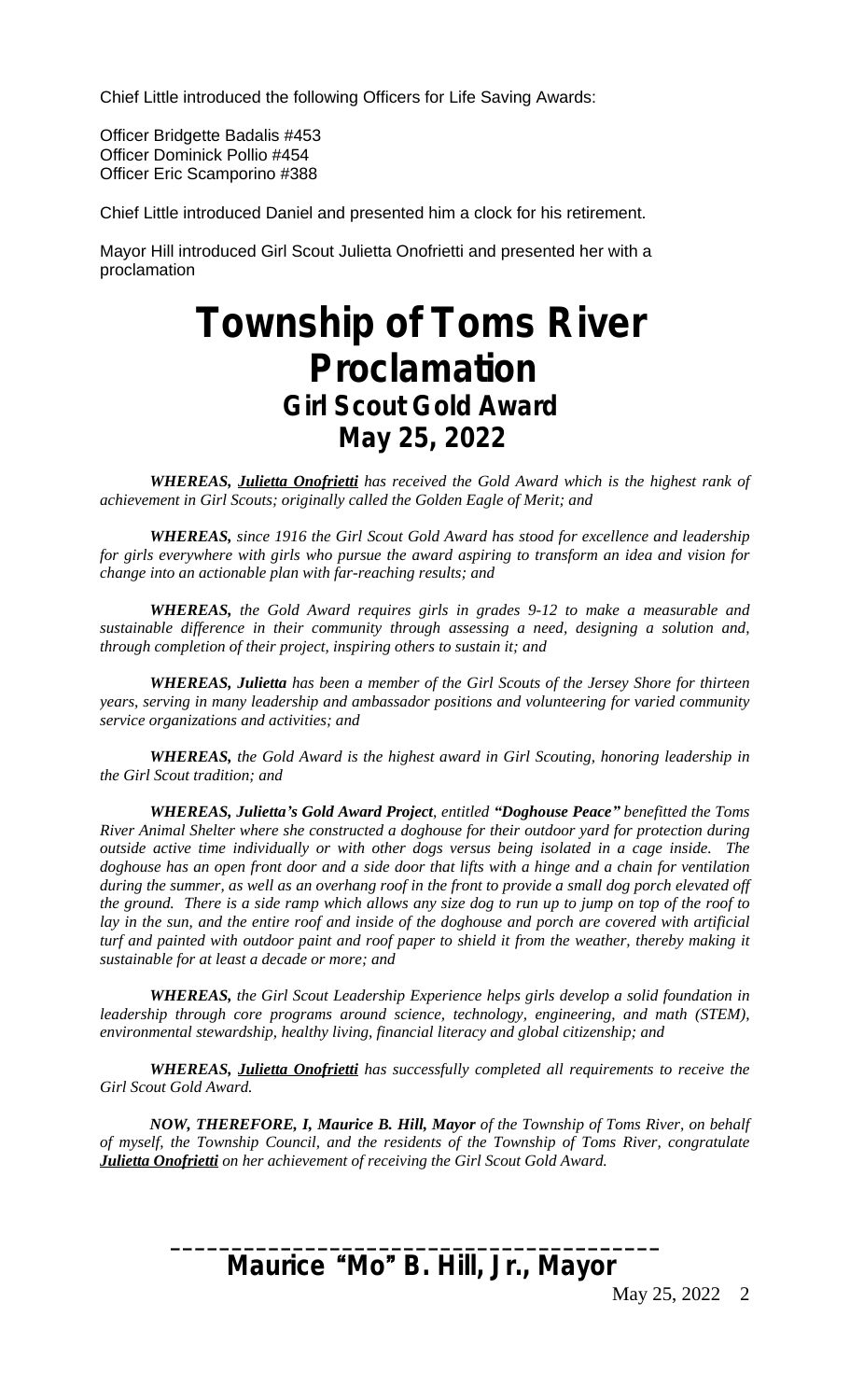## **Kevin M. Geoghegan Matthew W.**

 **\_\_\_\_\_\_\_\_\_\_\_\_\_\_\_ \_\_\_\_\_\_\_\_\_\_\_\_\_\_\_** 

**Lotano**

 **Council President Council Vice-**

\_\_\_\_\_\_\_\_\_\_\_\_\_\_\_\_\_\_\_\_\_\_\_\_ \_\_\_\_\_\_\_\_\_\_\_\_\_\_\_\_\_\_\_\_\_\_\_\_\_

**President**

**Lamb** 

**\_\_\_\_\_\_\_\_\_\_\_\_\_\_\_\_\_\_\_**

**\_\_\_\_\_\_\_\_\_\_\_\_\_\_\_\_**

**David Ciccozzi** Joshua D. Kopp Justin D.

**\_\_\_\_\_\_\_\_\_\_\_\_\_\_\_\_\_** *Daniel T.* **Daniel T. Rodrick**

Five-minute recess for Officers and Families to take pictures. Reconvene at 6:22 p.m.

Michael Cruoglio, Deputy Township Clerk read the following Ordinance of which the title only was read in full:

A motion was made by Council Member Lotano, seconded by Council Member Quinlisk, and carried that an Ordinance entitled:

#### **AN ORDINANCE OF THE TOWNSHIP COUNCIL OF THE TOWNSHIP OF TOMS RIVER, OCEAN COUNTY, NEW JERSEY, AUTHORIZING THE TOWNSHIP TO ADOPT A CORRECTORY ACCESS EASEMENT AGREEMENT AND DISCHARGE OF MEMORANDUM OF ESCROW AGREEMENT BETWEEN CT-CT07 MAZEL LLC, DT-DT07 MAZEL LLC AND THE TOWNSHIP OF TOMS RIVER, AND AUTHORIZING THE MAYOR TO EXECUTE AND THE DEPUTY MUNICIPAL CLERK TO ATTEST TO SAID AGREEMENT**

be taken up for further consideration, public hearing and final passage. Said ordinance was thereupon read by title only, pursuant to authority of Statutes of New Jersey, copy of said ordinance having been posted as directed by said law, whereupon Council President Geoghegan announced that this was the final reading of the ordinance and asked if anyone present had anything to say in connection therewith. There was no response.

On motion by Council Member Lotano, seconded by Council Member Quinlisk and carried, the public hearing was closed.

Council Member Lotano offered the following ordinance and moved its adoption, Council Member Quinlisk seconded the motion:

BE IT RESOLVED BY THE TOWNSHIP COUNCIL OF THE TOWNSHIP OF TOMS RIVER, IN THE COUNTY OF OCEAN AND STATE OF NEW JERSEY, as follows:

1. That the foregoing ordinance, the title of which is quoted in the title hereof, be and the same is hereby passed on second and final reading.

May 25, 2022 3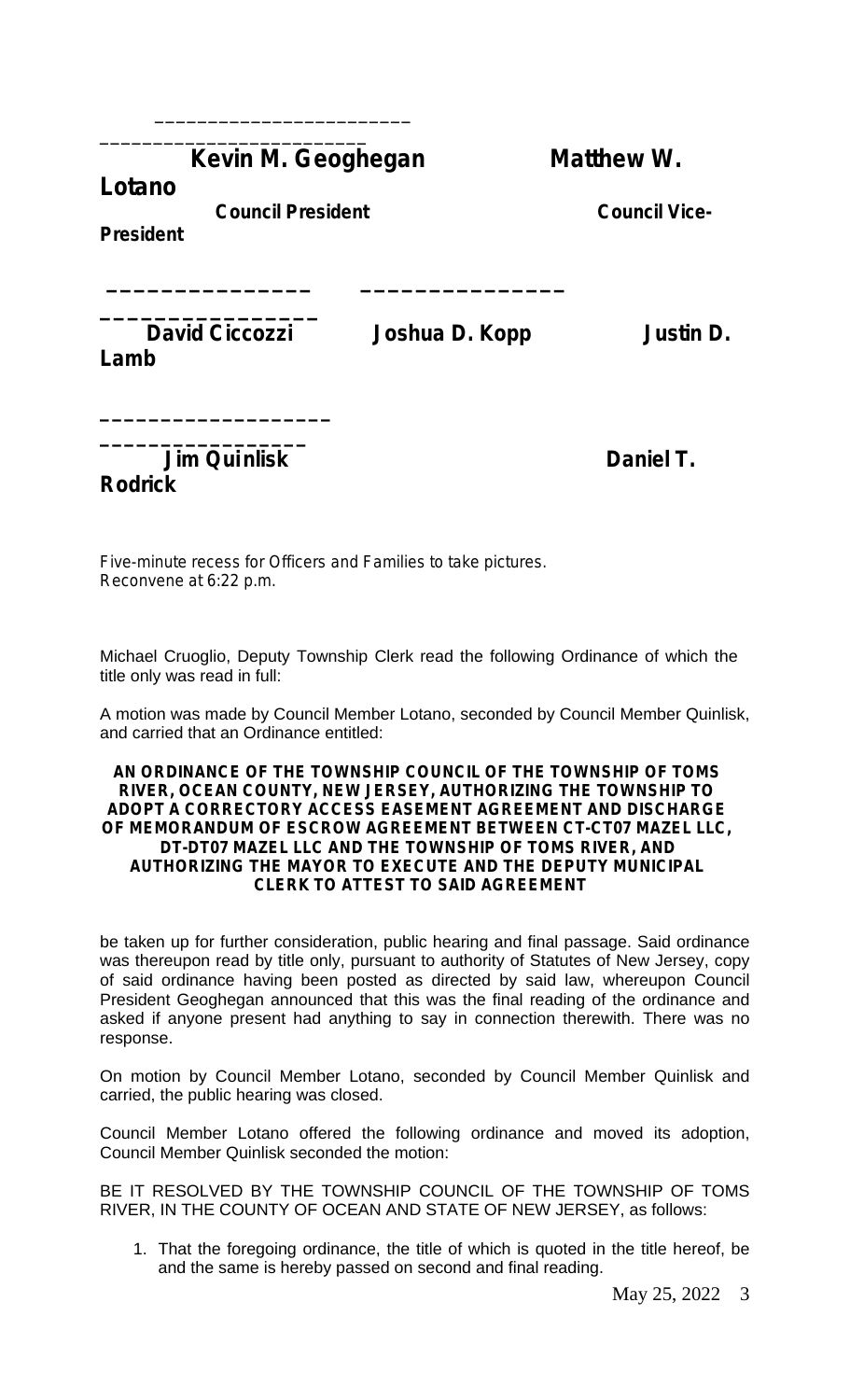2. That the title and purpose of said ordinance, together with the Notice of Final Passage thereof is published in the Asbury Park Press.

The foregoing Ordinance was adopted on roll call by the following vote:

| Council Member Ciccozzi       | Yes        |
|-------------------------------|------------|
| Council Member Kopp           | Yes        |
| Council Member Lamb           | Absent     |
| Council Member Quinlisk       | Yes        |
| Council Member Rodrick        | Yes        |
| Council Vice-President Lotano | <b>Yes</b> |
| Council President Geoghegan   | Yes        |
|                               |            |

Michael Cruoglio, Deputy Township Clerk read the following Ordinance of which the title only was read in full:

A motion was made by Council Member Lotano, seconded by Council Member Kopp, and carried that an Ordinance entitled:

#### **ORDINANCE OF THE TOWNSHIP COUNCIL, TOWNSHIP OF TOMS RIVER, OCEAN COUNTY, NEW JERSEY, AMENDING AND SUPPLEMENTING §391-36B THE TOWNSHIP CODE TO PERMIT THE LIMITED OPERATION OF FOOD TRUCKS ON WASHINGTON STREET**

be taken up for further consideration, public hearing and final passage. Said ordinance was thereupon read by title only, pursuant to authority of Statutes of New Jersey, copy of said ordinance having been posted as directed by said law, whereupon Council President Geoghegan announced that this was the final reading of the ordinance and asked if anyone present had anything to say in connection therewith.

Council Members Lotano and Kopp favor this ordinance, because it came from the small business committee..

On motion by Council Member Lotano, seconded by Council Member Quinlisk and carried, the public hearing was closed.

Council Member Lotano offered the following ordinance and moved its adoption, Council Member Kopp seconded the motion:

BE IT RESOLVED BY THE TOWNSHIP COUNCIL OF THE TOWNSHIP OF TOMS RIVER, IN THE COUNTY OF OCEAN AND STATE OF NEW JERSEY, as follows:

1. That the foregoing ordinance, the title of which is quoted in the title hereof, be and the same is hereby passed on second and final reading.

2. That the title and purpose of said ordinance, together with the Notice of Final Passage thereof is published in the Asbury Park Press.

The foregoing Ordinance was adopted on roll call by the following vote:

| Council Member Ciccozzi       | Yes    |
|-------------------------------|--------|
| Council Member Kopp           | Yes    |
| Council Member Lamb           | Absent |
| Council Member Quinlisk       | Yes    |
| Council Member Rodrick        | Yes    |
| Council Vice-President Lotano | Yes    |
| Council President Geoghegan   | Yes    |
|                               |        |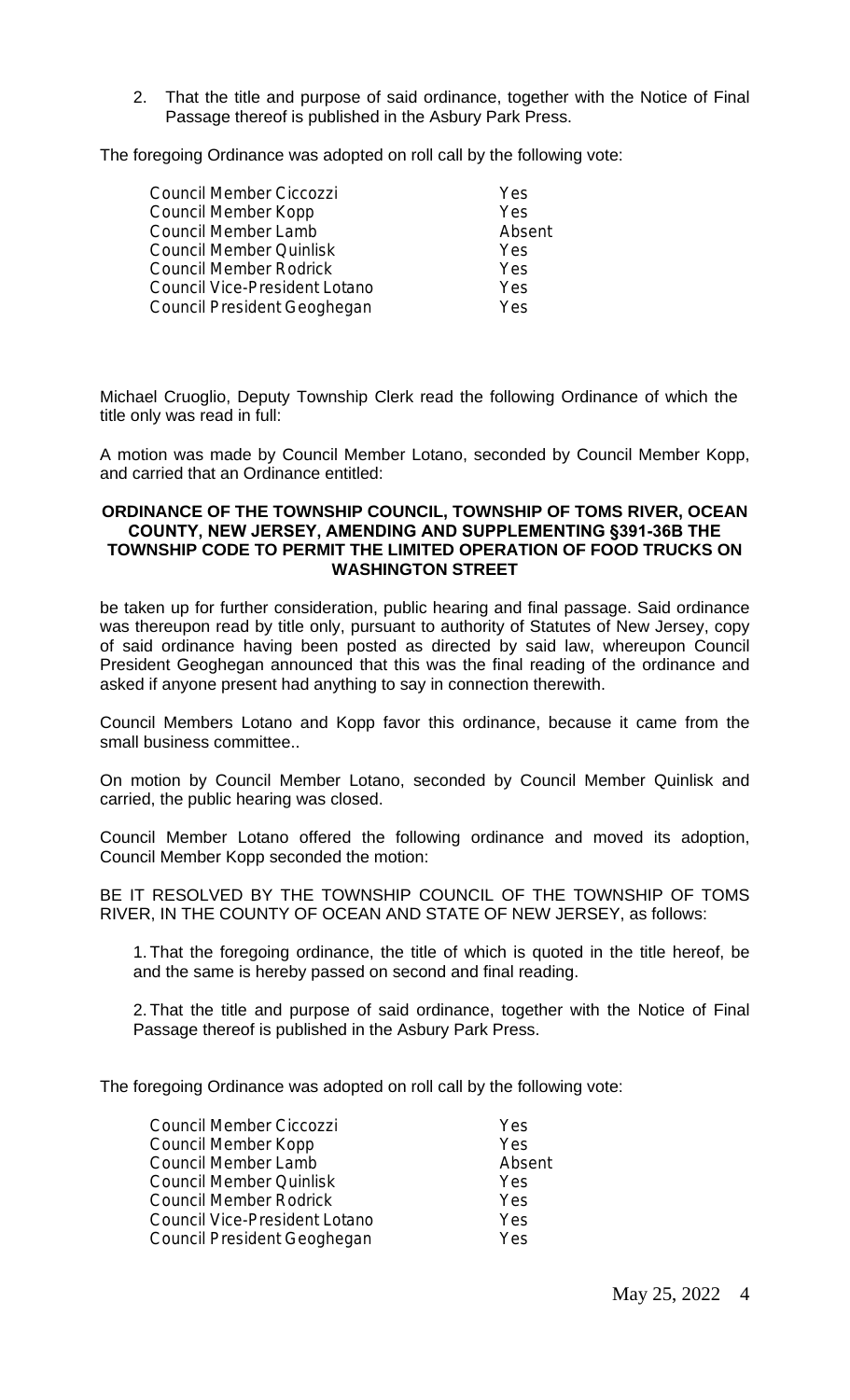Michael Cruoglio, Deputy Township Clerk read the following Ordinance of which the title only was read in full:

A motion was made by Council Member Lotano, seconded by Council Member Kopp, and carried that an Ordinance entitled:

## **ORDINANCE OF THE TOWNSHIP COUNCIL, TOWNSHIP OF TOMS RIVER, OCEAN COUNTY, NEW JERSEY, AMENDING AND SUPPLEMENTING §189-7A(4) OF THE TOWNSHIP CODE TO REVISE THE REGULATIONS PROHIBITING THE ISSUANCE OF PERMITS FOR DUNE WALKOVERS**

The foregoing Ordinance shall be discussed at the executive session.

Decided at the Executive Session **to be table indefinitely.**

| Council Member Ciccozzi       | Yes    |
|-------------------------------|--------|
| Council Member Kopp           | Yes    |
| Council Member Lamb           | absent |
| Council Member Quinlisk       | Yes    |
| Council Member Rodrick        | Yes    |
| Council Vice-President Lotano | Yes    |
| Council President Geoghegan   | Yes    |
|                               |        |

Council Member Lotano introduced the following Ordinance of which the title only was read in full:

#### **ORDINANCE OF THE TOWNSHIP COUNCIL, TOWNSHIP OF TOMS RIVER, OCEAN COUNTY, NEW JERSEY, REPEALING CHAPTER 473 (VACANT AND ABANDONED PROPERTIES) OF THE TOWNSHIP CODE AND ESTABLISHING A NEW CHAPTER 473 (PROPERTY REGISTRATION PROGRAM) TO COMPLY WITH P.L. 2021, C.244**

**WHEREAS,** pursuant to Ordinance No. 4579-18, the Township Council established Chapter 473 (Vacant and Abandoned Properties) to regulate and establish a registry for vacant and abandoned properties to combat blight; and

**WHEREAS,** the Legislature recently enacted, and the Governor signed into law, P.L. 2021, c. 444, which supersedes and preempts municipal property registration ordinances; and

**WHEREAS,** Chapter 473 must be amended to comply with P.L. 2021, c. 444; and

**WHEREAS,** as required by P.L. 2021, c. 444, these amendments must be implemented no later than July 1, 2022:

**NOW, THEREFORE, BE IT ORDAINED** by the Township Council, Township of Toms River, Ocean County, New Jersey, as follows:

1. Chapter 473 (Vacant and Abandoned Properties) of the Township Code is hereby repealed.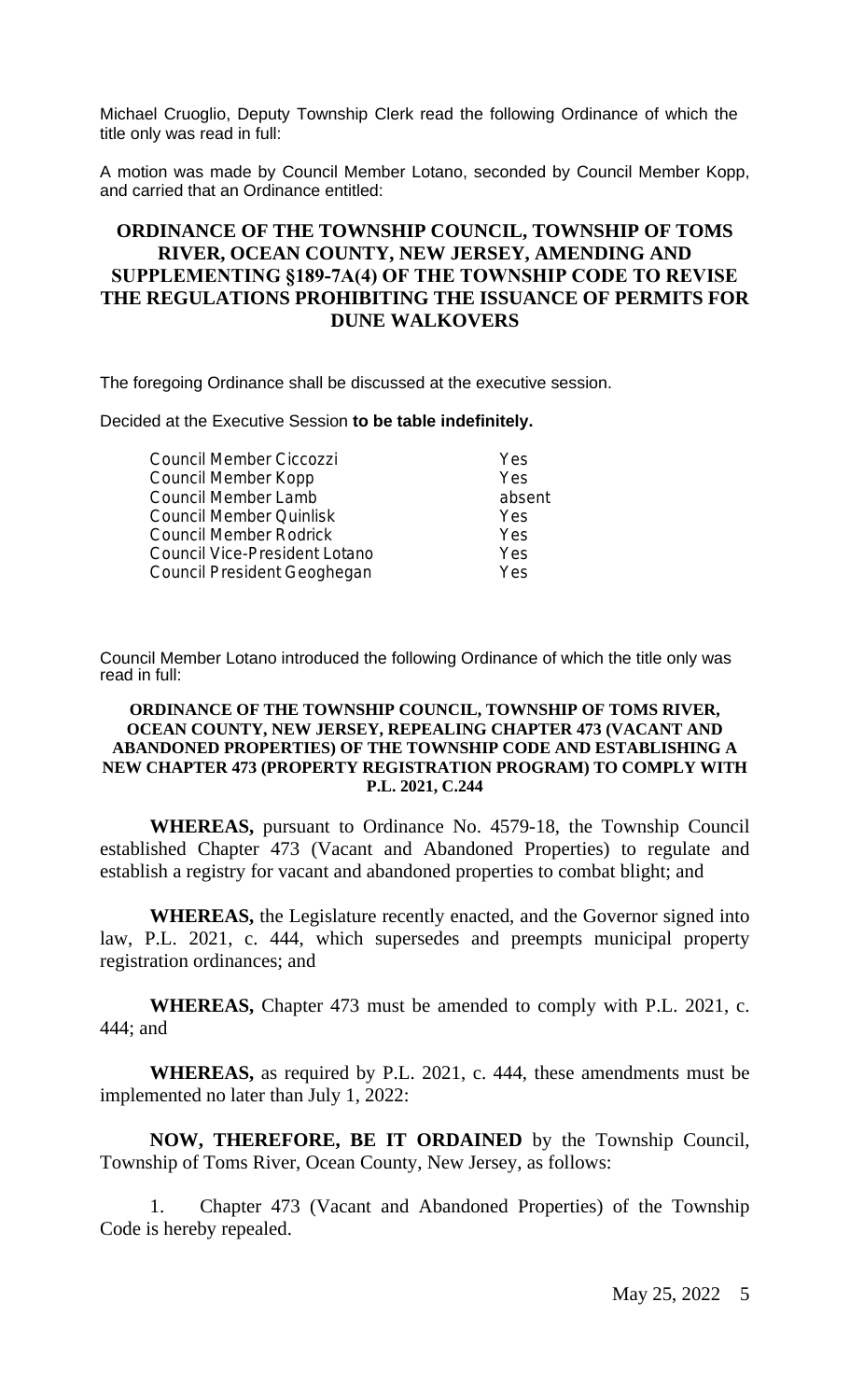2. A new Chapter 473, entitled "Property Registration Program" is hereby established, providing as follows:

### **Article I Properties in Foreclosure**

#### **§473-1. Definitions.**

For the purposes of Article I of this chapter, the term "creditor" means a State-chartered bank, savings bank, savings and loan association or credit union, any person required to be licensed under the provisions of the New Jersey Residential Mortgage Lending Act, N.J.S.A. 17:11C-52 through N.J.S.A. 17:11C-89, and any entity acting on behalf of the creditor named in the debt obligation, including, but not limited to, servicers. Creditor shall not include the State, a political subdivision of the State, or a State, county, or local government entity, or their agent or assignee, such as the servicer.

#### **§473-2. Notice requirements.**

- A. In accordance with P.L. 2008, c. 127, §17 (N.J.S.A. 46:10B-51) and P.L. 2021, c. 444, §2, a creditor serving a summons and complaint in an action to foreclose on a mortgage on a residential or commercial property in the Township shall, within 10 days of serving the summons and complaint, notify the Mayor and the Township Clerk that such a summons and complaint have been filed against the subject property.
- B. The notice shall set forth the following information:
	- (1) Full name, address, and telephone number for the representative of the creditor responsible for receiving complaints for property maintenance and code violations.
	- (2) The full name and contact information for any person or entity retained by the creditor or a representative of the creditor to be responsible for any care, maintenance, security, or upkeep of the property.
	- (3) The street address, lot, and block number of the property.
- C. The notice may contain information concerning more than one property.
- D. The notice may be provided by mail or electronic communication, at the discretion of the Township Clerk.
- E. Out-of-State creditors must designate on the notice the full name, address, and telephone number of an in-State representative or agent responsible for the care, maintenance, security, and upkeep of the exterior of the property in the event it becomes vacant and abandoned.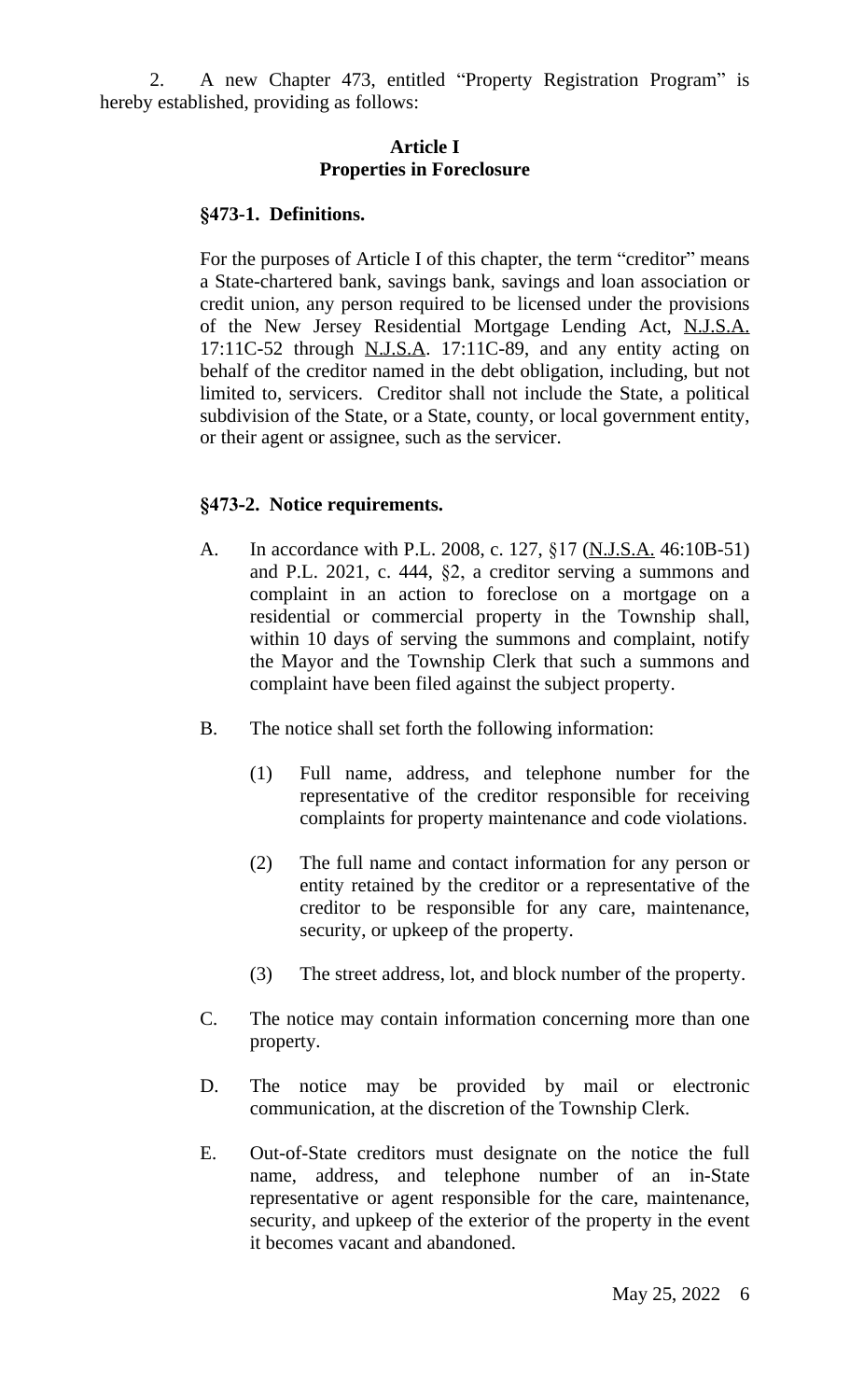- F. The Township Clerk shall provide copies of these notices to the Division of Code Enforcement.
- G. If there is any change in the name, address, telephone number for a representative, agent, or individual designated in the notice as authorized to accept service on behalf of a creditor, the creditor must provide the Township Clerk with an updated notice within 10 days of any such changes.

## **§473-3. Vacant and abandoned properties.**

- A. If the owner of a residential or commercial property vacates or abandons any property on which a foreclosure proceeding has been initiated, or if the property becomes vacant at any point following the filing of a summons and complaint in a foreclosure proceeding, but before title vests in the creditor or other third party, and the exterior of the property is found to be a nuisance or in violation of any applicable State or local code, the Division of Code Enforcement shall notify the creditor or the representative or agent of an out-of-State creditor, as applicable, which shall have the responsibility to abate the nuisance or correct the violation in the same manner and to the same extent as the title owner of the property, to such standard and specifications as required by State law or Township ordinance.
- B. The notice of violation shall describe the conditions that gave rise to the violation.
- C. The creditor, or his agent or representative, as applicable, must remedy the violation within 30 days of receiving the notice of violation. A creditor that fails to do so within that time period is subject to the maximum fines and penalties established under N.J.S.A. 40:49-5 and N.J.S.A. 40:69A-29, and any subsequent amendments to those statutes. Each and every day a violation of this Article persists shall constitute a separate violation.
- D. If the Township expends public funds to abate or correct an unremediated nuisance or violation on a residential or commercial property for which a notice of violation was issued pursuant to subsection A, the Township shall have the same recourse against the creditor as it would have against the title owner of the property, including, but not limited to, the recourse provided under N.J.S.A. 55:19-100, and the imposition of a municipal lien pursuant to §335-2M and §335-2O of the Township Code.

## **Article II Property Registration Program**

## **§473-4. Findings and declarations.**

A. Foreclosure continues to be an issue confronting residents and municipalities.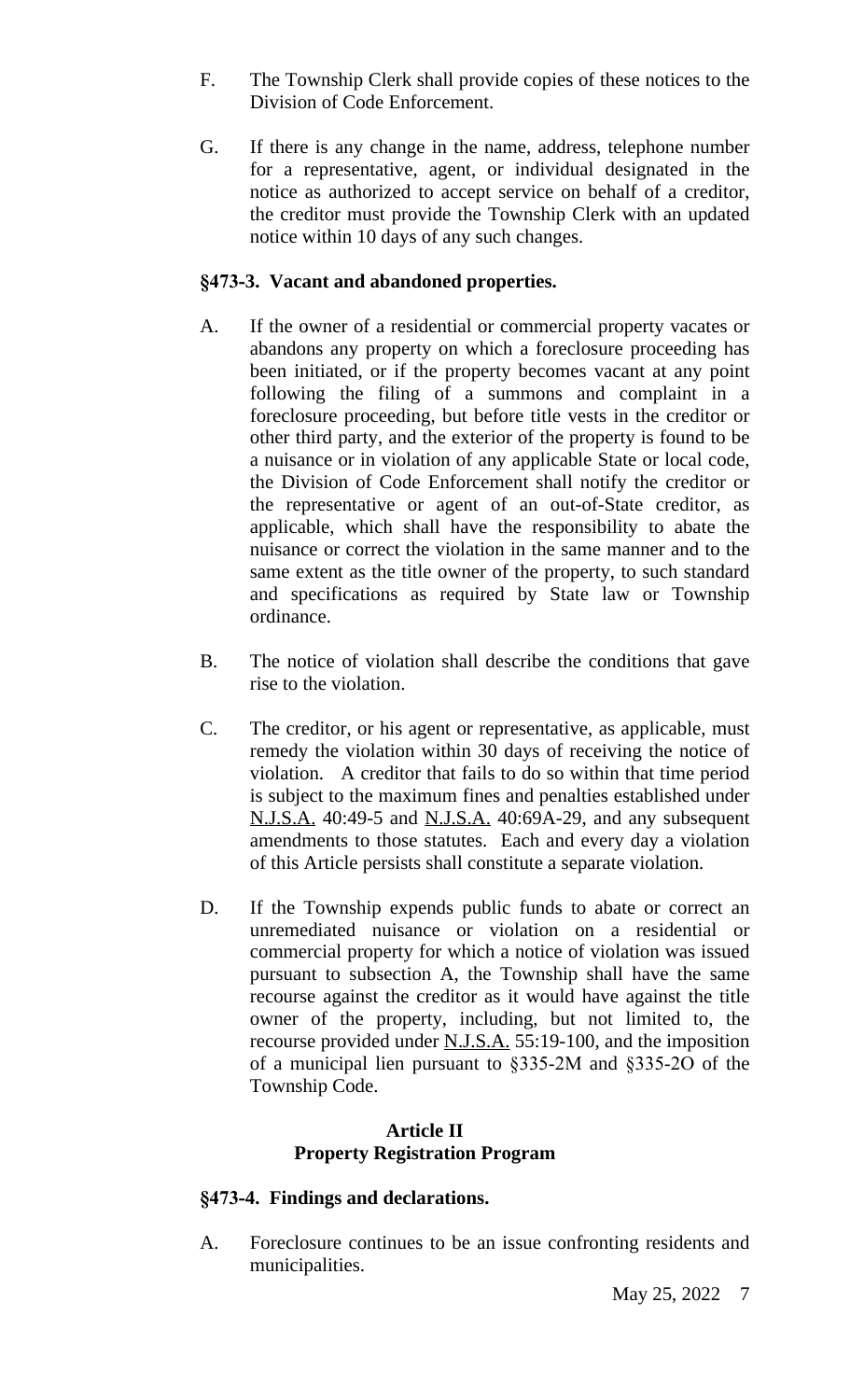- B. Properties in foreclosure proceedings can involve properties that are vacant and abandoned or have an increased risk of becoming vacant and abandoned during the foreclosure proceeding.
- C. Vacant and abandoned properties in foreclosure create a greater risk of blight and can create a wide range of problems for the communities in which they are located, including criminal activity, public health problems, depressed property values, reduced tax revenues, and diminished quality of life.
- D. The Legislature has recognized that municipalities must possess tools to identify properties in foreclosure, monitor their status, and mitigate the risk that they become vacant and abandoned, resulting in blight. The Legislature has also recognized the impact on municipal budgets associated with identifying, monitoring, and mitigating these problems.
- E. Existing anti-blight statutes do not provide a uniform and comprehensive mechanism for municipalities to identify, monitor, and mitigate the risks of vacant and abandoned properties in foreclosure.
- F. To provide such a mechanism, the Legislature enacted P.L. 2021, c. 444, to establish a uniform property registration system to enable municipalities to identify, monitor, and address the risk of blight created by properties on which foreclosure proceedings have been initiated or such properties that have become vacant and abandoned.

## **§473-5. Statutory authority.**

- A. This chapter is enacted pursuant to P.L. 2021, c. 444, §3, which permits municipalities to enact ordinances to:
	- (1) create a property registration program for the purposes of identifying and monitoring residential and commercial properties within the municipality for which a summons and complaint in an action to foreclose on a mortgage has been filed;
	- (2) regulate the care, maintenance, security, and upkeep of the exterior of vacant and abandoned residential and commercial properties for which a summons and complaint in an action to foreclose has been filed; and
	- (3) impose property registration fees on the creditor of residential or commercial properties on an annual or semiannual basis.
- B. This chapter shall be interpreted and enforced in accordance with the fullest extent of the authority granted to municipalities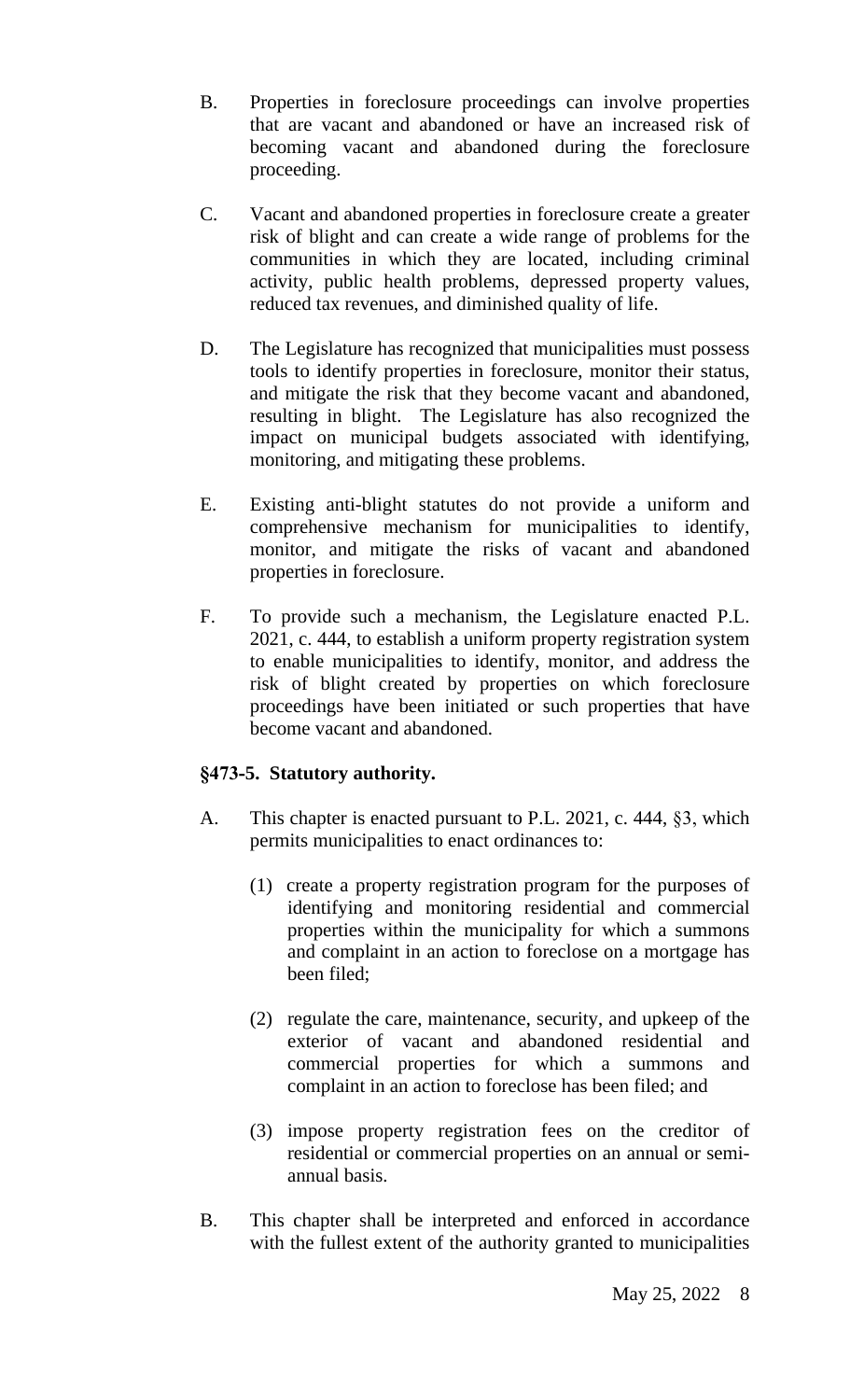under P.L. 2021, c.444, and any subsequent amendments or supplements thereto.

C. To the extent that any provision of this chapter conflicts with P.L. 2021, c. 444, the latter shall control.

## **§473-6. Definitions.**

- A. CREDITOR a mortgagee or an agent or assignee of a mortgagee, such as the servicer, who has filed a complaint in the Superior Court seeking to foreclose upon a residential or commercial mortgage. If the entity seeking to foreclose upon the residential or commercial mortgage changes as a result of an assignment, transfer, or otherwise after the filing of the foreclosure complaint in the Superior Court, the new entity shall be deemed the creditor for the purposes of this chapter. For the purposes of this chapter, a creditor shall not include the State of New Jersey; a political subdivision of the State; a State, county, or local government entity, or their agent or assignee, such as a servicer.
- B. VACANT AND ABANDONED PROPERTY A property that is not legally occupied by mortgagor or tenant, which is in such condition that it cannot be legally reoccupied, because of the presence or finding of at least two of the following conditions:
	- (1) overgrown or neglected vegetation;
	- (2) accumulation of newspapers, circulars, flyers, or mail on the property;
	- (3) disconnected gas, electric, or water utility services to the property;
	- (4) the accumulation of hazardous, noxious, or unhealthy substances or materials on the property;
	- (5) the accumulation of junk, litter, trash, or debris on the property;
	- (6) the absence of window treatments, such as blinds, curtains, or shutters;
	- (7) the absence of furnishings or personal items;
	- (8) statements of neighbors, delivery persons, or government employees indicating that the property is vacant and abandoned;
	- (9) windows or entrances to the property that are boarded up or closed off, or multiple window panes that are damaged, broken, and unrepaired;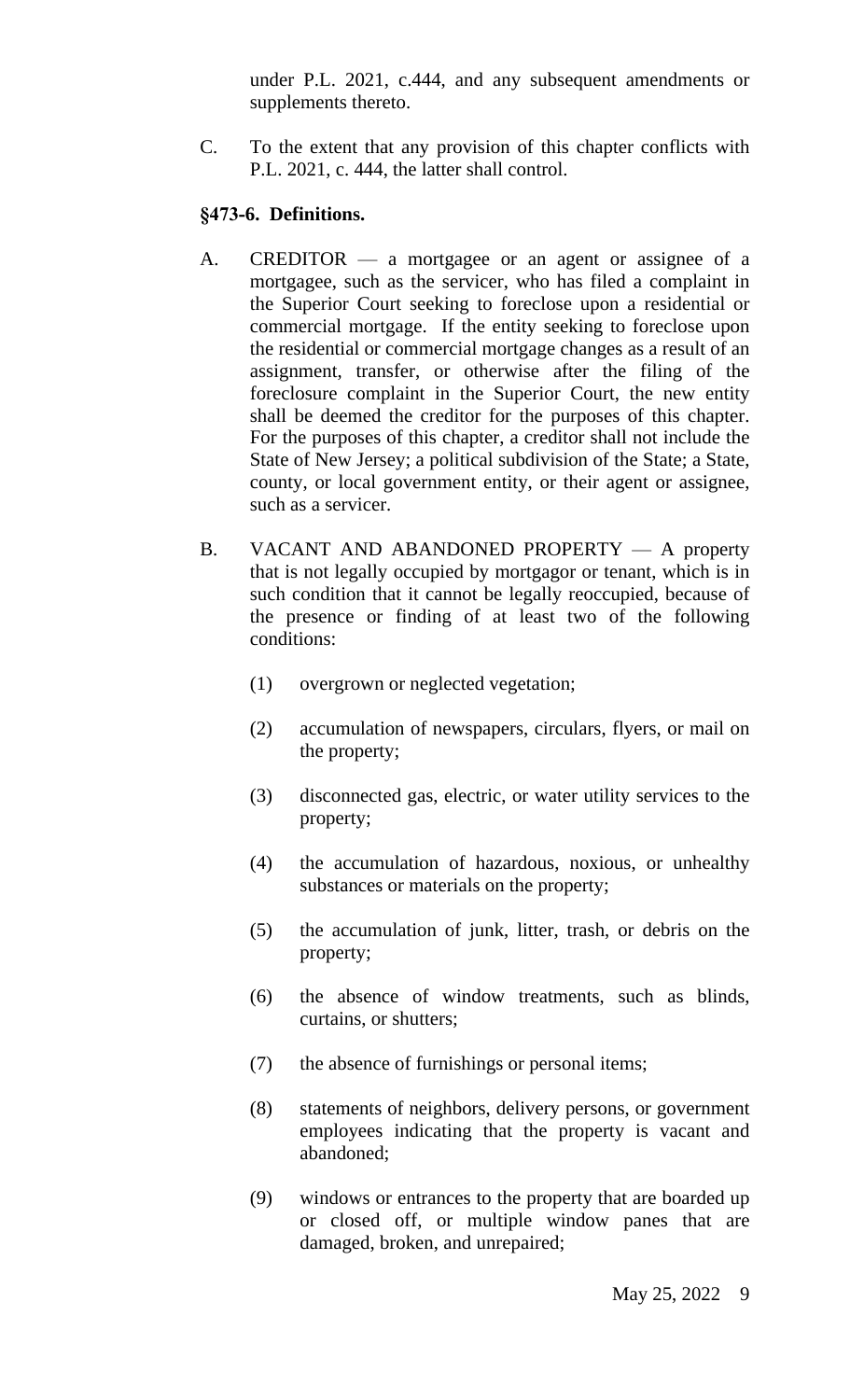- (10) doors to the property that are smashed through, broken off, unhinged, or continuously locked;
- (11) a risk to the health, safety, or welfare of the public or any adjoining or adjacent property owners due to acts of vandalism, loitering, criminal conduct, or the physical destruction or deterioration of the property;
- (12) an uncorrected violation of a municipal building, housing, or similar code during the preceding year, or an order by municipal authorities declaring the property to be unfit for occupancy and to remain vacant and unoccupied;
- (13) the mortgagee or other authorized party has secured or winterized the property due to the property being deemed vacant and unprotected or in danger of freezing;
- (14) a written statement issued by a mortgagor expressing the clear intent of all mortgagors to abandon the property; or
- (15) any other reasonable indicia of abandonment.

## **§473-7. Property registration program.**

- A. There is hereby established a property registration program for the purposes of identifying and monitoring residential and commercial properties within the municipality for which a summons and complaint in an action to foreclose on a mortgage has been filed.
- B. A creditor filing a summons and complaint in an action to foreclose shall, in addition to the notices provided to the Township pursuant to N.J.S.A. 46:10B-51; P.L. 2021, c. 444, §2; and Article I of this chapter, must also register the residential or commercial property with the Division of Code Enforcement as a property in foreclosure.
- C. The registration must include the following:
	- (1) Information regarding the creditor required pursuant to N.J.S.A. 46:10B-51a(1), and P.L. 2021, c. 444, §2a(1); and §473-2B.
	- (2) Information regarding the filed summons and complaint in foreclosure, including: (a) the filing date; (b) the court in which it was filed; and (c) the docket number of the filing. Provided that it provides this information, a copy of the summons and complaint will satisfy this provision.
	- (3) A statement that the property qualifies as vacant and abandoned as defined pursuant to P.L. 2021, c. 444, §2a(8); and §473-6B.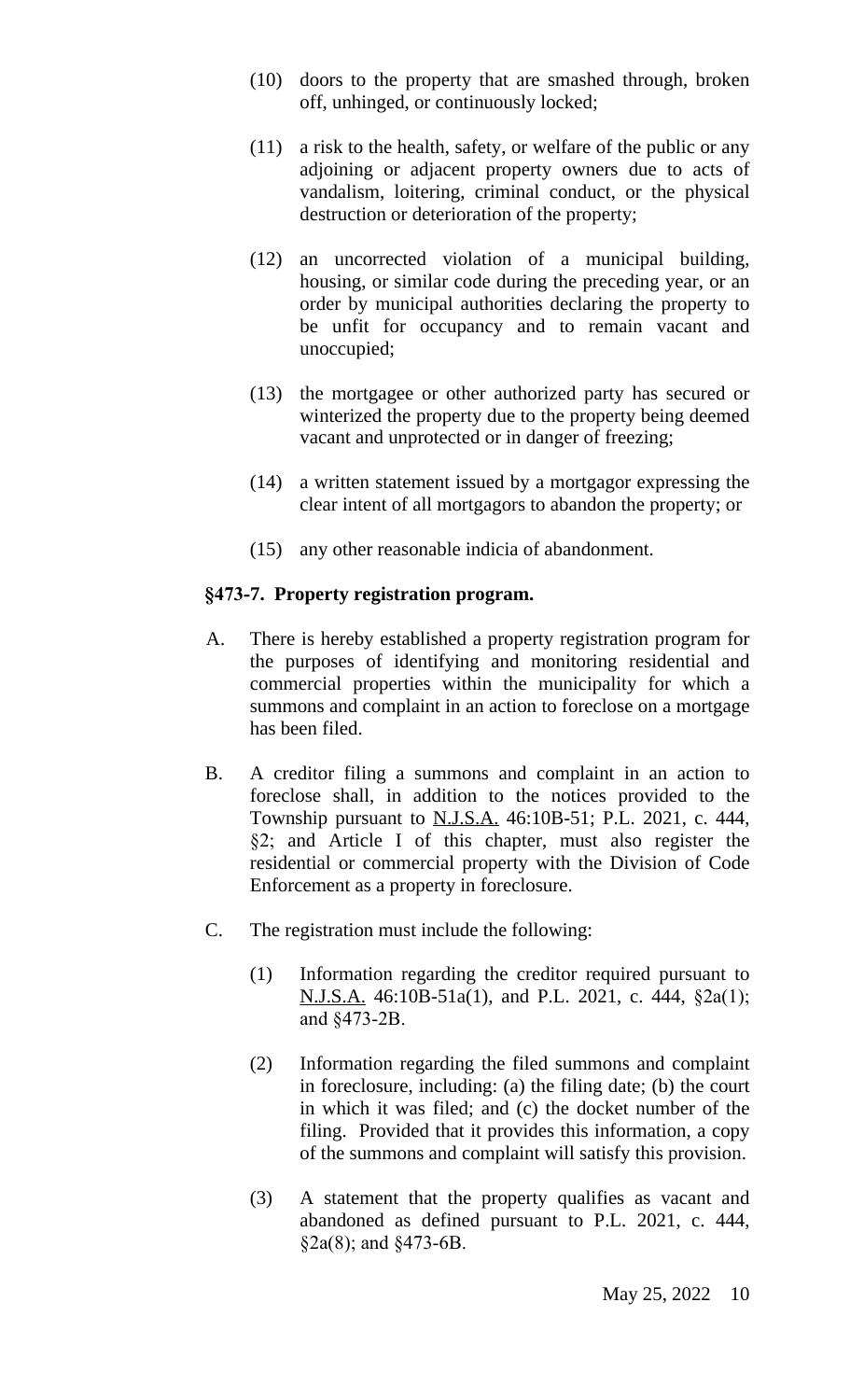- D. If, following the filing of the summons and complaint in foreclosure, there is any change in the name, address, or telephone number for a representative, agent, or individual authorized to accept service on behalf of a creditor required to register hereunder, the property registration must be updated within 10 days of such changes.
- E. If a registered property becomes vacant and abandoned, as defined pursuant to P.L. 2021, c. 444, §2a(8); and §473-6B, after the initial registration, the registration must be updated to reflect this change in status.
- F. Out-of-State creditors must appoint an in-State representative or agent to act for the foreclosing creditor and to accept service of summonses and notices of violation.

## **§473-8. Property registration fees.**

- A. Creditors required to register properties pursuant to this chapter are subject to the following fees:
	- (1) A fee of \$500 per property annually for any property required to be registered because a summons and complaint have been filed in an action by the creditor to foreclose.
	- (2) An additional fee of \$2000 per property annually if the property is vacant and abandoned, as defined pursuant to P.L. 2021, c. 444, §2a(8); and §473-6B, when the summons and complaint in an action to foreclose is filed, or becomes vacant and abandoned at any time thereafter while the property is in foreclosure.
- B. Property registration fees are due and payable upon filing of the required notice and thereafter on or before January 1 of each year.
- C. Property registration fees are considered a municipal charge pursuant to the tax sale law, <u>N.J.S.A.</u> 54:5-1 et seq.
- D. Late and unpaid property registration fees are subject to interest pursuant to N.J.S.A. 54:4-67.

## **§473-9. Property maintenance.**

- A. A creditor filing a summons and complaint in an action to foreclose is responsible for the care, maintenance, security, and upkeep of the exterior of any property that is or becomes vacant and abandoned while registered in the property registration program.
- B. The duties and obligations imposed upon creditors pursuant to subsection A include, but are not limited to, the following: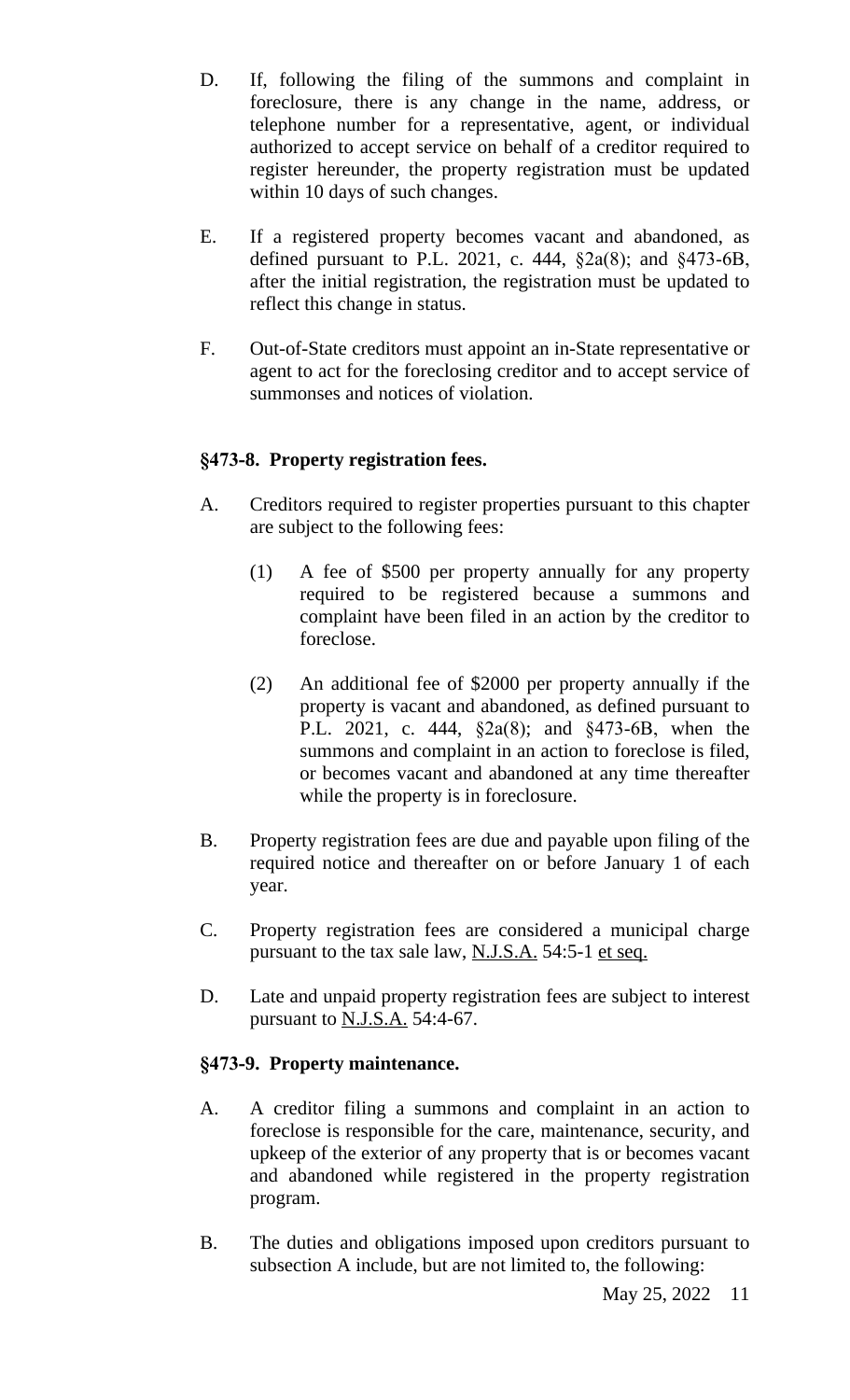- (1) Compliance with the International Property Maintenance Code as adopted and implemented pursuant to Article I of Chapter 335 of the Township Code.
- (2) Compliance with the care, maintenance, security, and land use and development regulations imposed pursuant to Chapters 340, 348, 368, and 481 of the Township Code.
- C. Creditors, or authorized agents, of vacant and abandoned properties registered hereunder must provide the Township with reasonable access thereto for the purpose of conducting interior and exterior inspections to determine compliance with this section. The Township shall provide reasonable notice of such inspections, which will be carried out during regular business hours, or at such other times as circumstances warrant or as agreed to by the parties.

## **§473-10. Enforcement.**

- A. The Division of Code Enforcement is charged with enforcing this chapter. To assist in enforcement, the Division of Code Enforcement may enlist the assistance of other Township departments as necessary.
- B. Upon a determination that a creditor has violated this chapter, code enforcement officers are empowered to issue notices of violation. In cases where the charge is failure to provide care, maintenance, security, and upkeep of the exterior of vacant and abandoned property, such notices shall require that the violation be corrected within 30 days of receipt, or within 10 days of receipt of the violation presents an imminent threat to public health and safety.

## **§473-11. Fines and penalties.**

- A. An out-of-State creditor found by the municipal court, or other court of competent jurisdiction, to be in violation of the requirement set forth in §473-7F to appoint an in-State representative shall be subject to a fine of \$2500 for each day of the violation. These fines shall commence on the first day after the close of the 10-day period, set forth N.J.S.A. 46:10B-51; P.L. 2021, c. 444, §2; and Article I of this chapter, for providing notice that a summons and complaint in an action to foreclose have been served.
- B. A creditor found by the municipal court, or other court of competent jurisdiction, to be in violation of any other provision of this Article, except for the violation covered under the preceding subsection, shall be subject to a fine of \$1500 for each day of the violation. Any fines imposed pursuant to this subsection shall commence 31 days following receipt of the notice of violation, except in cases where the violation presents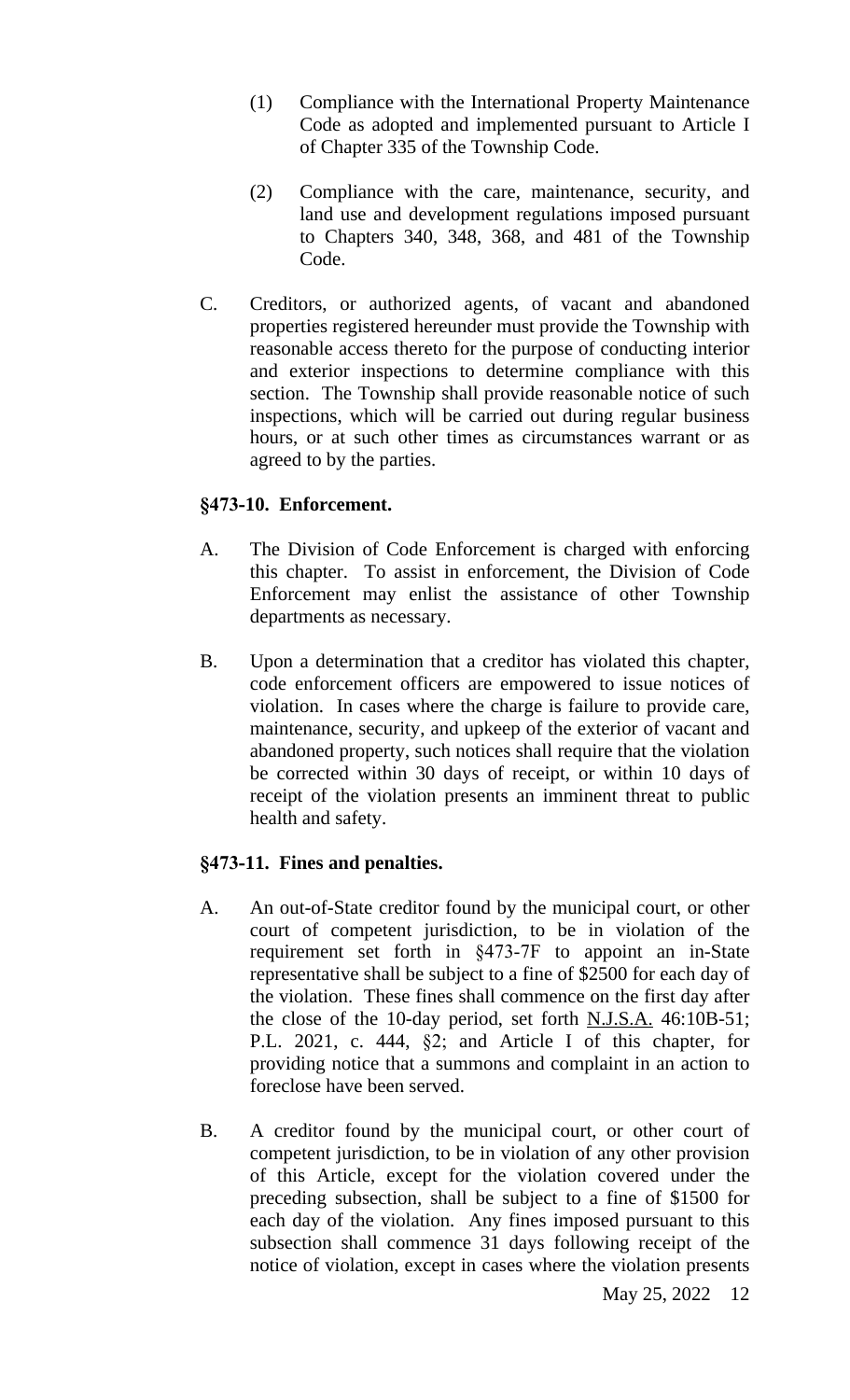an imminent risk to public health and safety, in which case any fines shall commence 11 days following receipt of the notice.

## **§473-12. Allocation of funds.**

One hundred percent (100%) of the funds collected pursuant to this chapter shall be allocated to the Division of Code Enforcement.

## **§473-13. Implementation.**

This chapter shall take effect July 1, 2022. Properties that registered and paid the required fee prior to this effective date need not reregister or pay additional registration fees during calendar year 2022, except that any such prior registrations must be updated in the event the information on file is incomplete or changes.

## **Article III Exemption for federally-administered and –serviced properties**

## **§473-14. Exemption for federally-administered and –serviced properties.**

Notwithstanding any other contrary provisions of this chapter, Fannie Mae, Freddie Mac and any loan servicers acting on their behalf are exempt from payment of any registration fee for any property registered under this chapter as well as from payment of any fines or penalties otherwise permitted to be assessed under this chapter or any other provision of the Township Code.

2. All other provisions of the Township Code not inconsistent herewith remain in full force and effect.

3. All ordinances or parts of ordinances which are inconsistent herewith are repealed, but only to the extent of the inconsistency.

4. If any part of this ordinance is invalidated for any reason by competent authority, that part is severed and the remaining provisions shall remain in full force and effect.

5. This ordinance shall take effect following its final passage by the Township Council, approval by the Mayor, and twenty days after publication as required by law.

A motion was made by Council Member Lotano, seconded by Council Member Kopp , that the foregoing Ordinance be adopted on first reading with publication notice as follows:

#### **NOTICE**

NOTICE IS HEREBY GIVEN that the ordinance published herewith was introduced and passed upon first reading at a meeting of the Township Council of the Township of Toms River, in the County of Ocean, New Jersey, held on May 25, 2022 at 6:00 p.m. It will be further considered for final passage at a public meeting to be held in the L. Manuel Hirshblond Meeting Room of the Municipal Building in said Township on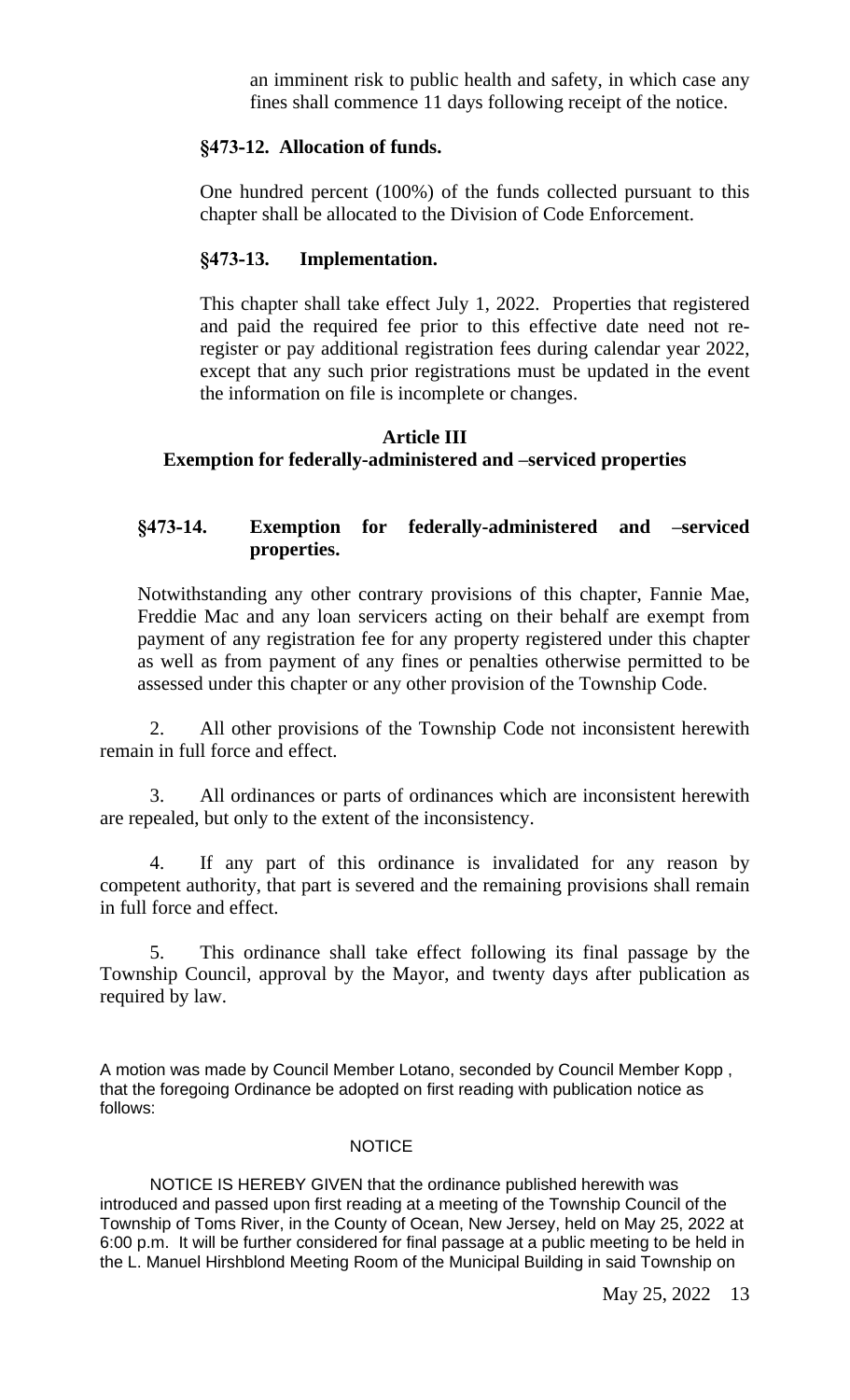June 8, 2022 at 6:00 p.m., or as soon thereafter as this matter can be reached, at which time all persons interested shall be given an opportunity to be heard concerning this ordinance. Prior to the second reading, a copy of this ordinance shall be posted on the bulletin board in the Municipal Building and copies shall be made available at the Township Clerk's office in said Municipal Building to members of the general public who shall request such copies.

> MICHAEL CRUOGLIO TOWNSHIP DEPUTY CLERK

APPROVED AS TO FORM: ANTHONY MERLINO ASSISTANT TOWNSHIP ATTORNEY MUNICIPAL BUILDING 33 WASHINGTON STREET TOMS RIVER, NJ 08753

This ordinance title and purpose, together with notice, shall be published in the Asbury Park Press in the issue of Saturday, May 28, 2022.

Ordinance was adopted on first reading with Council Members Ciccozzi, Kopp, Lotano, Quinlisk, Rodrick, and Council President Geoghegan voting yes, and with Council Member Lamb absent.

Council Member Lotano introduced the following Ordinance of which the title only was read in full:

#### **ORDINANCE OF THE TOWNSHIP COUNCIL OF THE TOWNSHIP OF TOMS RIVER, OCEAN COUNTY, NEW JERSEY, AMENDING AND SUPPLEMENTING SECTION 477-70, SCHEDULE XII (STOP INTERSECTIONS) OF CHAPTER 477 (VEHICLES AND TRAFFIC) OF THE TOWNSHIP CODE TO ESTABLISH STOP SIGN DESIGNATIONS ON VARIOUS LOCATIONS IN THE TOWNSHIP OF TOMS RIVER, NJ**

**BE IT ORDAINED** by the Township Council of the Township of Toms River, in the County of Ocean, and State of New Jersey, as follows:

1. Section 477-70, Schedule XII (Stop Intersections) of Chapter 477 (Vehicles and Traffic) of the Code of the Township of Toms River, New Jersey is amended and supplemented to add the following:

| <b>INTERSECTION:</b>    | Holly Tree Lane and Evergreen Lane            |
|-------------------------|-----------------------------------------------|
| STOP SIGN INSTALLED ON: | Holly Tree Lane                               |
| <b>INTERSECTION:</b>    | 6 <sup>TH</sup> Avenue and Harborside Drive E |
| STOP SIGN INSTALLED ON: | 6 <sup>TH</sup> Avenue                        |
| <b>INTERSECTION:</b>    | Harborside Drive and Harborside Drive E       |
| STOP SIGN INSTALLED ON: | Harborside Drive E                            |
| <b>INTERSECTION:</b>    | Harborside Drive and Spindrift Road           |
| STOP SIGN INSTALLED ON: | <b>Spindrift Road</b>                         |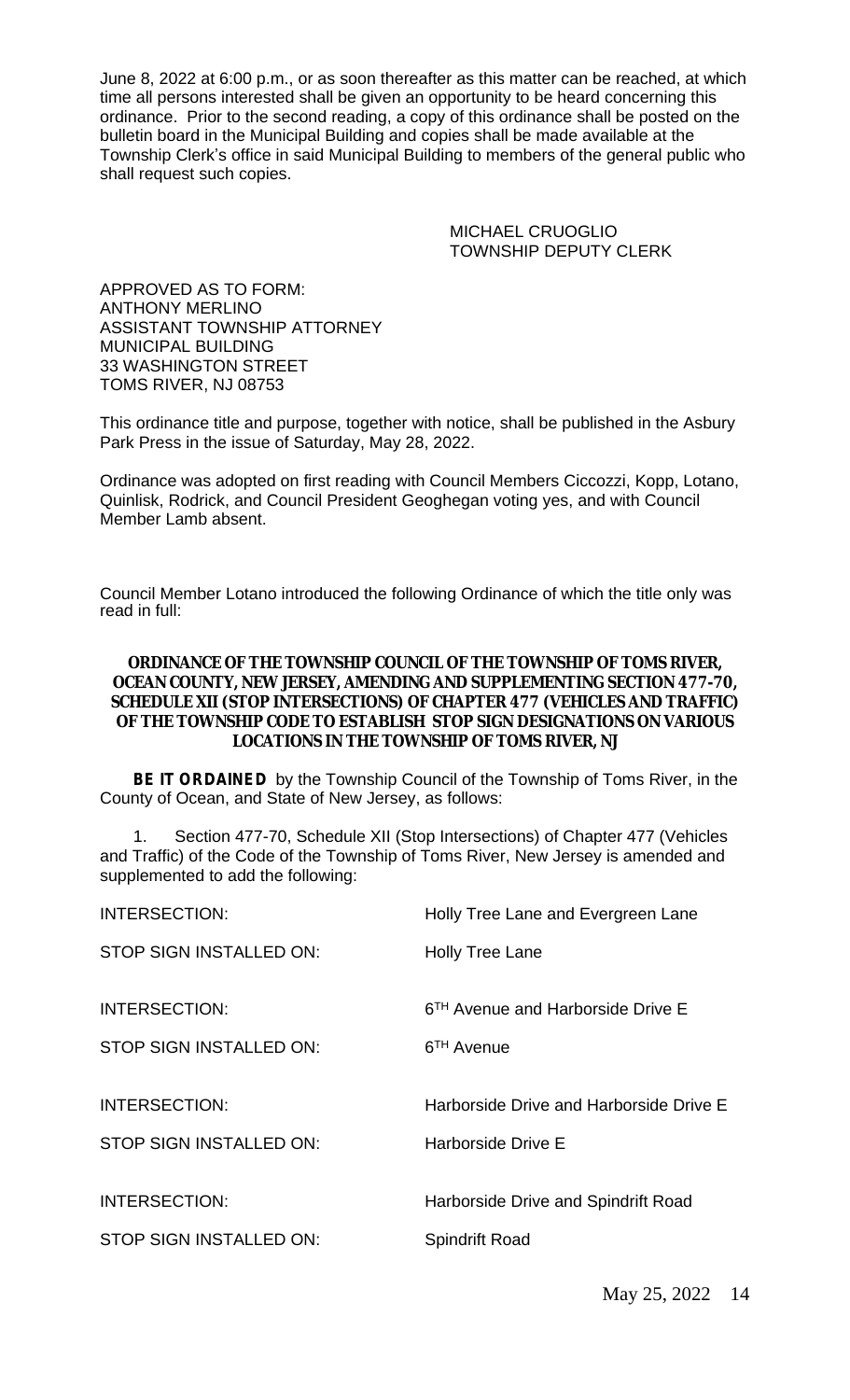STOP SIGN INSTALLED ON: Lenape Trail

2. All ordinances or parts of ordinances which are inconsistent herewith are repealed, but only to the extent of such inconsistency. All other parts of Chapter 477 of the Code of the Township of Toms River not inconsistent herewith are ratified and confirmed.

3. If any part or parts of this Ordinance are for any reason held to be invalid, such adjudication shall not affect the validity of the remaining portions of this Ordinance.

4. This ordinance shall take effect following its final passage by the Township Council, approval by the Mayor, and twenty days after publication as required by law and the posting of the appropriate signs.

5. This ordinance is subject to the receipt by the New Jersey Department of Transportation of the duly executed certification by the Toms River Township Engineer as required by law.

6. A copy of this ordinance shall be provided by the Office of the Township Clerk to each of the following:

- a) Township Attorney
- b) Engineering Division
- c) Police Department
- d) Public Works Department

A motion was made by Council Member Lotano, seconded by Council Member Quinlisk, that the foregoing Ordinance be adopted on first reading with publication notice as follows:

#### **NOTICE**

NOTICE IS HEREBY GIVEN that the ordinance published herewith was introduced and passed upon first reading at a meeting of the Township Council of the Township of Toms River, in the County of Ocean, New Jersey, held on May 25,, 2022 at 6:00 p.m. It will be further considered for final passage at a public meeting to be held in the L. Manuel Hirshblond Meeting Room of the Municipal Building in said Township on June 8, 2022 at 6:00 p.m., or as soon thereafter as this matter can be reached, at which time all persons interested shall be given an opportunity to be heard concerning this ordinance. Prior to the second reading, a copy of this ordinance shall be posted on the bulletin board in the Municipal Building and copies shall be made available at the Township Clerk's office in said Municipal Building to members of the general public who shall request such copies.

> MICHAEL CRUOGLIO TOWNSHIP DEPUTY CLERK

APPROVED AS TO FORM: ANTHONY MERLINO ASSISTANT TOWNSHIP ATTORNEY MUNICIPAL BUILDING 33 WASHINGTON STREET TOMS RIVER, NJ 08753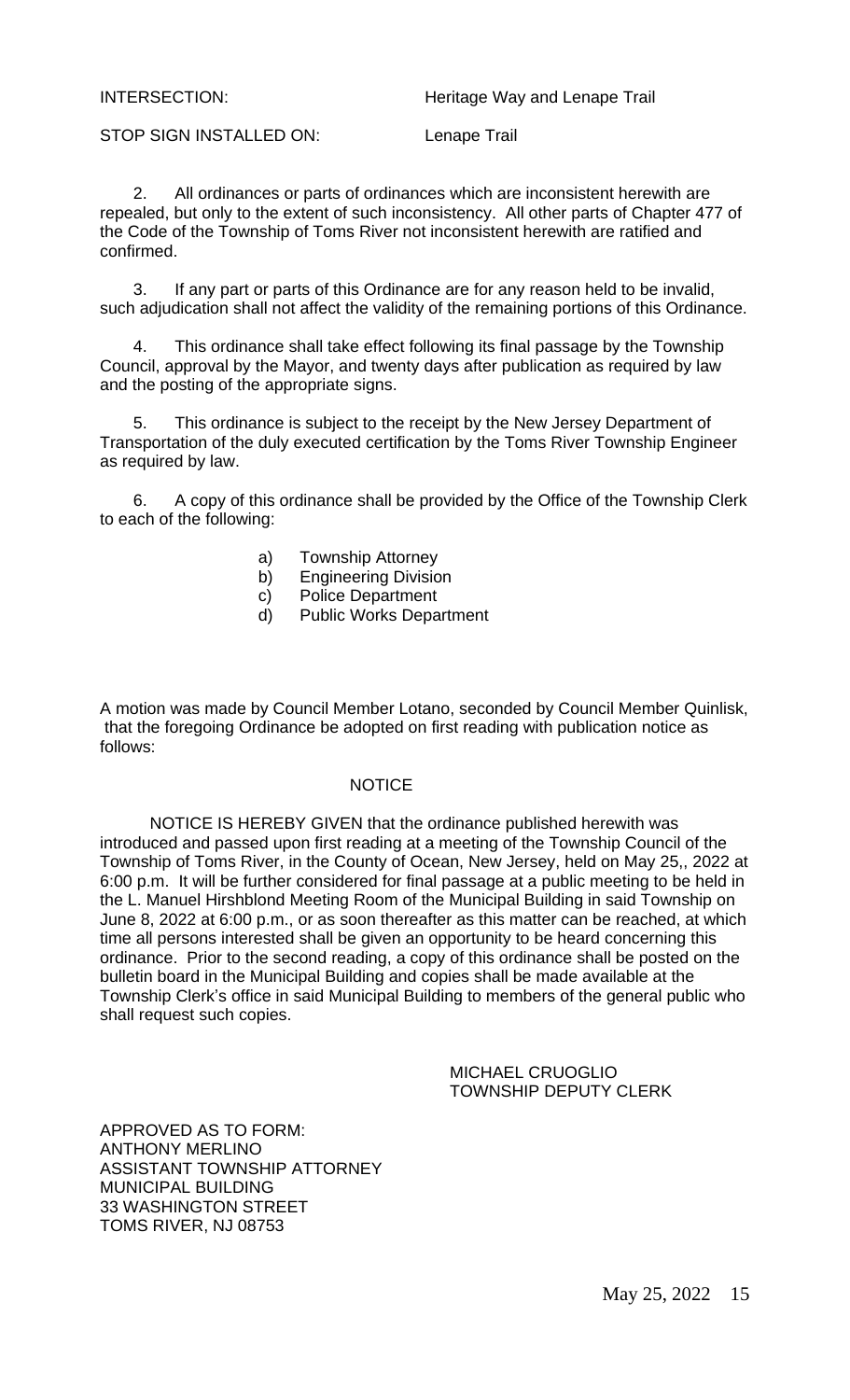This ordinance title and purpose, together with notice, shall be published in the Asbury Park Press in the issue of Saturday, May 28, 2022.

Ordinance was adopted on first reading with Council Members Ciccozzi, Kopp, Lotano, Quinlisk, Rodrick, and Council President Geoghegan voting yes, and with Council Member Lamb absent.

Bob Tomerlan, 109 Messenger Street, spoke regarding that business owners downtown aren't willing to put in time to promote their venues.

Council Member Lotano business owners have to want to drive their businesses.

Council Member Rodrick said just 68,000 will be used for promotions out of 400k budget, I respectfully vote no.

A motion was made by Council Member Lotano, seconded by Council Member Kopp, and with Council Members Ciccozzi, Kopp, Lotano, Quinlisk, and Council President Geoghegan voting yes, and Council Member Rodrick voting no, and with Council Member Lamb absent, to approve the following resolution.

#### **TOMS RIVER BUSINESS IMPROVEMENT DISTRICT BUDGET**

#### **May 25, 2022**

WHEREAS, the Toms River Township Business Improvement Budget is stated, below, and

WHEREAS, the public hearing was held on May 25, 2022.

#### NOW, THEREFORE, BE IT RESOLVED BY THE TOWNSHIP COUNCIL OF THE TOWNSHIP OF TOMS RIVER IN THE COUNTY OF OCEAN, STATE OF NEW JERSEY as follows:

1. It hereby adopts the Toms River Business Improvement District Budget for 2022 as:

| S01 Ratables | \$173,402,800 |
|--------------|---------------|
| S02 Ratables | \$62,230,900  |

Total 2022 Revenue to be raised by taxation

| S01 Budget | \$257,400.00 |
|------------|--------------|
| S02 Budget | \$28,600.00  |
|            |              |

| S01 Proposed 2022 Tax Rate | \$0.149 |
|----------------------------|---------|
| S02 Proposed 2022 Tax Rate | \$0.046 |

- 2. A certified copy of this resolution shall be provided by the Office of the Township Clerk to each of the following:
	- a) Chief Financial Officer
	- b) Township Attorney
	- c) Township Auditor
	- d) Tax Assessor
	- e) Tax Collector
	- f) Division of Local Government Services 101 S. Broad Street P. O. Box 803 Trenton, NJ 08625-0803
	- g) Ocean County Board of Taxation 118 Washington Street Toms River, New Jersey 08753
	- h). Toms River Business Improvement District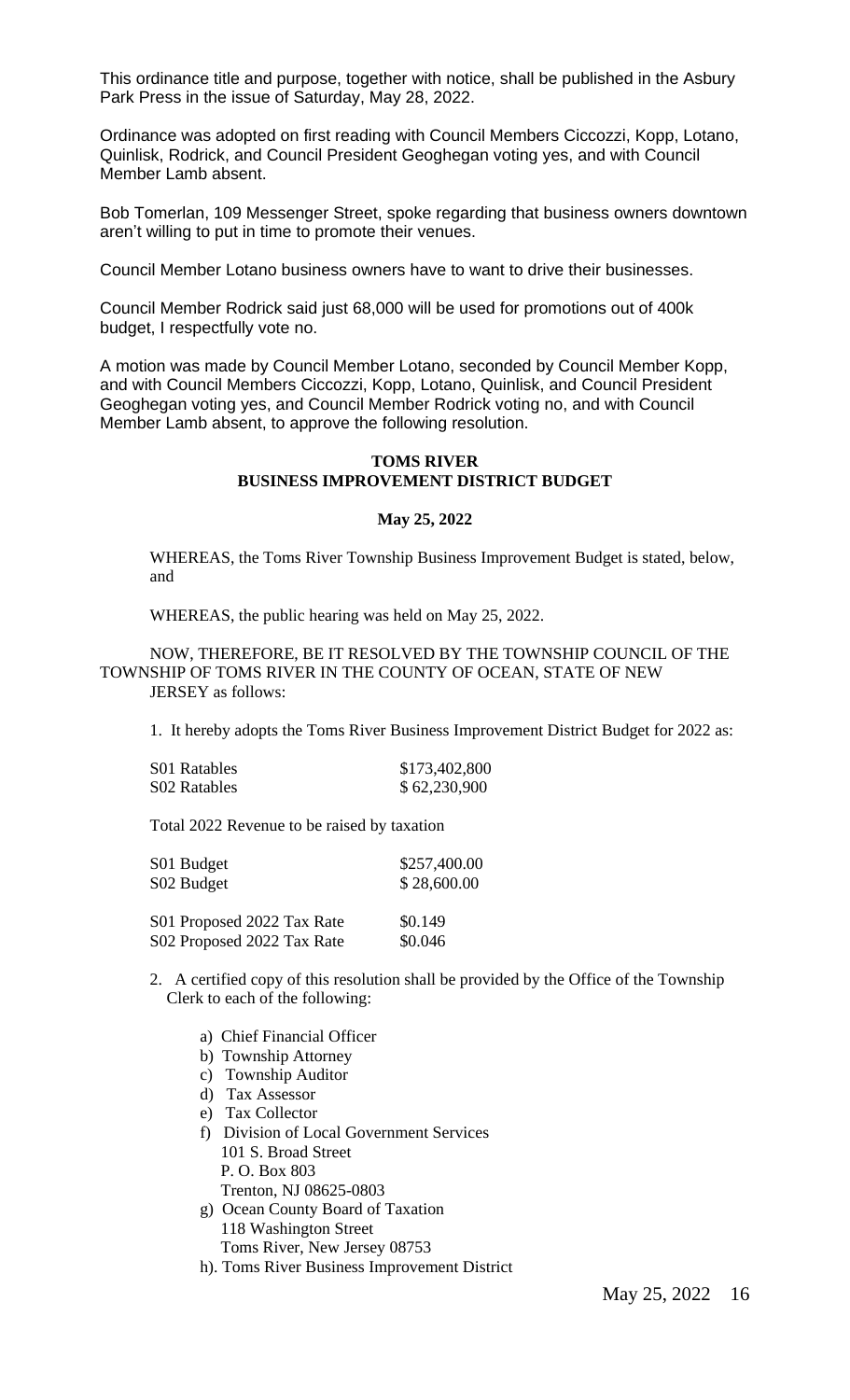Toms River Business Development Corporation 53 Main Street Toms River, NJ 08753

The foregoing Resolution was **APPROVED** on the following roll call vote:

Council Member Ciccozzi Yes **Council Member Kopp 6 79 Yes<br>
Council Member Lamb 6 76 Absent** Council Member Lamb<br>
Council Member Lotano<br>
Yes Council Member Lotano **Yes**<br>Council Member Quinlisk **Yes Council Member Quinlisk** Council Member Rodrick<br>Council President Geoghegan Test Council President Geoghegan

#### **CONSENT AGENDA**

Township Clerk Cruoglio announced the consideration of the Consent Agenda and noted if anyone had a desire to discuss an individual item it would be removed from the Consent Agenda.

A motion was made by Council Member Lotano, seconded by Council Member Kopp, and carried with Council Members Ciccozzi, Kopp, Lotano, Quinlisk, Rodrick, and Council President Geoghegan voting yes, and with Council Member Lamb absent, to approve all the following items listed on the Consent Agenda except item **Q, and T**, which were done separately.

#### *R E S O L U T I O N*

#### *MAY 25, 2022*

*WHEREAS, AN OVERPAYMENT OF TAXES HAS APEARED ON THE FOLLOWING PROPERTY (IES FOR THE YEAR (S) INDICATED, DUE TO DUPLICATE TAX PAYMENTS,*

*WHEREAS, the party or parties have shown proof of payment and/or have executed an affidavit for same, and;*

*WHEREAS, the party or parties have delivered to the municipality and executed voucher for same.*

*NOW, THEREFORE, BE IT RESOLVED BY THE TOWNSHIP COUNCIL OF THE TOWNSHIP OF TOMS RIVER, IN THE COUNTY OF OCEAN AND STATE OF NEW JERSEY, AS FOLLOWS:*

| <b>NAME</b>   | <b>BLOCK</b> | <b>LOT</b> | Qual, Year | Amount     |
|---------------|--------------|------------|------------|------------|
|               |              |            |            |            |
| <b>LERETA</b> | 235.18       | 10         | 2022/2     | \$711.44   |
|               |              |            |            |            |
| <b>LERETA</b> | 509.03       | 5          | 2022/2     | \$1,283.18 |
|               |              |            |            |            |
| <b>TOTAL:</b> |              |            |            | \$1,994.62 |
|               |              |            |            |            |

**1.** *A refund shall be processed to party or parties to wit as follows:*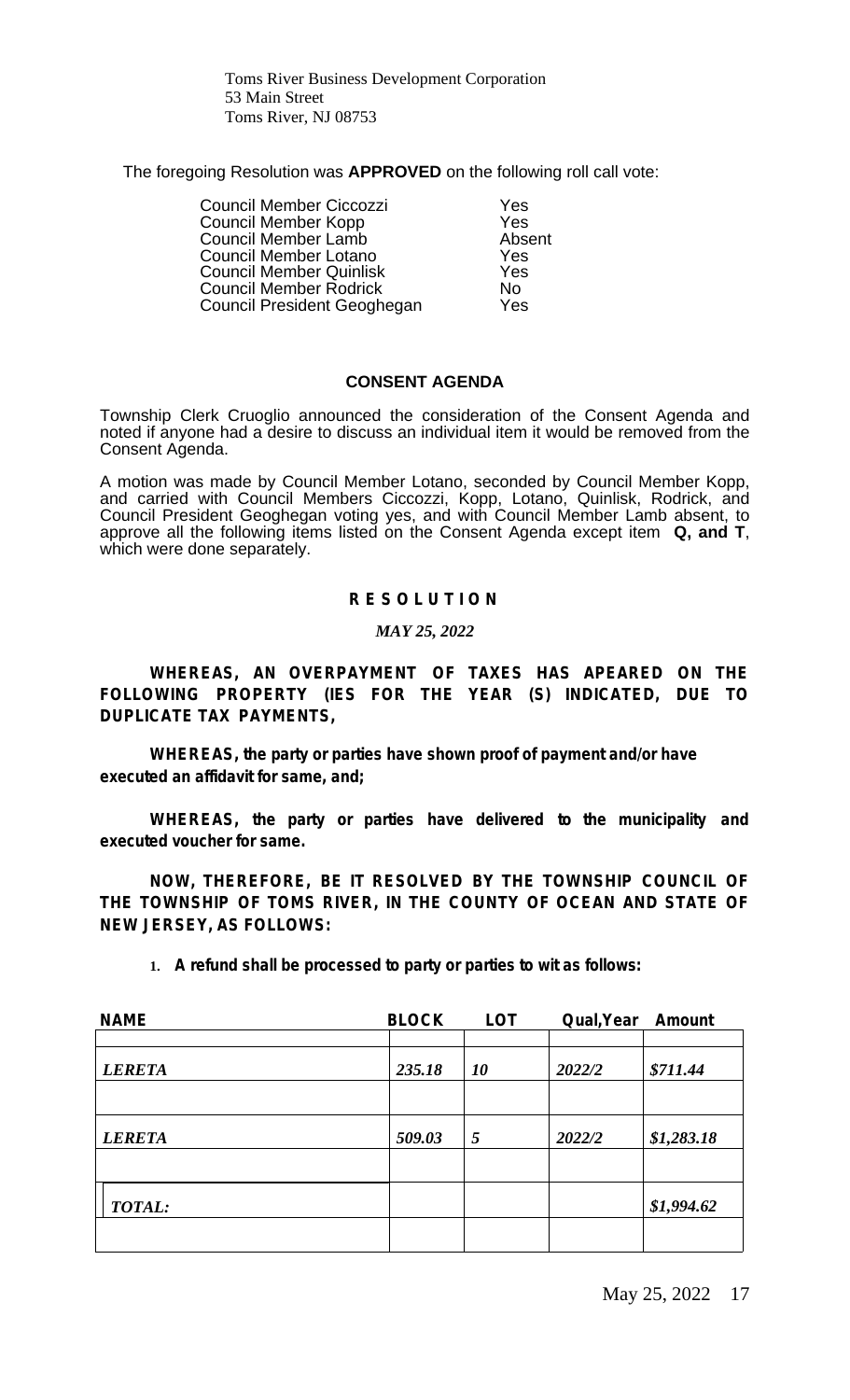*2. Township Clerk shall send a copy of this resolution to Township Auditor, Township Chief Financial Officer and Tax Collector.*

*Approved as to content:*

#### . *R E S O L U T I O N*

#### *MAY 25, 2022*

*WHEREAS, AN OVERPAYMENT OF TAXES HAS APEARED ON THE FOLLOWING PROPERTY(IES FOR THE YEAR (S) INDICATED, DUE TO DUPLICATE TAX PAYMENTS,*

*WHEREAS, the party or parties have shown proof of payment and/or have executed an affidavit for same, and;*

*WHEREAS, the party or parties have delivered to the municipality and executed voucher for same.*

*NOW, THEREFORE, BE IT RESOLVED BY THE TOWNSHIP COUNCIL OF THE TOWNSHIP OF TOMS RIVER, IN THE COUNTY OF OCEAN AND STATE OF NEW JERSEY, AS FOLLOWS:*

| <b>NAME</b>      | <b>BLOCK</b> | <b>LOT</b> | Qual, Year         | <b>Amount</b> |
|------------------|--------------|------------|--------------------|---------------|
| <b>CORELOGIC</b> | 166          | 3.01       | $-C1906$           | \$1,416.37    |
|                  |              |            | 2022/2             |               |
| <b>CORELOGIC</b> | 173          | 37.05      | 2022/2             | \$778.21      |
|                  |              |            |                    |               |
| <b>CORELOGIC</b> | 171.10       | 11         | 2022/2             | \$2,313.15    |
| <b>CORELOGIC</b> | 192.12       | 25         | 2022/2             | \$405.30      |
| <b>CORELOGIC</b> | 235.23       | 21         | 2022/2             | \$2,318.77    |
| <b>CORELOGIC</b> | 442.15       | 8          | $-CI713$<br>2022/2 | \$703.81      |
|                  |              |            |                    |               |

**1.** *A refund shall be processed to party or parties to wit as follows:*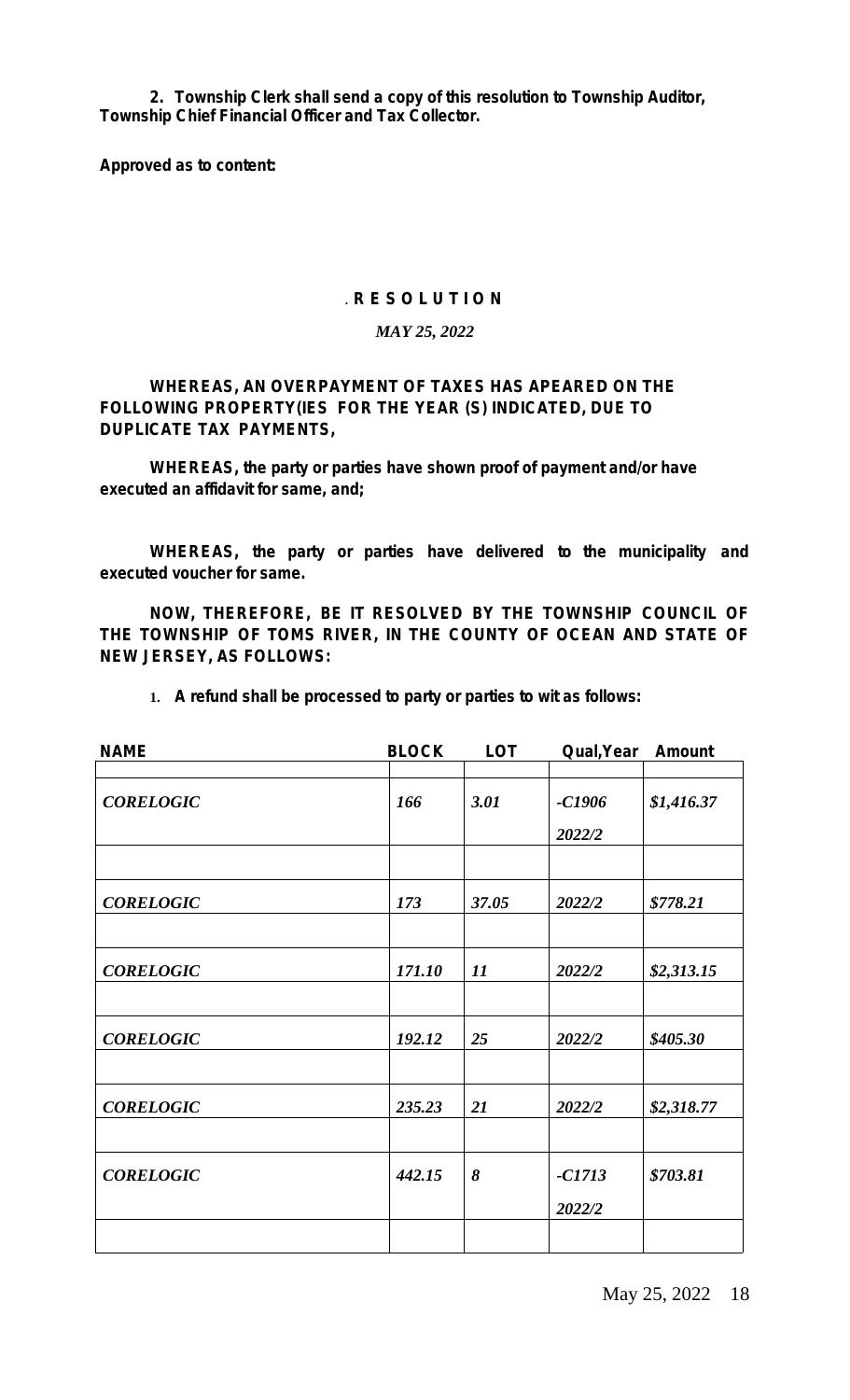| <b>CORELOGIC</b> | 507.34  | 11               | 2022/2   | \$1,365.02  |
|------------------|---------|------------------|----------|-------------|
|                  |         |                  |          |             |
| <b>CORELOGIC</b> | 805     | 25               | 2022/2   | \$391.41    |
|                  |         |                  |          |             |
| <b>CORELOGIC</b> | 724.85  | 48               | 2022/2   | \$1,424.72  |
|                  |         |                  |          |             |
| <b>CORELOGIC</b> | 686     | 246              | 2022/2   | \$2,209.41  |
|                  |         |                  |          |             |
| <b>CORELOGIC</b> | 654.02  | 18               | 2022/2   | \$1,118.48  |
|                  |         |                  |          |             |
| <b>CORELOGIC</b> | 626     | 18               | 2022/2   | \$705.55    |
|                  |         |                  |          |             |
| <b>CORELOGIC</b> | 608.03  | 13               | 2022/2   | \$1,466.05  |
| <b>CORELOGIC</b> | 912     | 26               | 2022/2   | \$2,526.29  |
|                  |         |                  |          |             |
| <b>CORELOGIC</b> | 1946.10 | $\boldsymbol{2}$ | 2022/2   | \$2,884.51  |
|                  |         |                  |          |             |
| <b>CORELOGIC</b> | 1109.02 | 5                | 2022/2   | \$1,149.93  |
|                  |         |                  |          |             |
| <b>CORELOGIC</b> | 1099.45 | 11               | 2022/2   | \$1,345.81  |
|                  |         |                  |          |             |
| <b>CORELOGIC</b> | 1036    | 15               | $-C0101$ | \$158.29    |
|                  |         |                  | 2022/2   |             |
|                  |         |                  |          |             |
| <b>CORELOGIC</b> | 986     | 11               | 2022/2   | \$129.42    |
|                  |         |                  |          |             |
| <b>CORELOGIC</b> | 920.02  | 11               | 2022/2   | \$2,185.61  |
|                  |         |                  |          |             |
| <b>TOTAL:</b>    |         |                  |          | \$26,996.11 |

 *2. Township Clerk shall send a copy of this resolution to Township Auditor, Township Chief Financial Officer and Tax Collector.*

*Approved as to content:*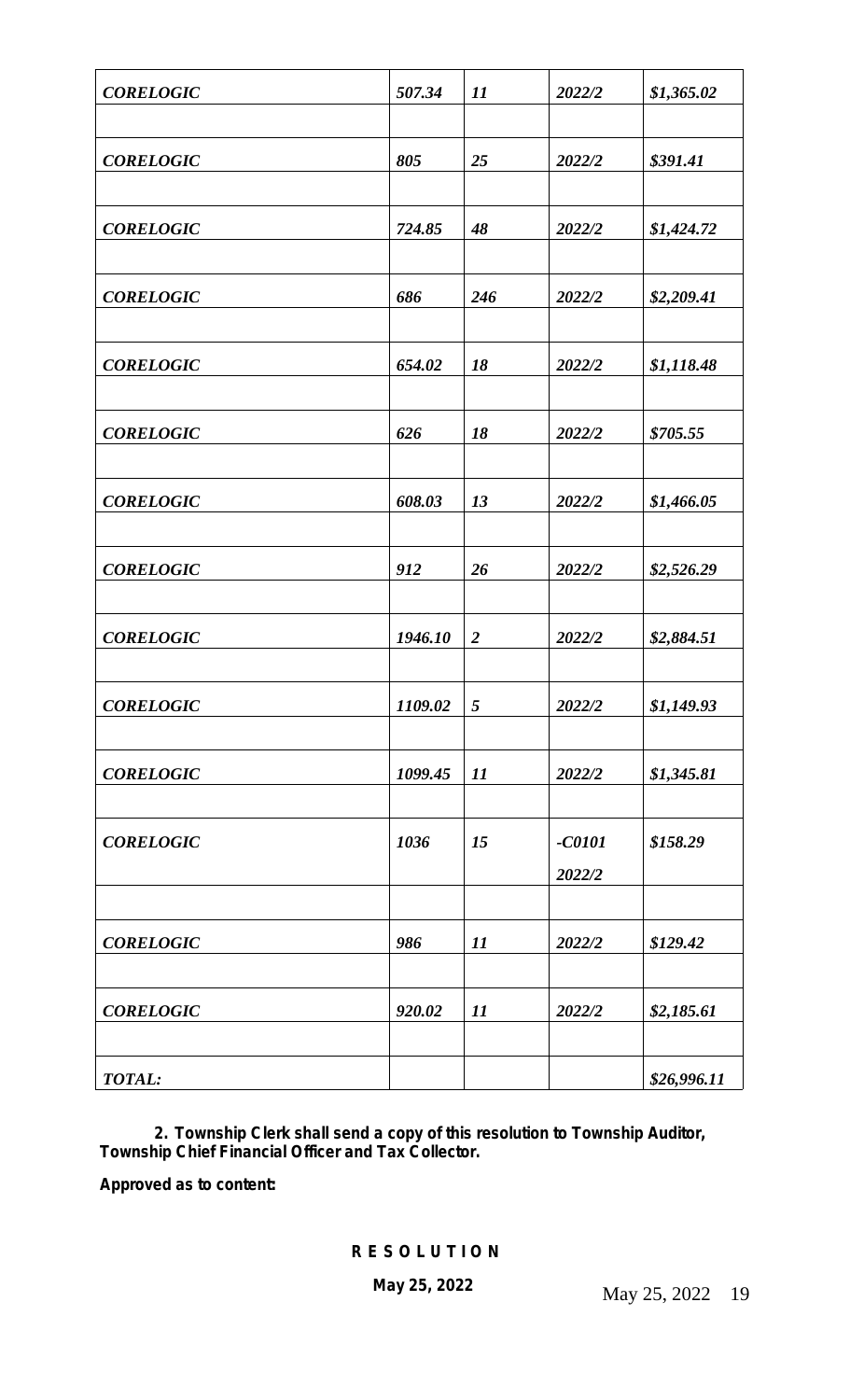WHEREAS the following Property in the Township of Toms River, has an outstanding amount against their taxes for 2022;

WHEREAS, the properties known as Block 192.02 Lot 110 and located in Toms River, and the County of Ocean, became township owned property on May 5 th, 2022 and, taxes are now uncollectable for 2022, AND;

WHEREAS, there are still outstanding taxes on this Parcel, that need to be cancelled.

NOW, THERFORE BE IT RESOLVED BY THE TOWNSHIP COUNCIL OF THE TOWNSHIP OF TOMS RVER, IN THE COUNTY OF OCEAN AND STATE OF NEW JERSEY, AS FOLLOWS:

1. The outstanding 2022 taxes are hereby cancelled;

2. Township Clerk shall send a copy of this resolution to Township Auditor, Township Chief Financial Officer and Tax Collector, And Law Department..

Approved as to content:

#### **RESOLUTION OF THE TOWNSHIP COUNCIL OF THE TOWNSHIP OF TOMS RIVER, OCEAN COUNTY, NEW JERSEY, CERTIFYING ENTITLEMENT OF A 100% DISABLED VETERANS STATUS FOR THE OWNER OF BLOCK 681, LOT 128 EFFECTIVE JANUARY 1, 2022 AND PROVIDING THAT PROPERTY TAXES FOR 2022, AS OF THE EFFECTIVE DATE, BE CANCELLED AND/OR REFUNDED**

### *MAY 25, 2022*

WHEREAS, the owner of real property in the Township of Toms River known as Block 681, Lot 128 located at 13 Lexington Avenue, has been certified by the Tax Assessor as a of a 100% Disabled Veteran, effective January 1, 2022 and

WHEREAS, property taxes for 2022, as of the effective date of the certification of disability by the Tax Assessor, are to be cancelled; and

WHEREAS, any taxes paid after the date of this resolution by the property owner (or on his behalf), are to be cancelled and/or refunded from the date of this resolution;

**NOW, THEREFORE, BE IT RESOLVED** by the Township Council of the Township of Toms River, in the County of Ocean, and State of New Jersey, as follows:

1. All 2022 real property taxes Block 681, Lot 128, due on or after, January 1, 2022 shall be cancelled.

2. All real property taxes from the date of this Resolution paid Block 681, Lot 128, if any, shall be refunded on a pro-rated basis from January 1, 2022

- 3. This exemption shall continue for future tax years provided that the owner of this real property continues to qualify for an exemption under N.J.S.A. 54:4-3.30A.
- 4. A certified copy of this resolution shall be provided by the Office of the Township Clerk to each of the following:
	- a) Mayor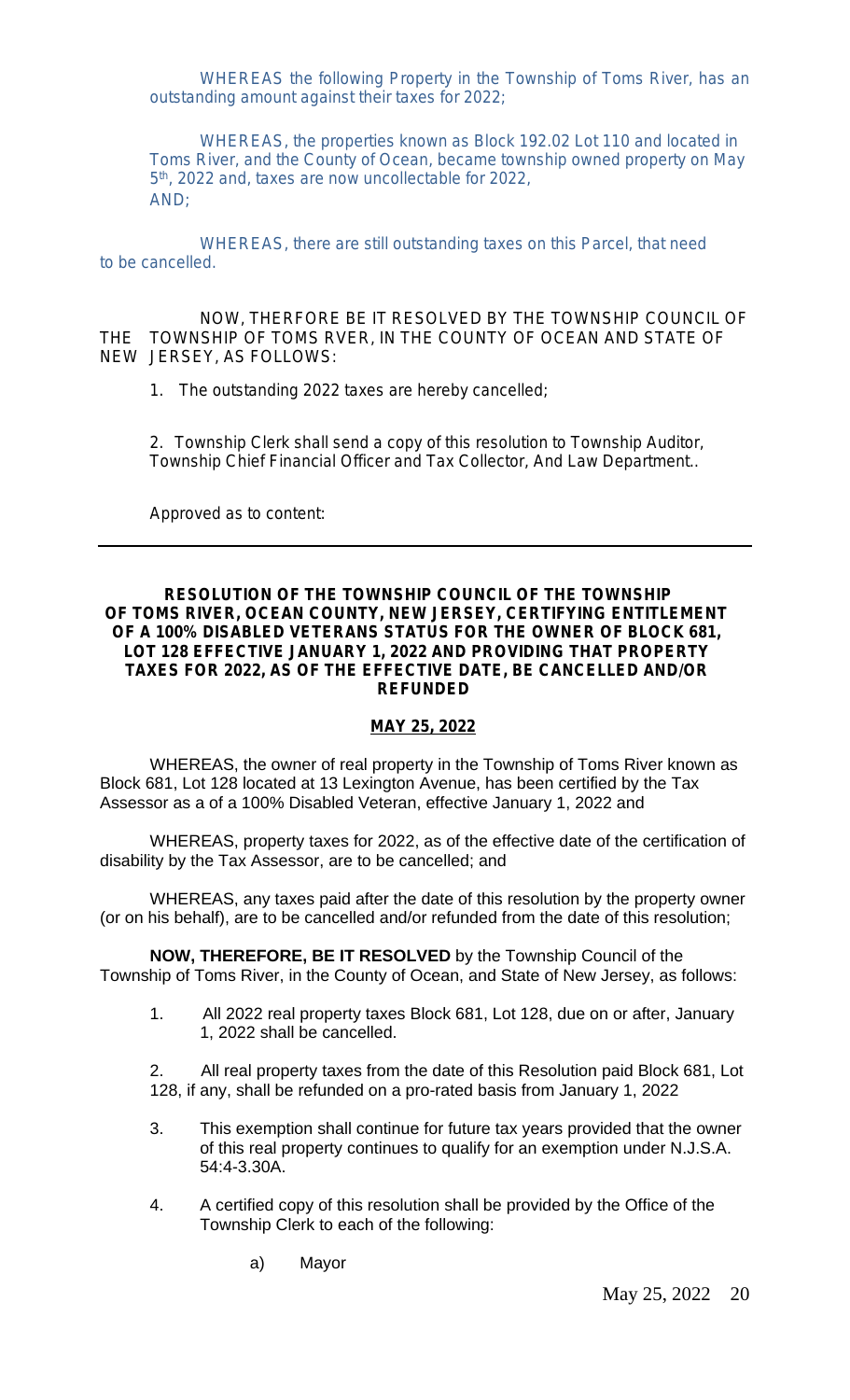- b) Business Administrator
- c) Township Attorney
- d) Chief Financial Officer
- e) Township Assessor
- f) Township Tax Collector

#### **RESOLUTION OF THE TOWNSHIP COUNCIL OF THE TOWNSHIP OF TOMS RIVER, OCEAN COUNTY, NEW JERSEY, CERTIFYING ENTITLEMENT OF A 100% DISABLED VETERANS STATUS FOR THE OWNER OF BLOCK 432, LOT 9 EFFECTIVE JANUARY 1, 2022 AND PROVIDING THAT PROPERTY TAXES FOR 2022, AS OF THE EFFECTIVE DATE, BE CANCELLED AND/OR REFUNDED**

#### *MAY 25, 2022*

WHEREAS, the owner of real property in the Township of Toms River known as Block 432, Lot 9 located at 1149 Lewison Drive, has been certified by the Tax Assessor as a of a 100% Disabled Veteran, effective January 1, 2022 and

WHEREAS, property taxes for 2022, as of the effective date of the certification of disability by the Tax Assessor, are to be cancelled; and

WHEREAS, any taxes paid after the date of this resolution by the property owner (or on his behalf), are to be cancelled and/or refunded from the date of this resolution;

**NOW, THEREFORE, BE IT RESOLVED** by the Township Council of the Township of Toms River, in the County of Ocean, and State of New Jersey, as follows:

- 1. All 2022 real property taxes Block 432, Lot 9, due on or after, January 1, 2022 shall be cancelled.
- 2. All real property taxes from the date of this Resolution paid Block 432, Lot 9, if any, shall be refunded on a pro-rated basis from January 1, 2022
- 3. This exemption shall continue for future tax years provided that the owner of this real property continues to qualify for an exemption under N.J.S.A. 54:4-3.30A.
- 4. A certified copy of this resolution shall be provided by the Office of the Township Clerk to each of the following:
	- a) Mayor
	- b) Business Administrator
	- c) Township Attorney
	- d) Chief Financial Officer
	- e) Township Assessor
	- f) Township Tax Collector

#### **RESOLUTION AUTHORIZING PLACE-TO-PLACE TRANSFER OF CLUB LICENSE NUMBER 1507-031-032-003ISSUED TO TOMS RIVER YACHT CLUB LOCATED AT 1464 RIVIERA, TOMS RIVER NJ. 08753 (EXPANSION PURPOSES)**

### **May 25, 2022**

WHEREAS, an application has been filed to the governing body of the Township of Toms River for a **PLACE-TO-PLACE TRANSFER** (expansion of premises) of Toms River Yacht Club , holder of Club License #**1507-031-032-003** issued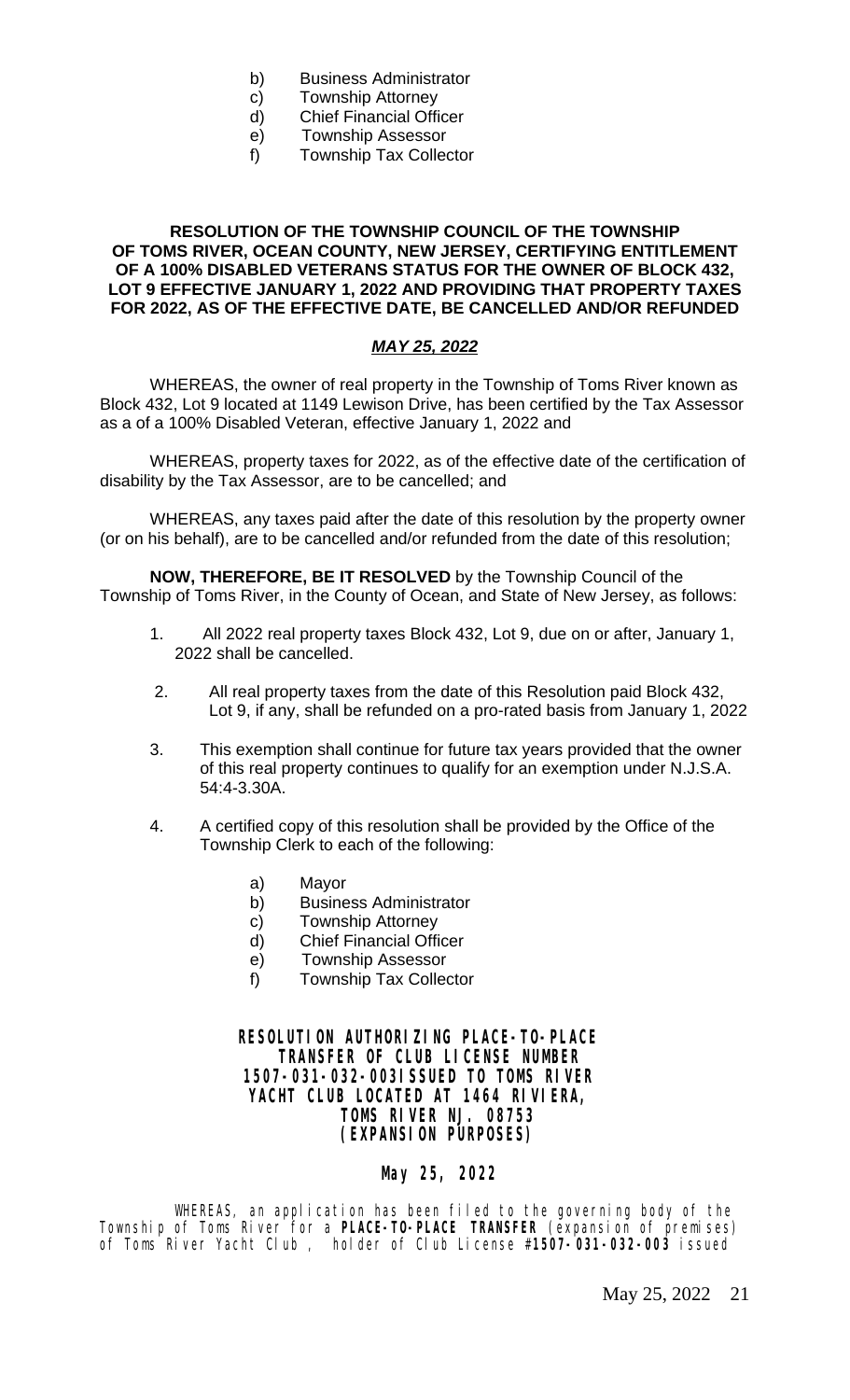by the Township of Toms River for premises located at 1464 Riviera, Toms River, NJ 08753; and

WHEREAS, the submitted application form is complete in all respects, the transfer fees have been paid, and the license has been properly renewed for the current license term; and

WHEREAS, the applicant is qualified to be licensed according to all standards established by Title 33 of the New Jersey Statutes, regulations promulgated thereunder, as well as pertinent local ordinance and conditions consistent with Title 33;

NOW, THEREFORE, BE IT RESOLVED by the Township Council of the Township of Toms River, in the County of Ocean, and State of New Jersey, as follows:

1. It authorize; the **Place-To-Place Transfer** to place Club License Number **1507-031-032 -003,held by Toms River Yacht Club Liquors** " **to include building expansion , located at 1464 Riviera, Toms River, NJ, 0875 3.**

2. A certified copy of this resolution shall be provided by the Office of the Township Clerk to each of the following:

- 
- a) Police Department<br>b) Chief Financial O<br>c) Council Chief Financial Officer
- Counci<sub>l</sub>
- d) Attorney
- e) State of New Jersey Division of Alcoholic Beverage Control 140 E. Front Street P.O. Box 087 5th Floor Trenton, N.J. 08625-0087
- f) Toms River Yacht Club 1464 Riviera Toms River, NJ 08753

#### **RESOLUTION OF THE TOWNSHIP COUNCIL OF THE TOWNSHIP OF TOMS RIVER, OCEAN COUNTY, NEW JERSEY, AUTHORIZING THE PURCHASE OF AN INVENTORY SYSTEM FOR THE DEPARTMENT OF PUBLIC WORKS FROM AUTOSIST, LLC, IN THE TOTAL CONTRACT AMOUNT NOT TO EXCEED \$33,100.00**

#### **MAY 25, 2022**

**WHEREAS**, the Purchasing Division has requested the Township to authorize the Purchase of an Inventory System for the Department of Public Works from Autosist, LLC, in the total contract amount not to exceed \$33,100.00; and

**WHEREAS**, Autosist, LLC, 22311 Butterfield, Mission Viejo, CA 92692, has completed and submitted a Business Entity Disclosure Certification and Political Contribution Disclosure Form, certifying that the company has not made any contributions in contravention of New Jersey's Pay to Play Law, N.J.S.A. 19:44A-20.4 et seq., which documents are on file in the Municipal Clerk's Office; and

**WHEREAS**, the Township Council has determined that it is the best interest of the Township of Toms River to authorize this purchase;

**NOW, THEREFORE, BE IT RESOLVED** by the Township Council of the Township of Toms River, in the County of Ocean, and State of New Jersey, as follows:

It hereby authorizes the Purchase of an Inventory System for the Department of Public Works from Autosist, LLC, in the total contract amount not to exceed \$33,100.00.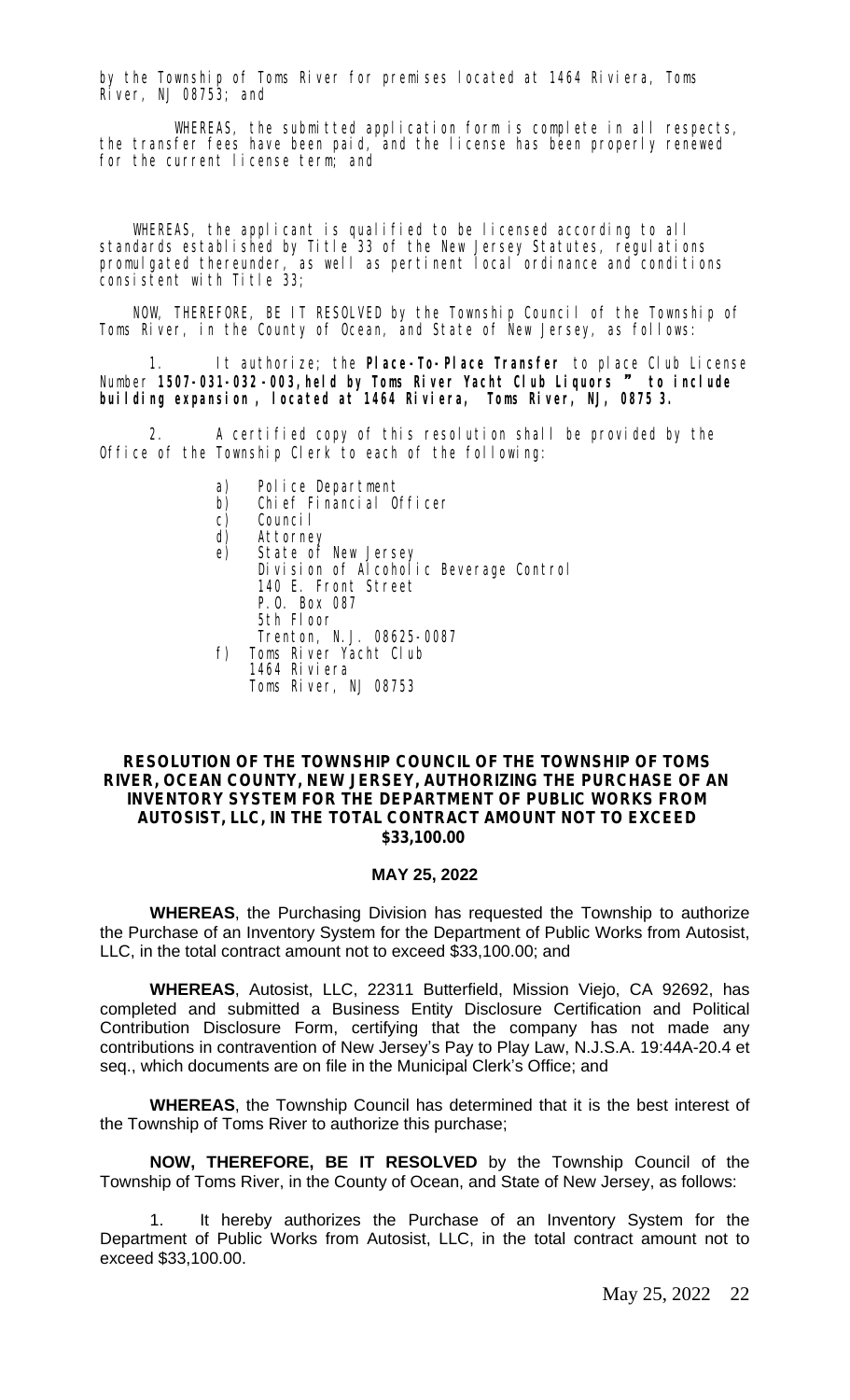2. Funds in the amount not to exceed \$33,100.00, are available in Account No. 2-01- -A17-510.

3**.** The certification of funds available statement with respect to this resolution is on file in the Office of the Township Clerk.

4. A certified copy of this resolution shall be provided by the Office of the Township Clerk to each of the following:

- a) Division of Purchasing
- b) Certified Financial Officer
- c) Township Attorney
- d) Public Works
- e) Autosist, LLC
	- 22311 Butterfield Viejo, CA 92692

#### **RESOLUTION OF THE TOWNSHIP COUNCIL OF THE TOWNSHIP OF TOMS RIVER, OCEAN COUNTY, NEW JERSEY, AUTHORIZING THE AWARD OF OPEN-ENDED CONTRACTS FOR THE SUPPLY OF WORK, SPORT, AND LIFEGUARD CLOTHING, REBID AND NEGOTIATED ITEMS, TO ORIGINAL WATERMEN AND KEYPORT ARMY NAVY**

#### **MAY 25, 2022**

**WHEREAS**, bids were received on March 22, 2022 for Work, Sport, and Lifeguard Clothing; and

**WHEREAS,** Items 32, 92, 93, 95, 117 and 136 received no bids; and

**WHEREAS,** Items 6, 20, 44, 45, 47 and 80 were rejected because specifications were not met; and

**WHEREAS,** Items 6, 20, 32, 44, 45, 47, 80, 92, 93, 95, 117 and 136 were rebid on May 3, 2022. Bids were then received from the following vendors:

| Original Waterman | <b>Keyport Army Navy</b> |
|-------------------|--------------------------|
| 1198 Joshua Way   | <b>PO Box 985</b>        |
| Vista, CA 92081   | <b>Brick, NJ 08723</b>   |

**WHEREAS,** rebid items shall be awarded as follows:

**Original Watermen** for Item No. 32.

**Keyport Army Navy** for Item Nos. 20, 44, 45, 47 and 80.

Item Nos. 6, 92, 93, 95, 117 and 136 received no bids and, based on NJSA 40A:11- 5(3)(a), prices were then negotiated with various vendors.

Original Watermen and Keyport Army Navy responded to the negotiations. Negotiated items shall be awarded as follows:

**Original Watermen** for Item No. 95.

**Keyport Army Navy** for Item Nos. 6, 117 and 136.

Item Nos. 92 and 93 received no bids. Quotes shall be obtained prior to purchasing these items;

**NOW, THEREFORE, BE IT RESOLVED** by the Township Council of the Township of Toms River, in the County of Ocean, and State of New Jersey, as follows: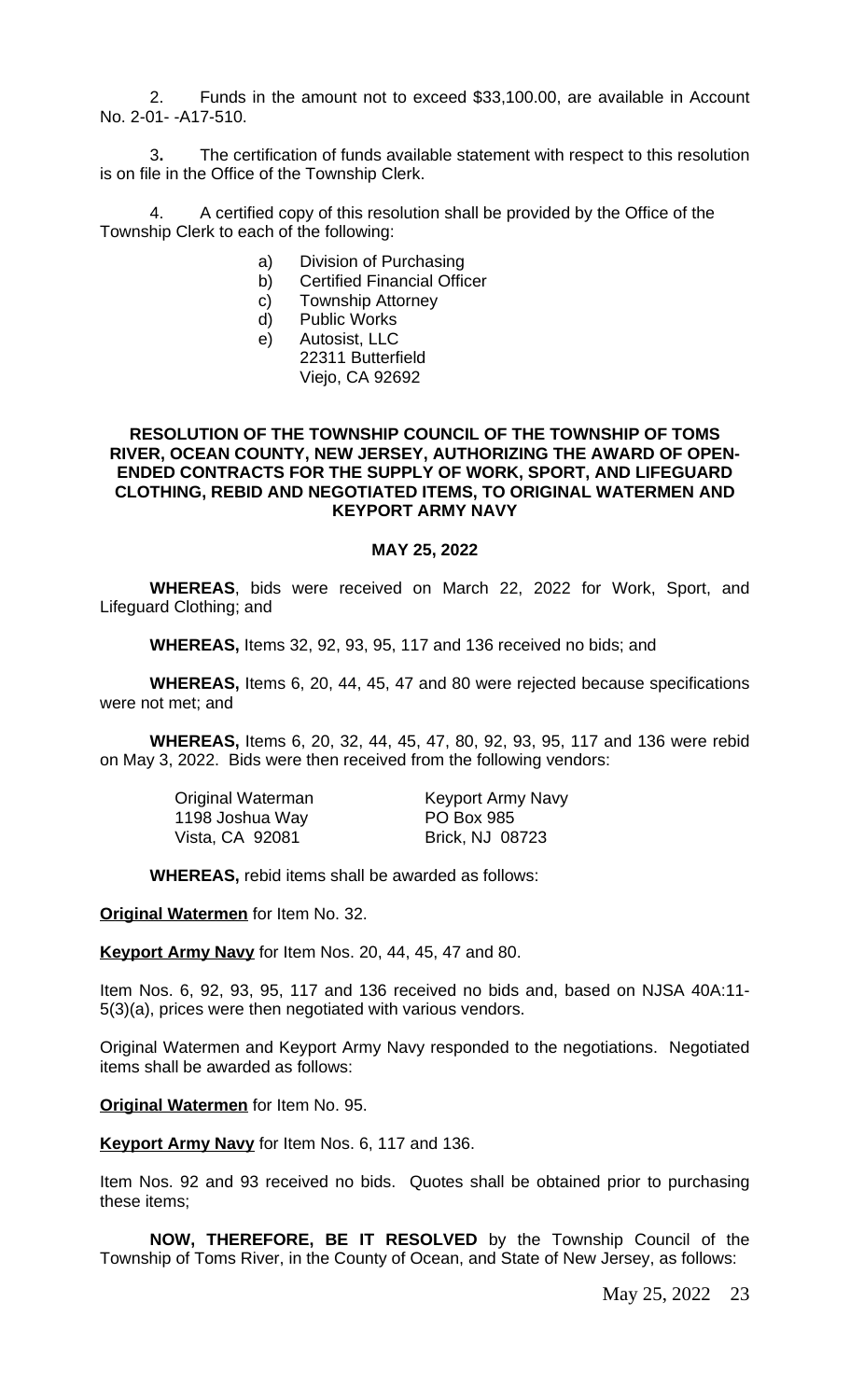1. It hereby awards open-ended re-bid contracts for the Supply of Work, Sport, and Lifeguard Clothing, as follows:

#### **Original Watermen** for Item No. 32.

**Keyport Army Navy** for Item Nos. 20, 44, 45, 47 and 80.

2. =Item Nos. 6, 92, 93, 95, 117 and 136 received no bids and, based on NJSA 40A:11-5(3)(a), prices were then negotiated with various vendors.

3. Original Watermen and Keyport Army Navy responded to the negotiations. Negotiated items shall be awarded as follows:

**Original Watermen** for Item No. 95.

**Keyport Army Navy** for Item Nos. 6, 117 and 136.

4. Item Nos. 92 and 93 received no bids. Quotes shall be obtained prior to purchasing these items.

5. These will be open-ended contracts with funds being encumbered each time an order is placed contingent upon the availability of funds in the appropriate municipal budget. Term of contracts shall be effective retroactive from April 24, 2022 through April 23, 2023. The award of these contract is subject to all the terms and conditions of the bid specifications.

6. A certified copy of this resolution shall be provided by the Office of the Township Clerk to each of the following:

- a) Purchasing Division
- b) Certified Financial Officer
- c) Township Attorney
- d) Parks, Buildings & Grounds
- e) All Departments
- f) All aforementioned bidders

#### **RESOLUTION OF THE TOWNSHIP COUNCIL OF THE TOWNSHIP OF TOMS RIVER, OCEAN COUNTY, NEW JERSEY, AUTHORIZING THE PURCHASE OF SPILLMAN SOFTWARE MAINTENANCE FOR THE DEPARTMENT OF POLICE FROM MOTOROLA SOLUTIONS, INC., FOR A ONE (1) YEAR AGREEMENT FOR PROPRIETARY SOFTWARE MAINTENANCE IN THE AM OUNT NOT TO EXCEED \$150,045.32**

#### **MAY 25, 2022**

**BE IT RESOLVED** by the Township Council of the Township of Toms River, in the County of Ocean, and State of New Jersey, as follows:

1. Pursuant to the Local Public Contracts Law, N.J.S.A. 40A:11-5(1)(dd), (the support or maintenance of proprietary software exception to public bidding), it hereby awards a contract to Motorola Solutions, Inc., for the Purchase of Spillman Software Maintenance for one (1) year, in the total maximum amount not to exceed \$150,045.32.

2. The support or maintenance of proprietary software is authorized pursuant to N.J.S.A. 40A:11-5(1)(dd).

3. The Invoice and Agreement are attached to this resolution as Schedule "A" and made a part hereof

Contract Awarded to: Motorola Solutions, Inc. 500 West Monroe Chicago, IL 60661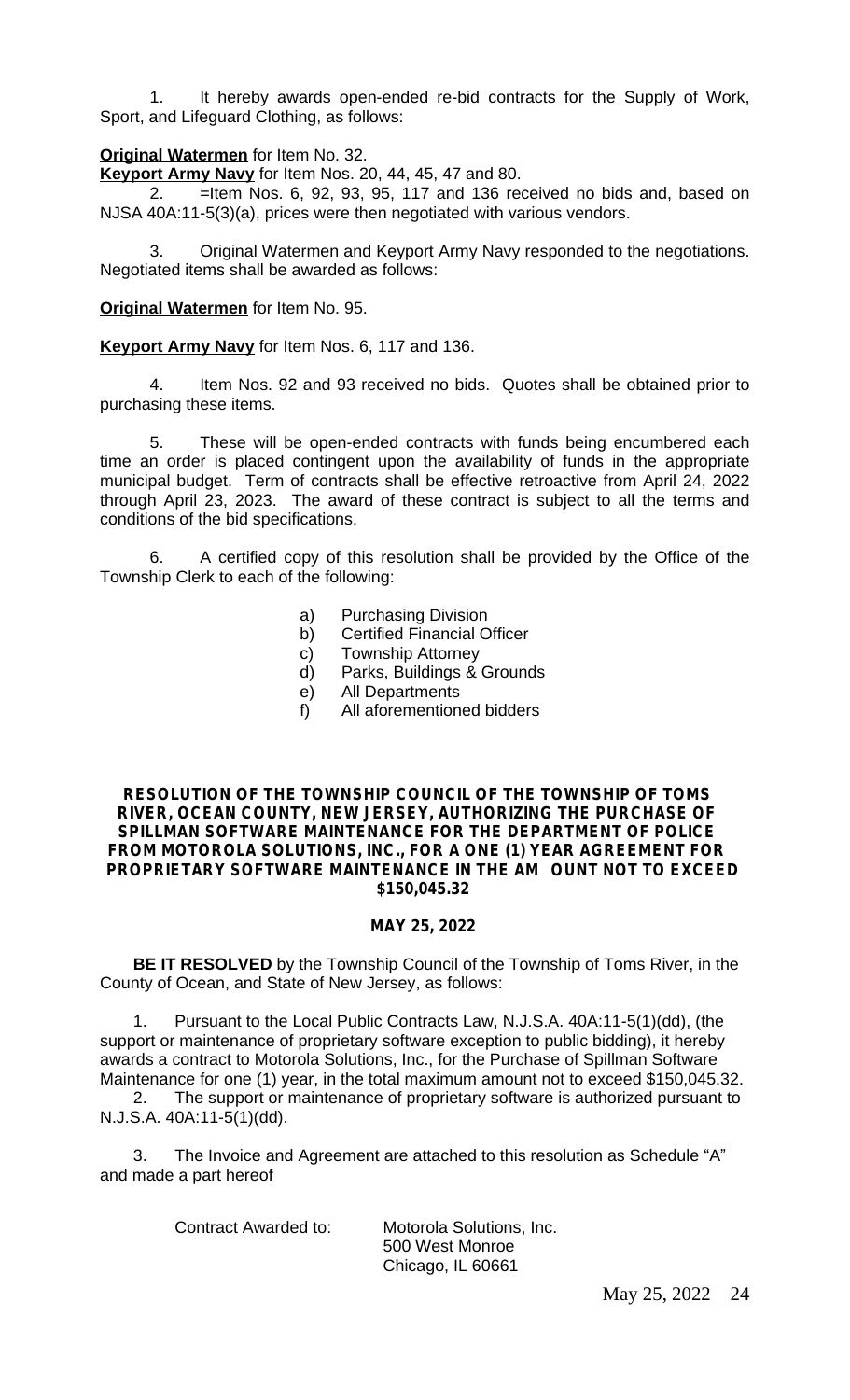Maximum Amount: \$150,045.32

Account Nos.: 2-01- -P43-535 2-01- -A17-510 2-01- -P44-535 2-01- -P42-535 2-01- -P40-510

4. Term of Contract: Shall commence retroactive to January 1, 2022 through December 31, 2022.

5. The certification of funds available statement with respect to this resolution is on file in the Office of the Township Clerk.

6. A certified copy of this resolution shall be provided by the Office of the Township Clerk to each of the following:

- a) Purchasing Division
- b) Certified Financial Officer
- c) Township Attorney
- d) IT Department
- e) Police Department
- f) Motorola Solutions, Inc. 500 West Monroe Chicago, IL 60661

#### **RESOLUTION OF THE TOWNSHIP COUNCIL OF THE TOWNSHIP OF TOMS RIVER, OCEAN COUNTY, NEW JERSEY, AUTHORIZING A PROFESSIONAL SERVICE CONTRACT WITH MARK WHITE, PH. D, PA, AS TOWNSHIP PSYCHOLOGIST, COMMENCING MAY 26, 2022 UP TO AND INCLUDING DECEMBER 31, 2022, AND AUTHORIZING THE MAYOR TO EXECUTE AND THE DEPUTY MUNICIPAL CLERK TO ATTEST TO AN AGREEMENT WITH MARK WHITE, PH. D, PA**

#### **MAY 25, 2022**

**WHEREAS**, the Township of Toms River requires the services of a Township Psychologist for the calendar year of 2022; and

**WHEREAS**, the Township of Toms has received a proposal dated May 3, 2022 from Mark White, Ph. D, PA, for Township Psychologist services; and

**WHEREAS**, the Township Council has reviewed the proposal and has determined that it would be in the best interest of the Township to authorize a contract with Mark White, Ph. D, PA for Township Psychologist services, for the term commencing May 26, 2022 up to and including December 31, 2022, in accordance with his proposal; and

**WHEREAS**, Psychologist services will be on an as-needed basis contingent upon the availability of funds in the appropriate municipal budget; and

**WHEREAS**, Mark White, Ph. D, PA agrees to act as the Township Psychologist for the 2022 calendar year, commencing May 26, 2022 up to and including December 31, 2022, in accordance with his proposal;

**NOW, THEREFORE, BE IT RESOLVED**, by the Township Council of the Township of Toms River, in the County of Ocean, and State of New Jersey, as follows:

 1. It herewith authorizes a professional services contract with Mark White, Ph. D, PA for Township Psychologist services, commencing May 26, 2022 up to and including December 31, 2022, for a total maximum amount of contract not to exceed \$17,500.00 for the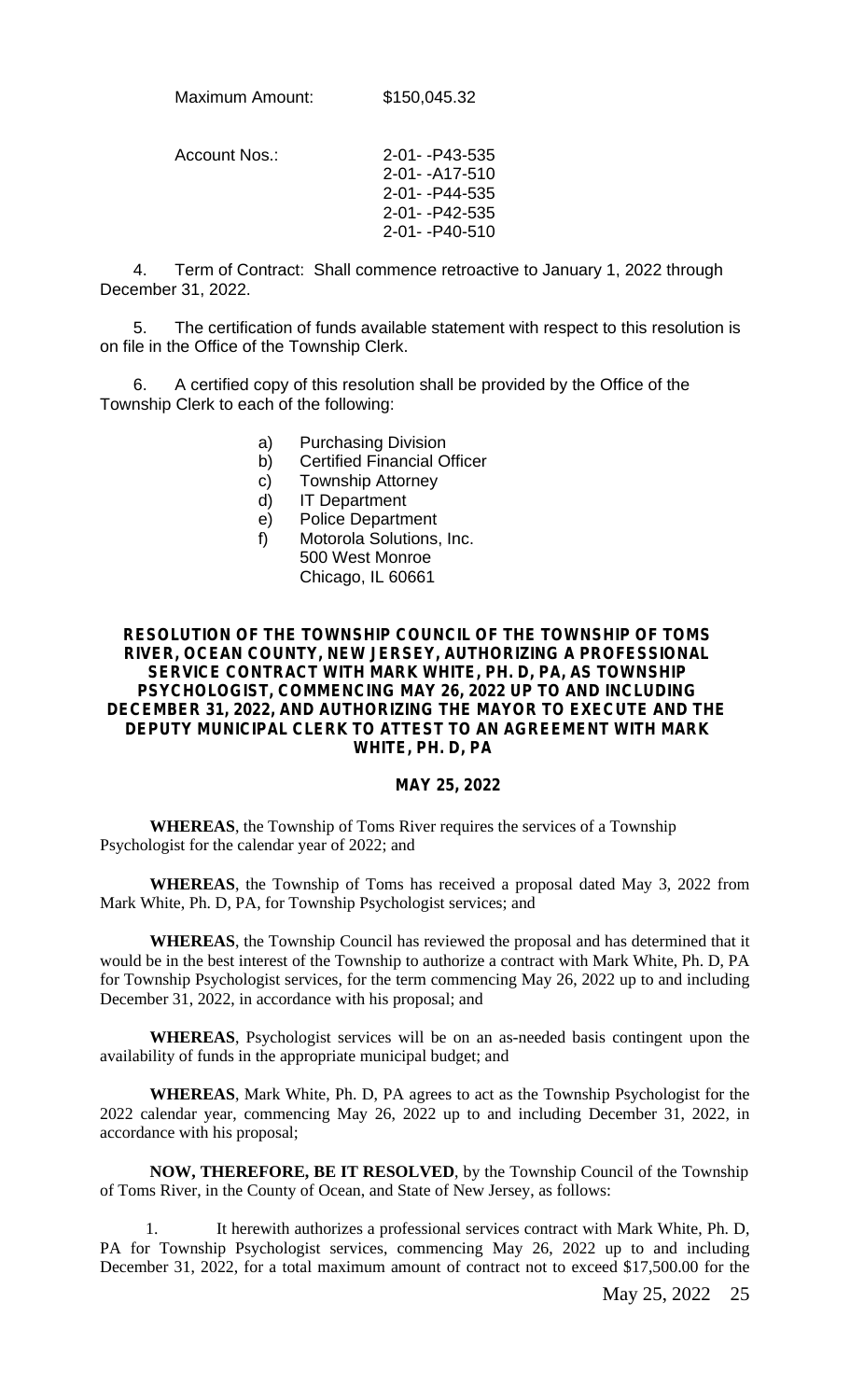entire calendar year of 2022. This will be an open-ended contract with funds being encumbered each time service is requested, contingent upon the availability in the applicable municipal budget. The certification of funds available statement with respect to this resolution is on file in the Office of the Township Clerk.

2. The Mayor is hereby authorized to execute and the Deputy Municipal Clerk to attest to a contract with Mark White, Ph. D, PA as Township Psychologist, commencing May 26, 2022 up to and including December 31, 2022, for a total maximum amount not to exceed \$17,500.00 for CY22, contingent upon the execution of a contract, availability of funds and the adoption of the CY22 budget. This will be an open-ended contract with funds being encumbered each time service is requested, contingent upon the availability in the applicable municipal budget. The certification of funds available statement with respect to this resolution is on file in the Office of the Township Clerk.

3. A notice of this contract award shall be published within 10 days of the date of this Resolution, pursuant to law.

4. A certified copy of this Resolution shall be provided by the Office of the Township Clerk to each of the following:

- a) Mayor Maurice B. Hill, Jr.
- b) Township Council
- c) Certified Financial Officer
- d) Business Administrator
- e) Township Attorney
- f) Deputy Municipal Clerk
- g) Chief of Police
- h) Mark White, Ph. D, PA 1985 Highway #34, #A-3, Wall, NJ 07719

#### **RESOLUTION OF THE TOWNSHIP COUNCIL OF THE TOWNSHIP OF TOMS RIVER, OCEAN COUNTY, NEW JERSEY, AUTHORIZING THE AWARD OF A CONTRACT TO JESCO, INC., FOR THE PURCHASE OF JOHN DEERE EQUIPMENT FOR THE DEPARTMENT OF PUBLIC WORKS, USING EDUCATIONAL SERVICES COMMISSION OF NEW JERSEY COOPERATIVE PRICING SYSTEM, CONTRACT NO. 18/19-25, IN THE TOTAL MAXIMUM AMOUNT NOT TO EXCEED \$65,333.92**

#### **MAY 25, 2022**

**WHEREAS**, the Township of Toms River is a member of the Educational Services Commission of New Jersey #18/19-25 (formerly Middlesex Regional Cooperative Pricing System), as authorized by N.J.S.A. 40A:11-11(5); and

**WHEREAS**, pursuant to bids received, a contract was awarded to Jesco, Inc., 118 St. Nicholas Avenue, So. Plainfield, NJ, 07080, by the Educational Services Commission of New Jersey, (formerly Middlesex Regional Cooperative Pricing System), of which Toms River Township is an active participant, as authorized by N.J.S.A. 40A:11-11(5); and

**WHEREAS**, the Purchasing Division is requesting authorization to Purchase John Deere Equipment for the Department of Public Works, in the total amount not to exceed \$65,333.92, from the Educational Services Commission of New Jersey, Contract #18/19-25, using the following vendor:

**JESCO, INC. 118 ST. NICHOLAS AVE PLAINFIELD, NJ 07080 ESCNJ 18/19-25 #65MCESCCPS**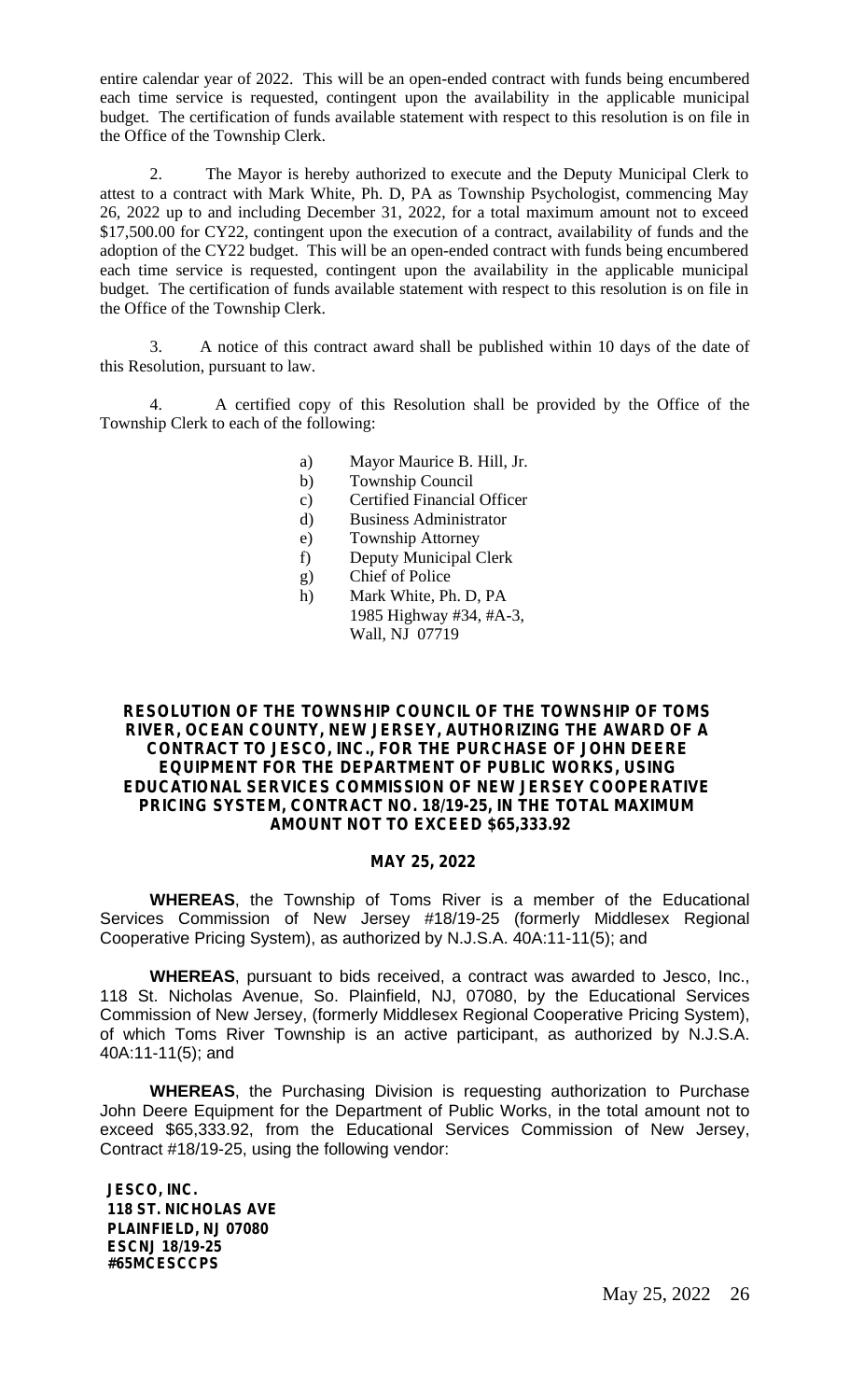| <b>ITEM</b>                                                                 | OTY      | <b>PRICE</b>                                  |
|-----------------------------------------------------------------------------|----------|-----------------------------------------------|
| HD10CVV TANDEM - VIBE HAMM ROLLER<br><b>Discount</b><br><b>Total</b>        | 1<br>14% | \$42,272.00<br>$-5918.08$<br>\$36,353.92      |
| <b>GEM</b><br>644K HI VIS COUPLER BUCKET<br><b>Discount</b><br><b>Total</b> | 1<br>31% | \$42,000.00<br>$-$ \$13,020.00<br>\$28,980.00 |
| <b>Grand Total</b>                                                          |          | \$65,333.92                                   |

**NOW, THEREFORE, BE IT RESOLVED** by the Township Council of the Township of Toms River, in the County of Ocean, and State of New Jersey, as follows:

1. It hereby authorizes the Purchase of John Deere Equipment for the Department of Public Works from Jesco, Inc., in the total maximum amount not to exceed \$65,333.29, using the Educational Services Commission of New Jersey, Contract #18/19-25, as stated above.

2. Funds in the amount of \$65,333.29, are available in Account No. X-04- -257-204. The certification of funds available statement with respect to this resolution is on file in the Office of the Township Clerk.

3. A certified copy of this resolution shall be provided by the Office of the Township Clerk to each of the following:

- a) Purchasing Division
- b) Certified Financial Officer
- c) Township Attorney
- d) Department of Public Works
- e) Jesco, Inc.
	- 118 St. Nicholas Avenue

So. Plainfield, NJ 07080

#### **RESOLUTION OF THE TOWNSHIP COUNCIL OF THE TOWNSHIP OF TOMS RIVER, OCEAN COUNTY, NEW JERSEY, AUTHORIZING AWARD OF AN OPEN-ENDED CONTRACT FOR THE MANUFACTURE, PRINTING AND MAILING SERVICES FOR CALENDAR YEARS 2022 AND 2023 TAX BILLS AND NOTICES TO ADVANCED COMPUTER CONCEPTS INC. D/B/A TREC**

#### **MAY 25, 2022**

WHEREAS, bids were invited for the Manufacture, Printing and Mailing Services for Calendar Years 2022 and 2023 Tax Bills and Notices; and

WHEREAS, only one bid was received on May 11, 2022, as follows: Advanced Computer Concepts Inc.

d/b/a TREC 800 Lowell Avenue Toms River, NJ 08753

WHEREAS, the bid has been reviewed by the Purchasing Division and the Tax Collector's Office, and recommendation has been made to award an open-ended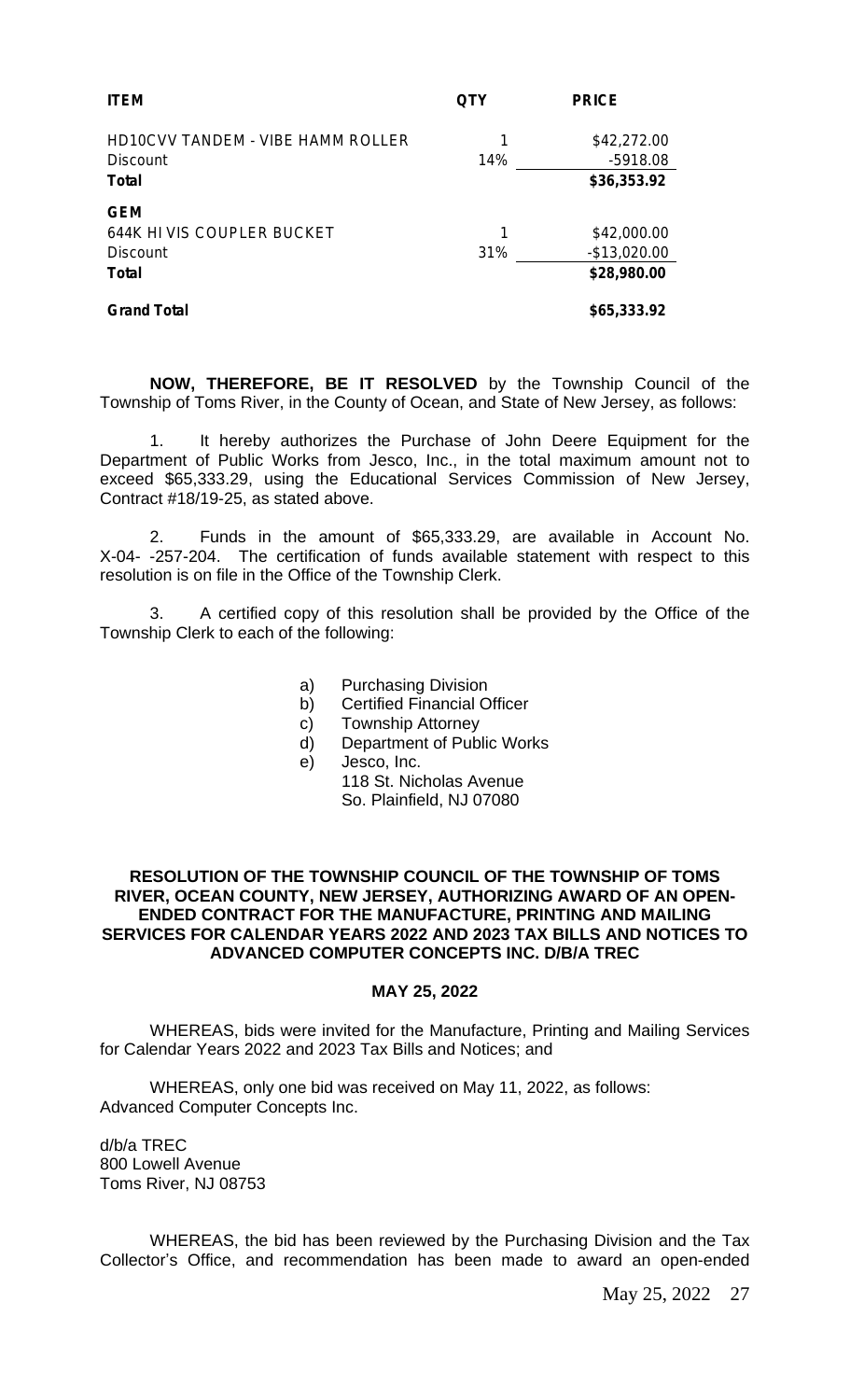contract to Advanced Computer Concepts Inc. d/b/a TREC, as sole bidder who meets all the bid specifications;

**NOW, THEREFORE, BE IT RESOLVED** by the Township Council of the Township of Toms River, in the County of Ocean, and State of New Jersey, as follows:

1. It hereby awards an open-ended contract for the Manufacture, Printing and Mailing Services for Calendar Years 2022 and 2023 Tax Bills and Notices to Advanced Computer Concepts Inc. d/b/a TREC, as sole bidder who meets all of the bid specifications. The contract term shall be for two (2) years, effective June 24, 2022 through June 23, 2024.

2. This will be an open-ended contract with funds being encumbered each time an order is placed, contingent upon the availability of funds in the applicable municipal budget. The certification of funds available statement with respect to this resolution is on file in the Office of the Township Clerk. This contract is subject to all terms and conditions of the bid specifications.

3. A certified copy of this resolution shall be provided by the Office of the Township Clerk to each of the following:

- a) Purchasing Division
- b) Certified Financial Officer
- c) Township Attorney
- d) Tax Collector
- e) Advanced Computer Concepts Inc. d/b/a TREC 800 Lowell Avenue Toms River, NJ 08753

**RESOLUTION OF THE TOWNSHIP COUNCIL OF THE TOWNSHIP OF TOMS RIVER, OCEAN COUNTY, NEW JERSEY, AUTHORIZING THE PURCHASE OF ONE (1) WHEEL LOADER FOR THE DEPARTMENT OF PUBLIC WORKS, FROM JESCO, INC., USING EDUCATIONAL SERVICES COMMISSION OF NEW JERSEY COOPERATIVE PRICING SYSTEM, CONTRACT NO. 18/19-25, INCLUDING THE TRADE-IN OF A 1992 JOHN DEERE 624 LOADER, VIN #D2624 GD539 447 - \$15,000.00, IN THE TOTAL MAXIMUM AMOUNT NOT TO EXCEED \$224,390.84**

#### **MAY 25, 2022**

**WHEREAS**, the Township of Toms River is a member of the Educational Services Commission of New Jersey #18/19-25 (formerly Middlesex Regional Cooperative Pricing System), as authorized by N.J.S.A. 40A:11-11(5); and

**WHEREAS**, pursuant to bids received, a contract was awarded to Jesco, Inc., 118 St. Nicholas Avenue, So. Plainfield, NJ, 07080, by the Educational Services Commission of New Jersey, (formerly Middlesex Regional Cooperative Pricing System), of which Toms River Township is an active participant, as authorized by N.J.S.A. 40A:11-11(5); and

**WHEREAS**, the Purchasing Division is requesting authorization to purchase one (1) Wheel Loader for the Department of Public Works from Jesco, Inc., (including the Trade-In of a 1992 John Deere 624 Loader, VIN #D2624 GD539 447 - \$15,000.00), in the total maximum amount not to exceed \$224,390.84, from the Educational Services Commission of New Jersey, Contract #18/19-25, using the following vendor:

**JESCO, INC. 118 ST. NICHOLAS AVE PLAINFIELD, NJ 07080**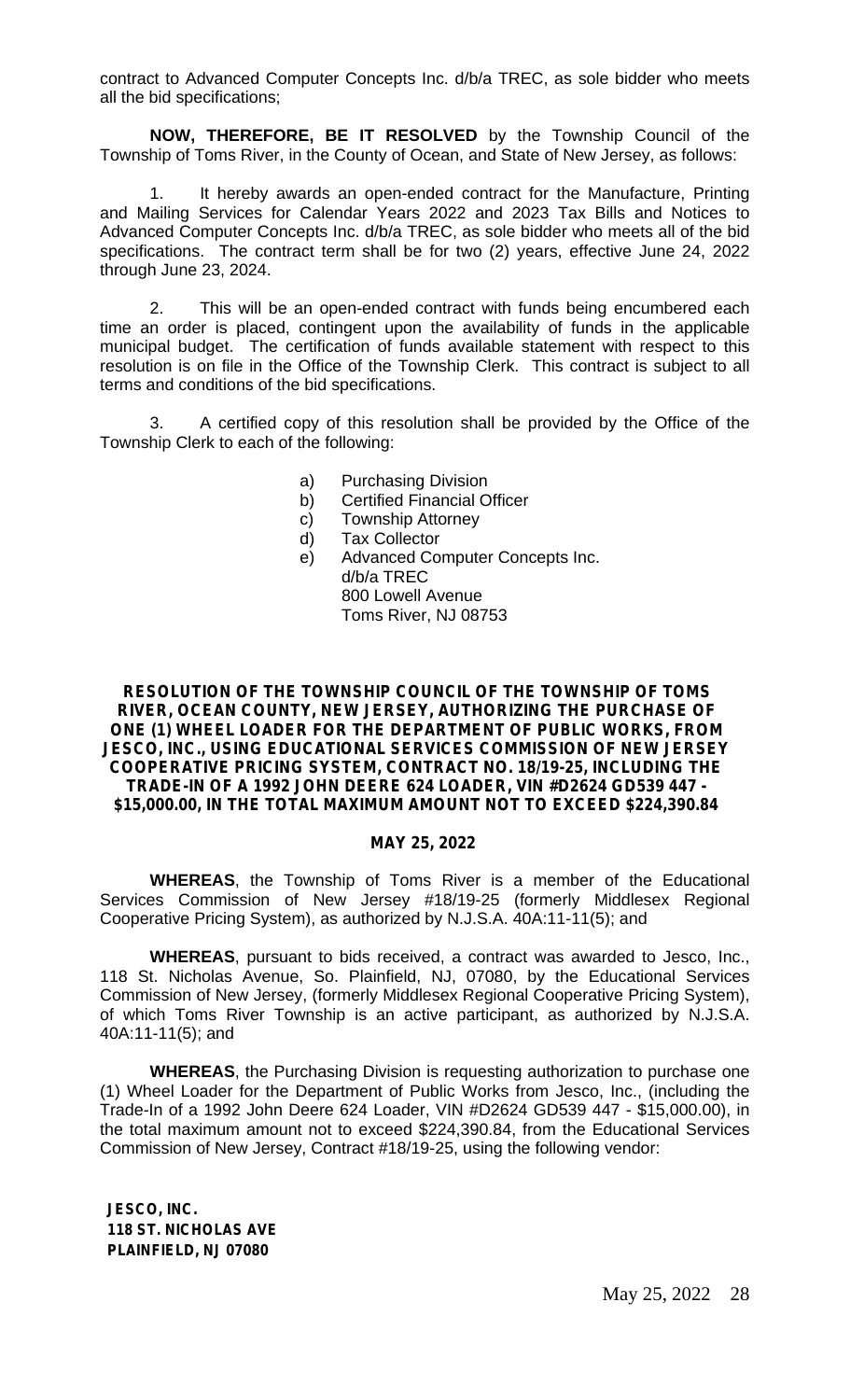#### **ESCNJ 18/19-25**

| <b>JOHN DEERE</b> |                                                                                          |            |              |
|-------------------|------------------------------------------------------------------------------------------|------------|--------------|
| Item $#$          | <b>Description</b>                                                                       | <b>QTY</b> | <b>Price</b> |
| 6020DW            | 524 P Wheel Loader                                                                       | 1          | \$218,705.00 |
| 924               | John Deere Power Tech Engine                                                             | 1          | \$16,908.00  |
|                   | <b>Agriculture Material Handling</b>                                                     |            |              |
| 1030              | Configuration                                                                            | 1          | $-$1,345.00$ |
| 1110              | 5-Speed Powershift Transmission                                                          | 1          | \$0.00       |
| 1217              | 140 Amp Alternator                                                                       | 1          | \$347.00     |
| 1310              | <b>Flat Black Curved Stack</b>                                                           | 1          | \$0.00       |
| 1430              | Engine Air Intake System with<br>Centrifugal Precleaner<br>Automatic Reversing Hydraulic | 1          | \$667.00     |
| 1520              | Fan                                                                                      | 1          | \$1,650.00   |
|                   | Standard Fuel Filter w/Water                                                             |            |              |
| 1610              | Separator & Standard Fuel Fill                                                           | 1          | \$0.00       |
| 170k              | <b>JDLink</b>                                                                            | 1          | \$0.00       |
| 1910              | Premium Cab                                                                              | 1          | $-$ \$512.00 |
|                   | 7 inch Monitor w/Dedicated Rear                                                          |            |              |
| 1945              | Camera Display                                                                           | 1          | \$1,645.00   |
| 1970              | Hydrau Hydraulic Fluid                                                                   | 1          | \$0.00       |
| 2020              | High Lift Z-Bar                                                                          | 1          | \$4,145.00   |
| 2120              | <b>Sterling Wheel Only</b>                                                               | 1          | \$0.00       |
|                   | Premium Seat, Heated and<br>Ventilated w/Heavy Duty Air                                  |            |              |
| 2240              | Suspension                                                                               | 1          | \$1,295.00   |
| 2360              | Joystick Controls                                                                        | 1          | \$0.00       |
| 2403              | Three Function Hydraulics                                                                | 1          | \$2,231.00   |
| 2515              | <b>Ride Control</b>                                                                      | 1          | \$4,015.00   |
| 2605              | English Decals & Manuals                                                                 | 1          | \$0.00       |
| 2730              | 30 Amp Converter                                                                         | 1          | \$265.00     |
| 2890              | No payload Scale without Cycle<br>Counter                                                | 1          | \$0.00       |
|                   | High Traction-Front & Rear<br><b>Hydraulically Locking Differential</b>                  |            |              |
| 3049              | Axles                                                                                    | 1          | \$2,453.00   |
| 3110              | <b>Automatic Differential Lock</b>                                                       | 1          | \$1,429.00   |
| 4934              | No Brand Preference                                                                      | 1          | \$13,138.00  |
| 5540              | Full width front fenders                                                                 | 1          | \$320.00     |
| 5610              | Left side steps onle                                                                     | 1          | \$0.00       |
| 5840              | No fork frame                                                                            | 1          | \$0.00       |
| 5940              | No tines                                                                                 | 1          | \$0.00       |
| 7140              | Premium LED work and drive<br>lights                                                     | 1          | \$1,449.00   |
|                   |                                                                                          |            |              |
| 8220              | Rear hitch and counterweight                                                             | 1          | \$0.00       |
| 8240              | Rear Camera                                                                              | 1          | \$0.00       |
| 8275              | LED strobe Beacon w/left Beacon<br>bracket                                               | 1          | \$275.00     |
| 8350              | Remote powered and heated<br>exterior mirrors                                            | 1          | \$712.00     |
|                   | Premium AM/FM Weather band<br>(WB) w/bluetooth, Remote Aux                               |            |              |
| 8370              | and remote USB port                                                                      | 1          | \$850.00     |
| 8450              | Can with Air A/C Charge<br>Hydraulic Coupler - JRB 416                                   | 1          | \$0.00       |
| 8560              | Pattern                                                                                  | 1          | \$5,794.00   |
| 8890              | No Bucket Edge or Teeth                                                                  | 1          | \$0.00       |
|                   |                                                                                          |            | 25.2022      |

May 25, 2022 29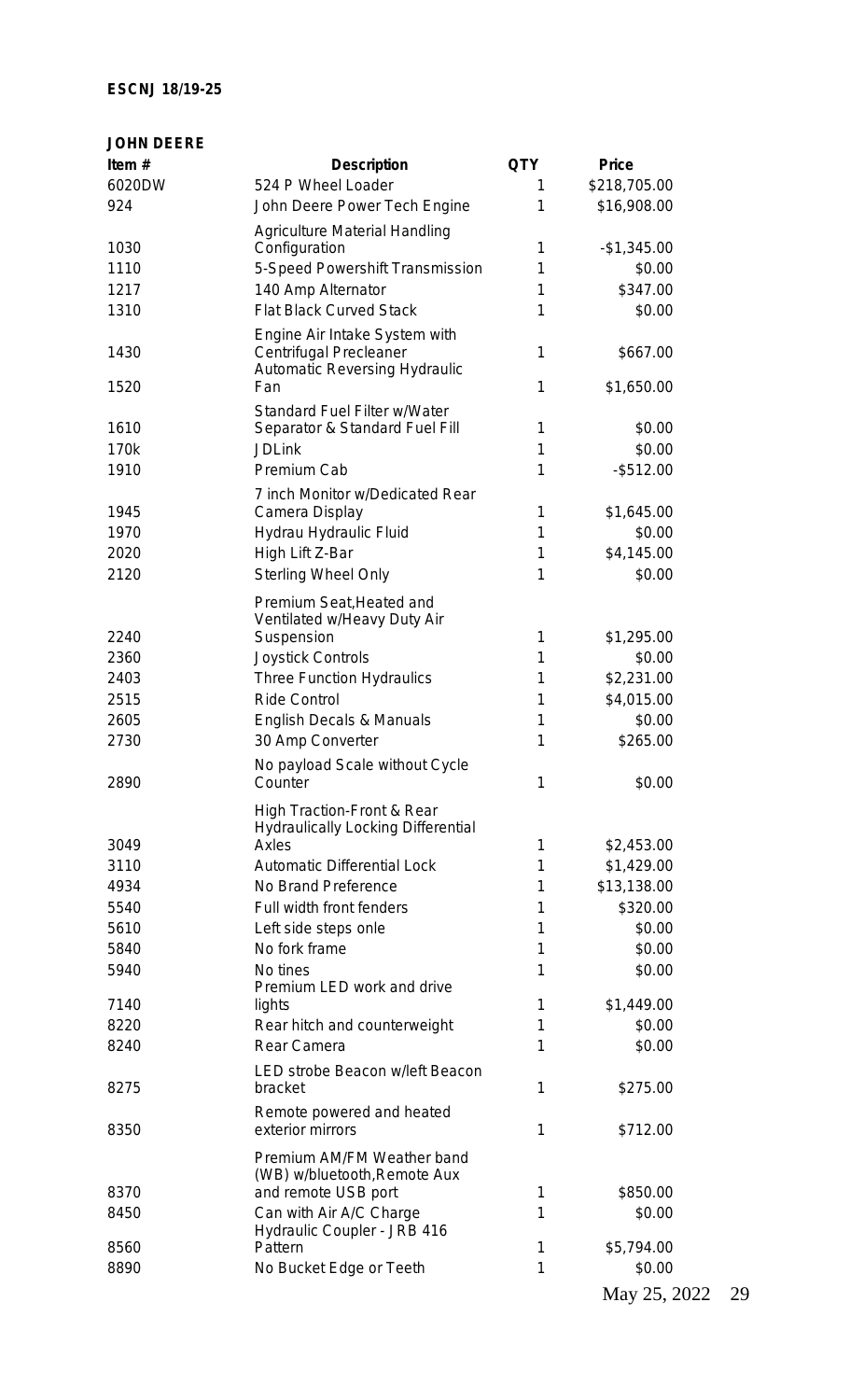| 8960                                    | No Bucket                                               | 1              | \$0.00                    |
|-----------------------------------------|---------------------------------------------------------|----------------|---------------------------|
|                                         | Environment drains and sampling                         |                |                           |
| 9043                                    | ports                                                   | 1              | \$410.00                  |
| 9065                                    | Axle oil cooling & filtration                           | 1              | \$2,175.00                |
| 9115                                    | Powered Cab Fresh Air pre-<br>cleaner                   | 1              | \$945.00                  |
| 9140                                    | Fire Extinguisher                                       | 1              | \$149.00                  |
|                                         | Electrical corrosion prevention                         |                |                           |
| 9210                                    | package                                                 | 1              | \$1,425.00                |
| 9410                                    | Transmission & bottom guards                            | 1              | \$2,034.00                |
| 9520                                    | License plate bracket                                   | 1              | \$177.00                  |
|                                         | 20.5R25 1 Star L3 No brand                              |                |                           |
|                                         | preferred radial tires with 3 PC                        |                |                           |
| 9709                                    | rims<br>Total                                           | 1              | \$0.00                    |
|                                         |                                                         | 37.50          | \$283,751.00              |
|                                         | <b>Discount</b>                                         | %              | $-$106,406.63$            |
|                                         | <b>Net Price</b>                                        |                | \$177,344.37              |
|                                         |                                                         |                |                           |
| <b>JOHN DEERE</b><br><b>ATTACHMENTS</b> |                                                         |                |                           |
| AT368247                                | <b>Wiring Harness</b>                                   | 1              | \$60.04                   |
|                                         | <b>Discount</b>                                         | 3%             | $-$1.80$                  |
|                                         | <b>Net Price</b>                                        |                | \$58.24                   |
| <b>GEM</b>                              |                                                         |                |                           |
| <b>ATTACHMENTS</b>                      |                                                         |                |                           |
| 275M                                    | 2.75YD MP Bucket                                        | 1              | \$27,000.00               |
|                                         | <b>Discount</b>                                         | 19%            | $-$ \$5,130.00            |
| <b>LABOR</b>                            | <b>Net Price</b><br>Install & Test MP Bucket @          |                | \$21,870.00               |
| <b>CHARGES</b>                          | \$158/HR                                                | $\overline{2}$ | \$316.00                  |
|                                         | Install NJDOT Lights                                    | 16             | \$2,528.00                |
|                                         | <b>Total</b>                                            |                | \$2,844.00                |
|                                         | Comprehensive Warranty - 72                             |                |                           |
|                                         | months or 5,000 hours, whichever<br>occurs first        | 1              |                           |
| Warranty                                | <b>Discount</b>                                         | 2%             | \$4,809.41<br>$-$ \$96.19 |
|                                         | <b>Total</b>                                            |                | \$4,713.22                |
|                                         |                                                         |                |                           |
|                                         | <b>Additional Items Not Included in ESCNJ Bid Award</b> |                |                           |
|                                         | Loadrite L3180 Smart Scale                              |                |                           |
|                                         | w/install & Calibration                                 | 1              | \$12,730.00               |
|                                         | Level 2 PM Quote                                        | 1              | \$18,300.00               |
| <b>VEIONA-PR</b>                        | $(6)$ Light                                             | 1              | \$786.00                  |
| <b>VETLIA</b>                           | $(4)$ Light                                             | 1              | \$528.00                  |
| VE8280T37                               | (96) Wire                                               | 1              | \$140.00                  |
| GE2060608                               | Reflective Tape                                         | 1              | \$77.00                   |
|                                         | <b>Total</b>                                            |                | \$32,561.00               |
|                                         | <b>Total ESCNJ &amp; Additional items</b>               |                | \$239,390.84              |
|                                         | Less Trade In 1992 John Deere                           |                |                           |
|                                         | 624                                                     |                |                           |
|                                         | VIN #D2624 GD539 447                                    |                | \$15,000.00               |
|                                         | <b>Total Price less Trade In:</b>                       |                | \$224,390.84              |

**NOW, THEREFORE, BE IT RESOLVED** by the Township Council of the Township of Toms River, in the County of Ocean, and State of New Jersey, as follows: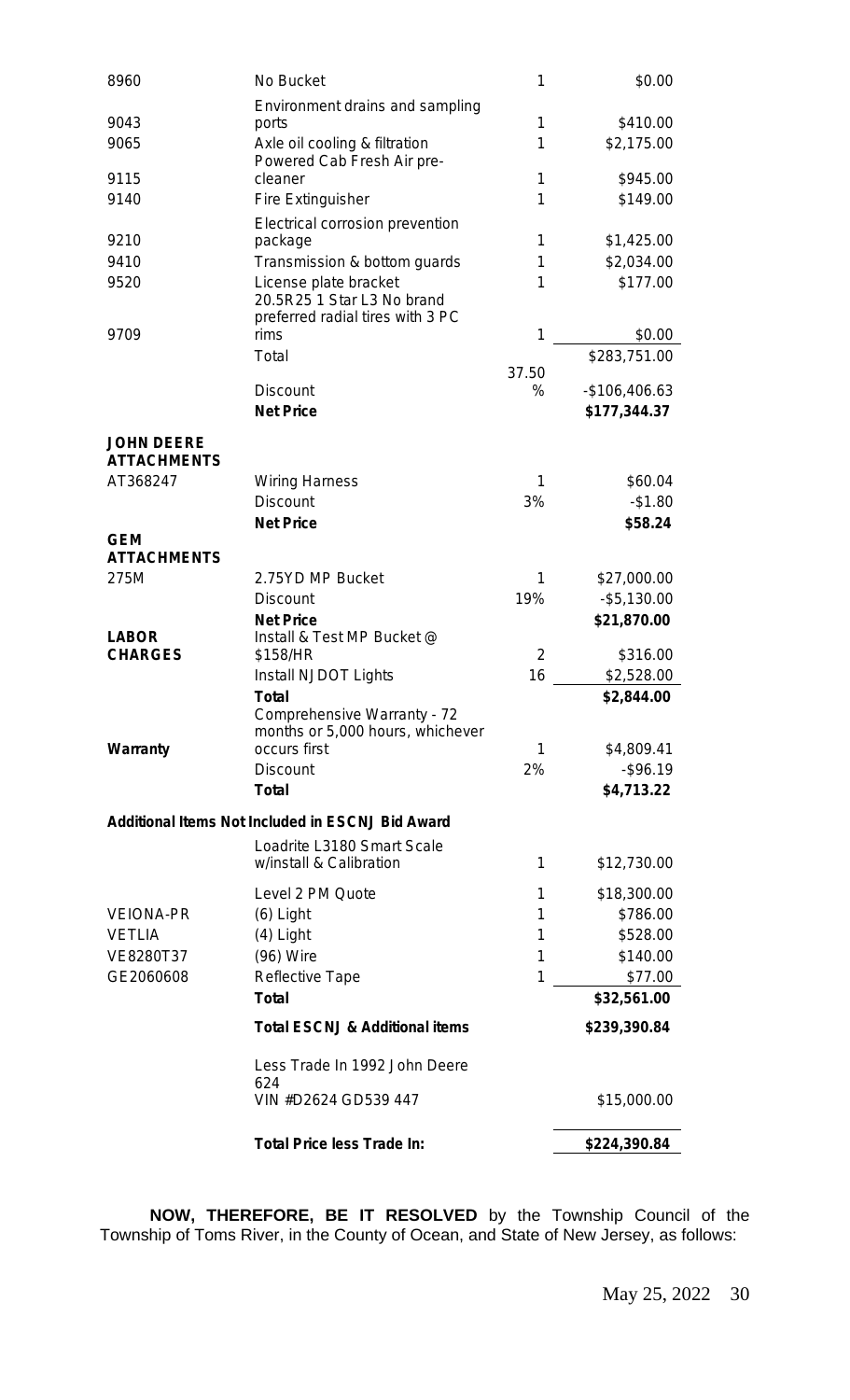1. It hereby authorizes the purchase of one (1) Wheel Loader for the Department of Public Works from Jesco, Inc., (including the Trade-In of a 1992 John Deere 624 Loader, VIN #D2624 GD539 447 - \$15,000.00), in the total maximum amount not to exceed \$224,390.84, as stated above.

 2. Funds in the amount of \$224,390.84, are available in Account No. X-04- -257-204. The certification of funds available statement with respect to this resolution is on file in the Office of the Township Clerk.

 3. A certified copy of this resolution shall be provided by the Office of the Township Clerk to each of the following:

- a) Purchasing Division
- b) Certified Financial Officer
- c) Township Attorney
- d) Department of Public Works
- e) Jesco, Inc.

118 St. Nicholas Avenue So. Plainfield, NJ 07080

#### **RESOLUTION OF THE TOWNSHIP COUNCIL OF THE TOWNSHIP OF TOMS RIVER, OCEAN COUNTY, NEW JERSEY, AUTHORIZING AWARD OF OPEN-ENDED CONTRACTS FOR UNIFORMS AND SPECIALTY ITEMS FOR SCHOOL CROSSING GUARDS, BICYCLE POLICE, DISPATCHERS, BOOKING OFFICERS, MOTORCYCLE POLICE, COMMUNITY SERVICE OFFICERS (CSO'S), TOWN HALL SECURITY AND ANIMAL CONTROL OFFICERS, REBID ITEMS TO VARIOUS VENDORS WHO MEET ALL THE TERMS AND CONDITIONS OF THE BID SPECIFICATIONS**

#### **MAY 25, 2022**

**WHEREAS**, the Division of Purchasing of the Township of Toms River has requested authorization to award open-ended contracts for Uniforms and Specialty Items for School Crossing Guards, Bicycle Police, Dispatchers, Booking Officers, Motorcycle Police, Community Service Officers (CSO'S), Town Hall Security and Animal Control Officers, rebid items to various vendors; and

**WHEREAS,** bids were originally received on March 3, 2022; and

**WHEREAS,** Item Numbers 94, 95, 109, 112, 114, 116, 117, 124, 125, 129-133 received no bids and were rebid; and

**WHEREAS,** Items 1, 3, 5-12, 19-26, 33-37, 44-55, 58- 62, 64, 65, 68-71, 73, 74, 76-82, 86-88, 90-93, 97-100, 103, 104, 107, 108, 110, 111, 113, 115, 118, 120-122, 128, 136, 151, 152, 160, 163, 164, 165 were rejected in accordance with N.J.S.A. 40A:11-13.2 (a) which states the lowest bid substantially exceeds the cost estimates for the goods or services; and

**WHEREAS,** Items 1, 3, 5-12, 19-26, 33-37, 44-55, 58- 62, 64, 65, 68-71, 73, 74, 76-82, 86-88, 90-95, 97-100, 103, 104, 107-118, 120-122, 124, 125, 128-133, 136, 151, 152, 160, 163, 164, 165 were rebid on May 3, 2022. Bids were then received from the following vendors:

| Action Uniform Co LLC   | Gall's, LLC           | <b>Public Safety Unlimited</b> |
|-------------------------|-----------------------|--------------------------------|
| 1500 S. New Rd.         | 1340 Russell Cave Rd. | 1252 Haddonfield Berlin Rd.    |
| Pleasantville, NJ 08232 | Lexington, KY 40505   | Voorhees, NJ 08043             |

Keyport Army Navy PO Box 985 Brick, NJ 08723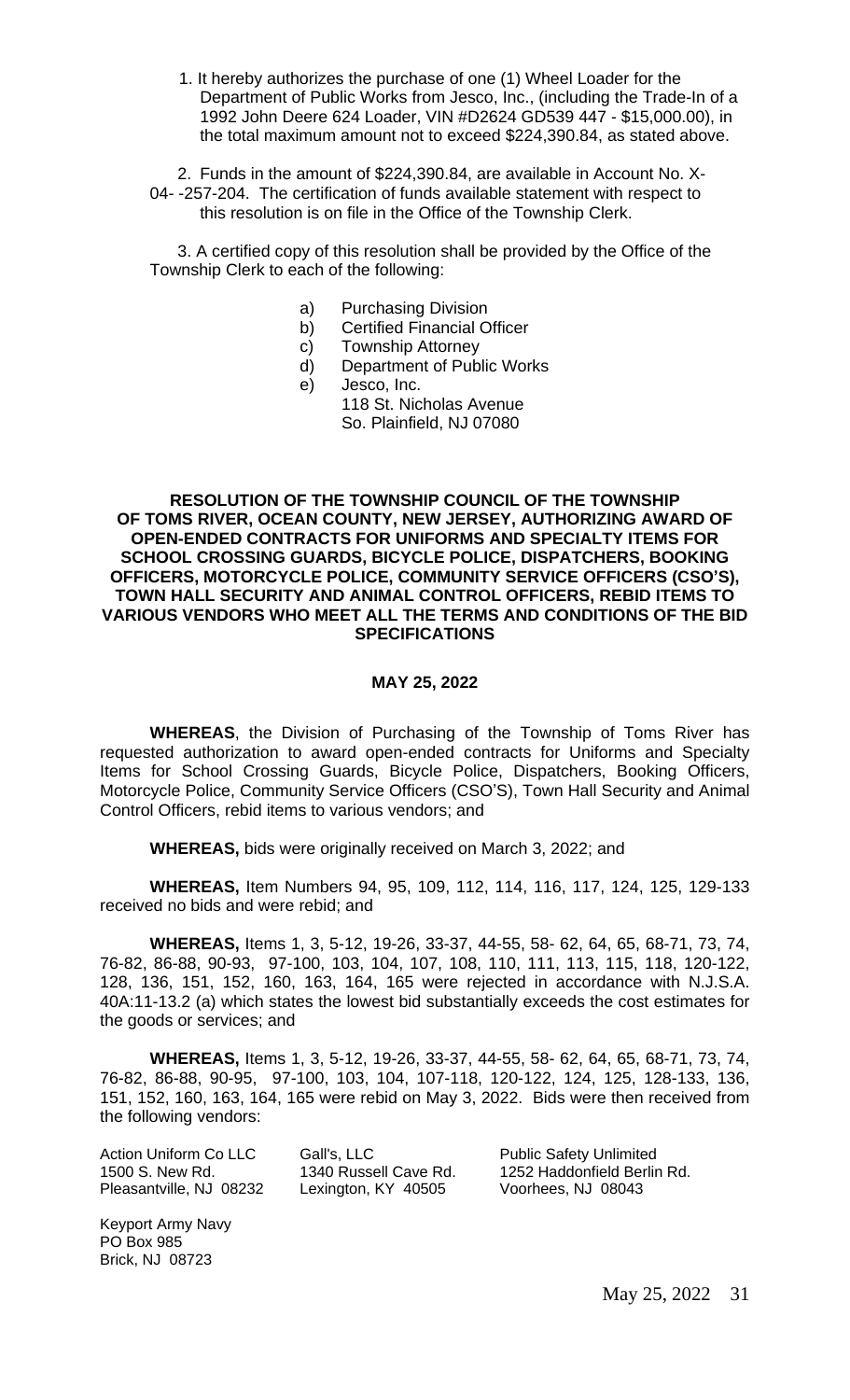Rebid Items shall be awarded as follows:

**Action Uniform Co LLC** for Items: 3, 20, 23, 80, 81, 100, 120, 128 and 152.

**Gall's, LLC** for Items: 5, 6, 9-12 ,21, 22, 24, 33-35, 37, 44-50, 55, 58-62, 65, 68-71, 73, 74, 76-78, 87, 88, 91, 93-95, 97, 98, 108-111, 115, 118, 122, 125, 129, 131-133, 136, 151, 163 and 165.

**Public Safety Unlimited** for Items: 19, 25, 26, 36, 64, 79, 82, 86, 92, 99, 103, 104, 107, 113, 114, 116, 121, 124, 130, 160 and 164.

**Keyport Army Navy** for Items: 1, 7, 8, 51-54 and 90.

**WHEREAS,** Items 112 and 117 received no bids. Based on NJSA 40A:11- 5(3)(a), we attempted to negotiate pricing with various vendors. No vendor responded to the request for negotiations. Quotes shall now be obtained prior to purchase of these items.

**NOW, THEREFORE, BE IT RESOLVED** by the Township Council of the Township of Toms River, Ocean County, New Jersey, as follows:

It hereby awards open-ended contracts for Uniforms and Specialty Items for School Crossing Guards, Bicycle Police, Dispatchers, Booking Officers, Motorcycle Police, Community Service Officers (CSO'S), Town Hall Security and Animal Control Officers, rebid items to various vendors, as follows:

**Action Uniform Co LLC** for Items: 3, 20, 23, 80, 81, 100, 120, 128 and 152.

**Gall's, LLC** for Items: 5, 6, 9-12 ,21, 22, 24, 33-35, 37, 44-50, 55, 58-62, 65, 68-71, 73, 74, 76-78, 87, 88, 91, 93-95, 97, 98, 108-111, 115, 118, 122, 125, 129, 131-133, 136, 151, 163 and 165.

**Public Safety Unlimited** for Items: 19, 25, 26, 36, 64, 79, 82, 86, 92, 99, 103, 104, 107, 113, 114, 116, 121, 124, 130, 160 and 164.

**Keyport Army Navy** for Items: 1, 7, 8, 51-54 and 90.

2. Items 112 and 117 received no bids. Based on NJSA 40A:11-5(3)(a), we attempted to negotiate pricing with various vendors. No vendor responded to the request for negotiations. Quotes shall now be obtained prior to purchase of these items.

3. The Term of Contracts shall be effective retroactive from April 23, 2022 through April 22, 2023. These will be open-ended contracts with funds being encumbered each time an order is placed, contingent upon the availability of funds in the appropriate municipal budget. The award of these contracts is subject to all the terms and conditions of the bid specifications.

4. The certification of funds available statement with respect to this resolution is on file in the Office of the Township Clerk.

5**.** A certified copy of this resolution shall be provided by the Office of the Township Clerk to each of the following:

- a) Purchasing Division
- b) Certified Financial Officer
- c) Township Attorney
- d) All Departments
- e) Action Uniform Co LLC 1500 S. New Rd. Pleasantville, NJ 08232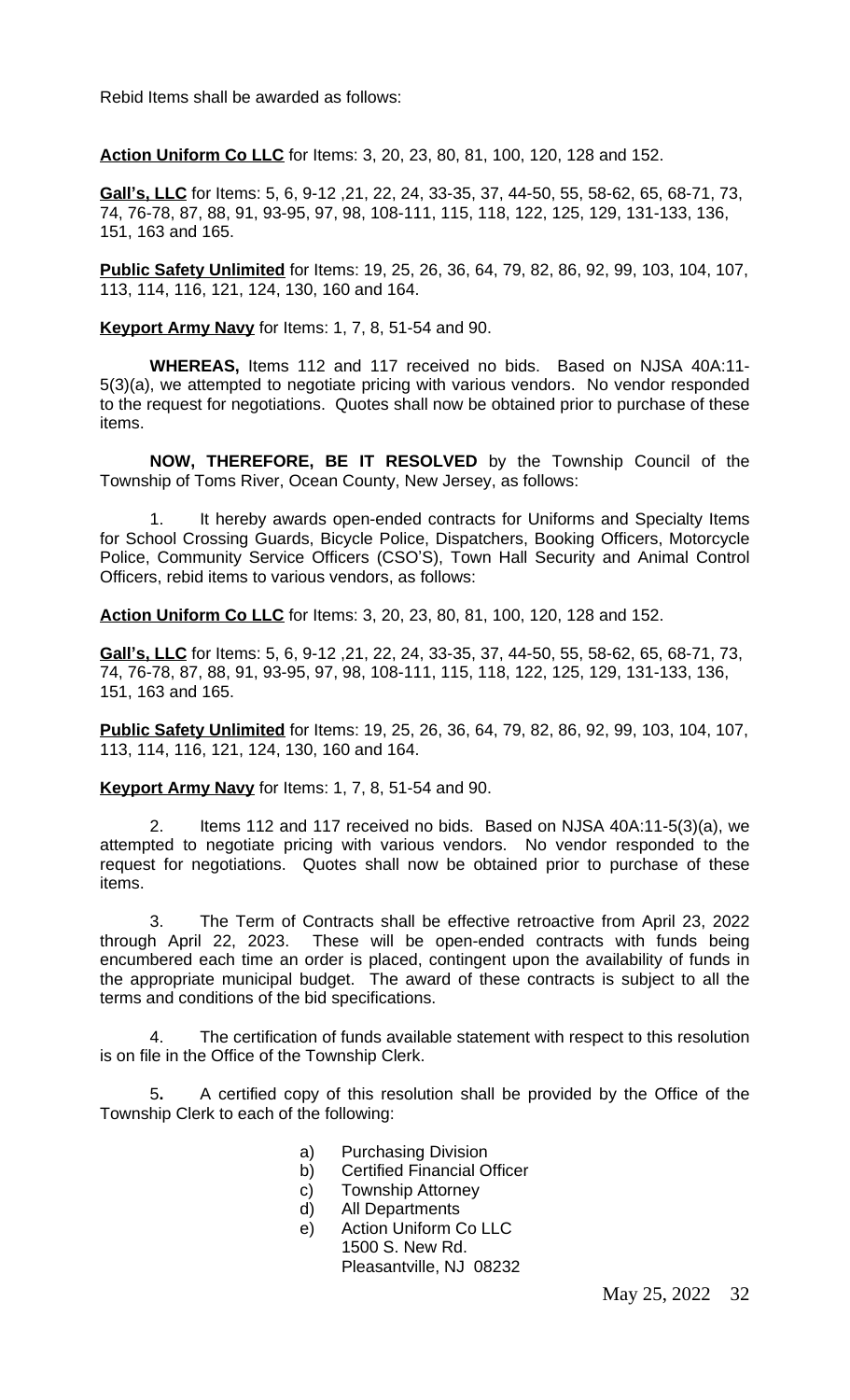- f) Gall's LLC
	- 1340 Russell Cave Rd. Lexington, KY 40505
- g) Public Safety Unlimited 1252 Haddonfield Berlin Rd. Vorhees, NJ 08043
- h) Keyport Army Navy PO Box 985 Brick, NJ 08723

#### **RESOLUTION OF THE TOWNSHIP COUNCIL OF THE TOWNSHIP OF TOMS RIVER, OCEAN COUNTY, NEW JERSEY** , **REJECTING THE REBID OF ITEM NO. 95 FOR THE 2022 SUPPLY OF PRINTED FLAT FORMS, LETTERHEADS AND ENVNELOPES REVISED BID RECEIVED FROM URNER BARRY AND CONCEPT PRINT, WHICH STATES THE LOWEST BID SUBSTANTIALLY EXCEEDS THE COST ESTIMATES FOR THE**

## **GOODS OR SERVICES, AND QUOTES WILL BE OBTAINED PRIOR TO PURCHASE**

#### **MAY 25, 2022**

WHEREAS, the Division of Purchasing is requesting authorization to reject the rebid of Item No. 95 on the 2022 Supply of Printed Fat Forms, Letterheads and Envelopes Revised Rebid; and

WHEREAS, bids were invited for Item No. 95 on April 28, 2022, from the following vendors: and

Urner Barry 1001 Corporate Circle Toms River, NJ 08755

Concept Print 40 Lydecker Street Nyack, NY1960

WHEREAS, the bids have been reviewed by the Purchasing Division and recommendation has been made to reject all bids received for Item No. 95, pursuant to NJSA 40A:11-13.2(a), which states that the lowest bid substantially exceeds the cost estimates for the goods or services and quotes will be obtained prior to purchase;

NOW, THEREFORE, BE IT RESOLVED by the Township Council of the Township of Toms River, in the County of Ocean, and State of New Jersey, as follows:

1. It is in the best interest of the Township to reject the above-mentioned bids received for Item No. 95, pursuant to NJSA 40A:11-13.2(a), which states that the lowest bid substantially exceeds the cost estimated for the goods or services and quotes will be obtained prior to purchase.

2. A certified copy of this resolution shall be provided by the Office of the Township Clerk to each of the following:

- a) Purchasing Division
- b) Certified Financial Officer
- c) Township Attorney
- d) Aforementioned bidders

#### **RESOLUTION OF THE TOWNSHIP COUNCIL OF THE TOWNSHIP OF TOMS RIVER, OCEAN COUNTY, NEW JERSEY, ACCEPTING PERFORMANCE**

May 25, 2022 33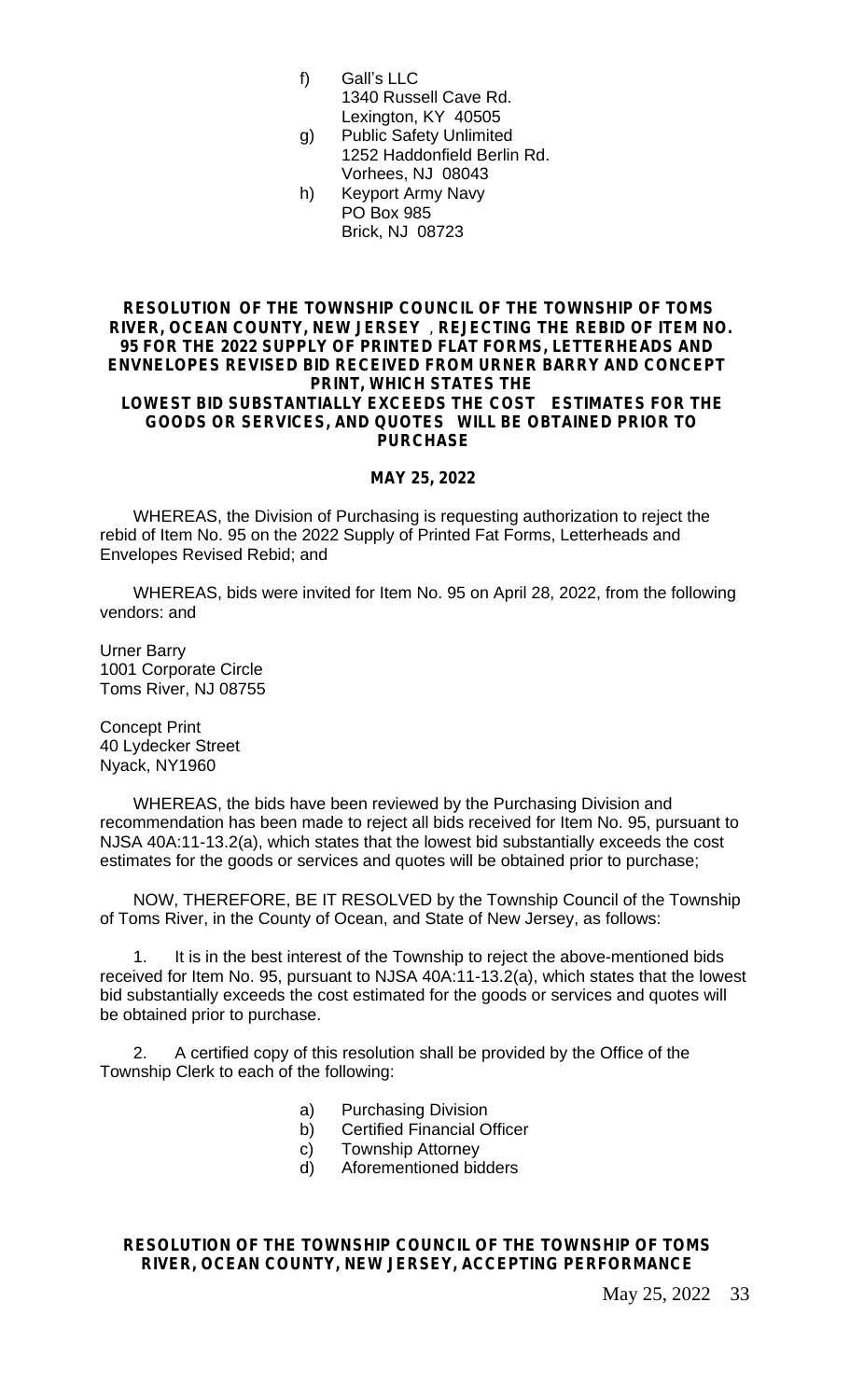#### **GUARANTEES FOR A MINOR SUBDIVISION KNOWN AS BLOCK 831, LOT 14 AND 15 (Anthony Avenue)**

#### **May 25, 2022**

WHEREAS, the Township Engineer has reported to the Township Council with respect to a Minor Site Plan known as Block 831, Lots 14 & 15.

WHEREAS, Performance Bonds have been posted as follows:

- 1) Cash Bond in the amount of \$5,700.00 which represents the full portion of the performance guarantee amount.
- 2) Check in the amount of \$500.00 which represents the escrow amount for inspection fees.

NOW, THEREFORE, BE IT RESOLVED BY THE TOWNSHIP COUNCIL OF THE TOWNSHIP OF TOMS RIVER, IN THE COUNTY OF OCEAN AND STATE OF NEW JERSEY, as follows:

- 1) The bonds set forth in the preamble hereto are hereby approved.
- 2) Said bond approval is conditioned upon compliance by Richard Beneduce., its successors and assignees, with all terms set forth in the preamble hereof and all requirements of the Land Use Ordinance of the Township of Toms River.

Township Clerk shall send a certified copy hereof to each of the following:

- a. Township Engineer
- b. Chief Financial Officer
- c. Township Attorney Richard Beneduce 630 Anthony Avenue Toms River, NJ 08753

#### **RESOLUTION OF THE TOWNSHIP COUNCIL OF THE TOWNSHIP OF TOMS RIVER, OCEAN COUNTY, NEW JERSEY, ACCEPTING PERFORMANCE GUARANTEES FOR A MINOR SUBDIVISION KNOWN AS BLOCK 825, LOTS 31, 32 AND 33 (Anthony Avenue)**

#### **May 25, 2022**

WHEREAS, the Township Engineer has reported to the Township Council with respect to a Minor Subdivision known as Block 825, Lots 31, 32 & 33.

WHEREAS, Performance Bonds have been posted as follows:

1) Cash Bond in the amount of \$6,600.00 which represents the full portion of the performance guarantee amount. 2) Check in the amount of \$500.00 which represents the escrow amount for inspection fees.

NOW, THEREFORE, BE IT RESOLVED BY THE TOWNSHIP COUNCIL OF THE TOWNSHIP OF TOMS RIVER, IN THE COUNTY OF OCEAN AND STATE OF NEW JERSEY, as follows:

1) The bonds set forth in the preamble hereto are hereby approved.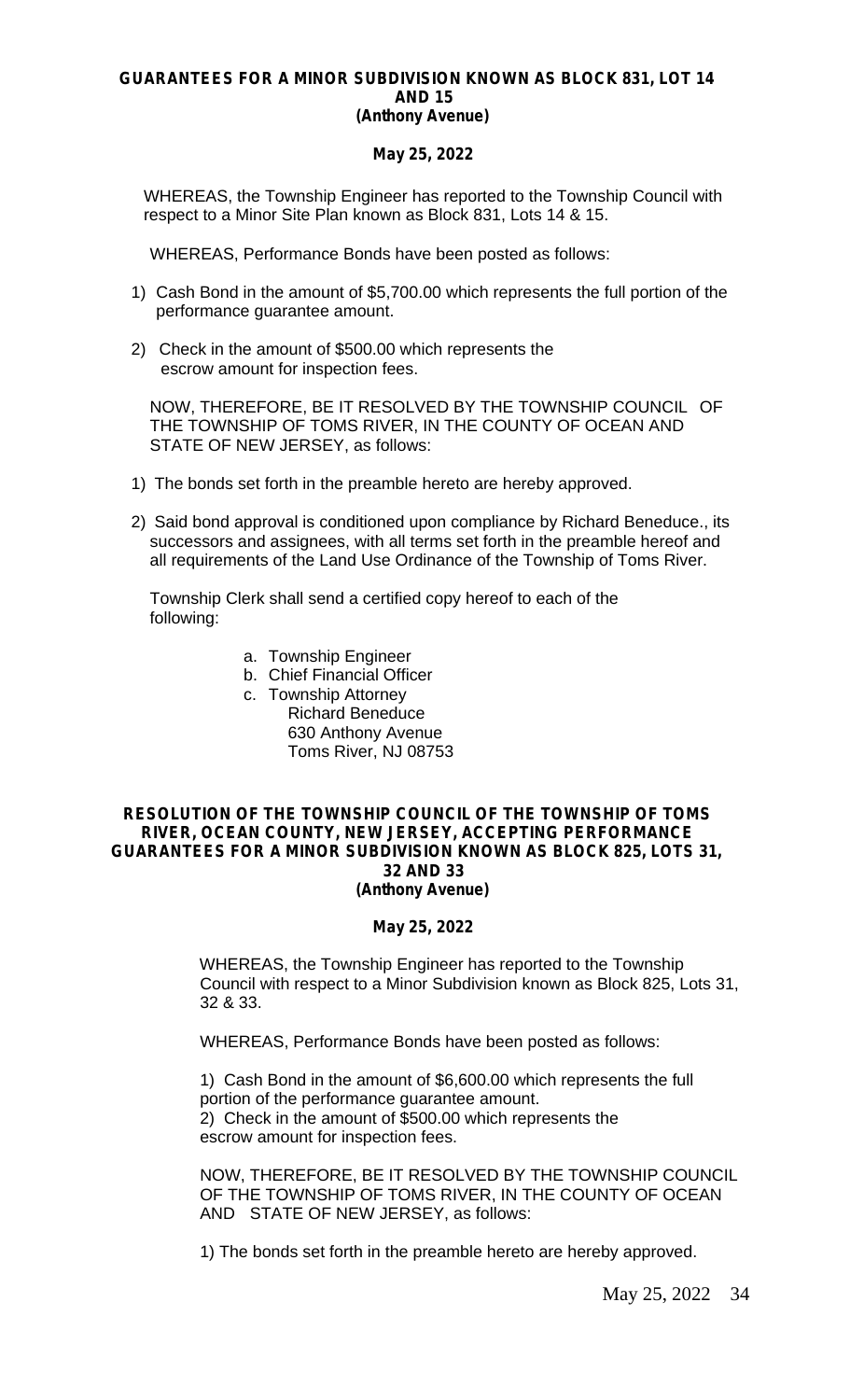2) Said bond approval is conditioned upon compliance by Benva Properties, LLC its successors and assignees, with all terms set forth in the preamble hereof and all requirements of the Land Use Ordinance of the Township of Toms River.

Township Clerk shall send a certified copy hereof to each of the following:

- a. Township Engineer
- b. Chief Financial Officer
- c. Township Attorney
- d. Benva Properties, LLC 601 Miller Road Wyckoff, NJ 07481

#### **RESOLUTION OF THE TOWNSHIP COUNCIL OF THE TOWNSHIP OF TOMS RIVER, OCEAN COUNTY, NEW JERSEY, ACCEPTING PERFORMANCE GUARANTEES FOR A MINOR SITE PLAN FOR A TRASH ENCLOSURE KNOWN AS WAWA, BLOCK 920.08, LOT 100 (3485 Route 35)**

#### **May 25, 2022**

WHEREAS, the Township Engineer has reported to the Township Council with respect to a Minor Site Plan known as Block 920.08, Lot 100.

WHEREAS, Performance Bonds have been posted as follows:

1) Check in the amount of \$5000.00 which represents the Safety and Stabilization Guarantee.

 2) Check in the amount of \$500.00 which represents the escrow amount for inspection fees.

NOW, THEREFORE, BE IT RESOLVED BY THE TOWNSHIP COUNCIL OF THE TOWNSHIP OF TOMS RIVER, IN THE COUNTY OF OCEAN AND STATE OF NEW JERSEY, as follows:

1) The bonds set forth in the preamble hereto are hereby approved.

2) Said bond approval is conditioned upon compliance by Wawa, Inc., its successors and assignees, with all terms set forth in the preamble hereof and all requirements of the Land Use Ordinance of the Township of Toms River.

Township Clerk shall send a certified copy hereof to each of the following:

- a. Township Engineer
- b. Chief Financial Officer
- c. Township Attorney
- d. Wawa, Inc. 260 Wes Baltimore Pike Wawa, PA 19063

**RESOLUTION OF THE TOWNSHIP COUNCIL OF THE TOWNSHIP OF TOMS RIVER, OCEAN COUNTY, NEW JERSEY, ACCEPTING MAINTENANCE GUARANTEES FOR A MAJOR SITE PLAN KNOWN AS BLOCK 578, LOT 3.01 AND 3.03 (1201 Hooper Avenue)**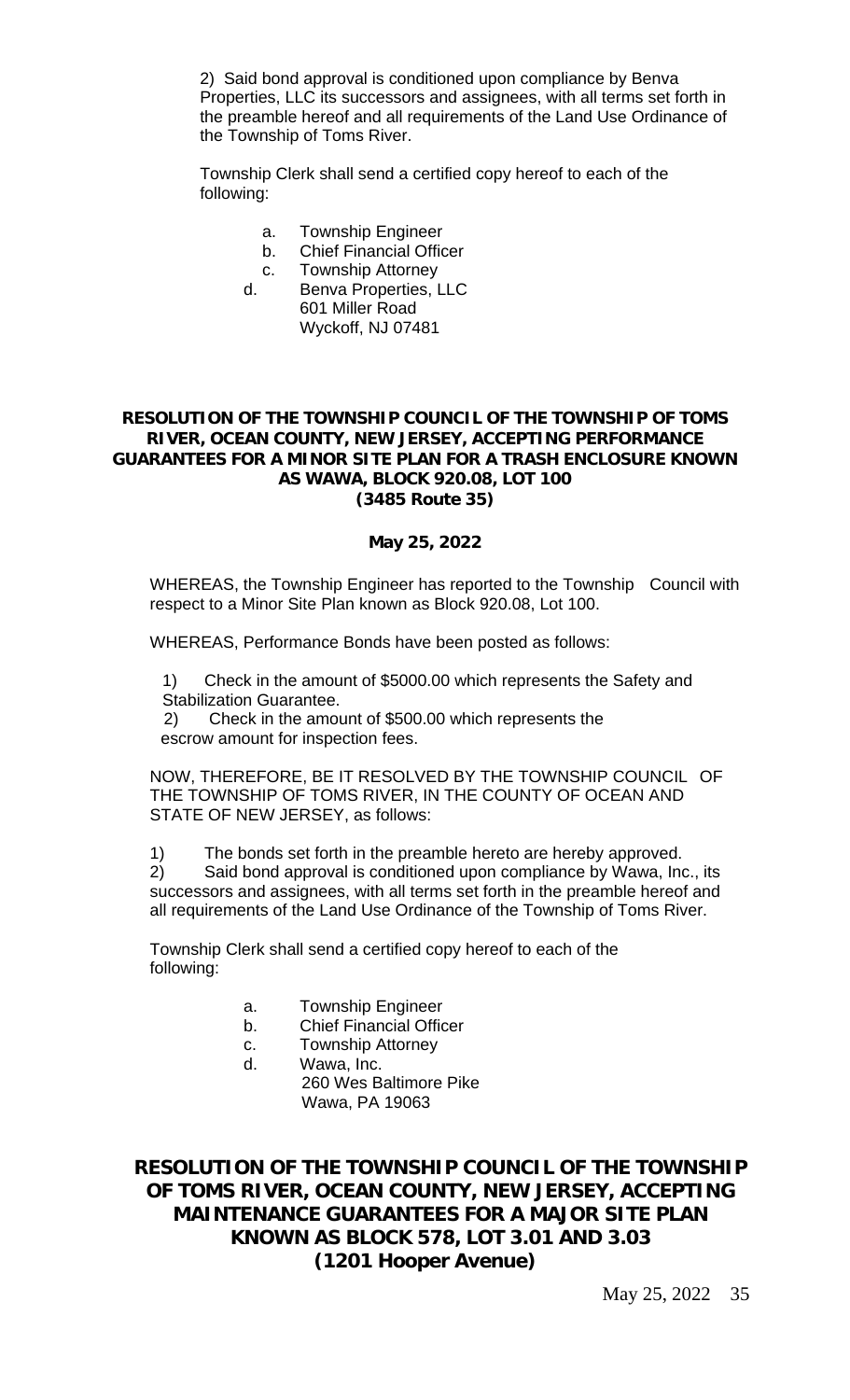WHEREAS, the Township Engineer has reported to the Township Council with respect to a Major Site Plan known as Block 578, Lots 3.01 & 3.03.

WHEREAS, Maintenance Bonds have been posted as follows:

1) Maintenance Bond # 107607627 in the amount \$40,920.00 is accepted and will remain on account to represent the Maintenance Bond;

WHEREAS, the Township Engineer has made an inspection of said Major Site Plan and finds that all improvements have been satisfactorily completed; and

WHEREAS, the Township Engineer has recommended the release of the Performance Guarantees and acceptance of Maintenance Guarantees;

NOW, THEREFORE, BE IT RESOLVED BY THE TOWNSHIP COUNCIL OF THE TOWNSHIP OF TOMS RIVER, IN THE COUNTY OF OCEAN COUNTY AND STATE OF NEW JERSEY, as follows:

1) Maintenance Bond listed in the preamble hereof be and the same is hereby retained;

Township Clerk shall send a certified copy hereof the each of the following:

- a. Township Engineer
- b. Chief Financial Officer
- c. Township Attorney
- d. Simon Property Group, LP 1099 RPT P.O. Box 7066 Indianapolis, IN 46207

#### **RESOLUTION CHANGING VARIOUS CUSTODIANS OF PETTY CASH FUNDS**

#### **May 25, 2022**

WHEREAS, in accordance with N.J.S.A. 40A:5-21 the Township Council of the Township of Toms River is changing Petty Cash Funds custodians to the individuals listed below:

The following Petty Cash Funds custodians are to be changed for 2022 for the various Departments of the Township of Toms River:

- A. Department of Recreation: \$500.00. Said sum shall be utilized in order to pay for various minimal purchases and expenses incurred by the aforesaid Department. Jared Tate and/or Jaime Hawks shall be the Custodian of the Petty Cash Fund.
- B. Bey Lea Golf Course: \$250.00. Said sum shall be utilized in order to pay for various minimal purchases and expenses incurred by the aforesaid Department. Joseph Kinlin and/or Robert Edenfield shall be the Custodian of the Petty Cash Fund.
- C. Municipal Alliance Office: \$100.00. Said sum shall be utilized in order to pay for various minimal purchases and expenses incurred by the aforesaid Office. Maria Maruca and/or Helen McGovern shall be the Custodian of the Petty Cash Fund.
- D. Division of Parks, Buildings and Grounds: \$500.00. Said sum to be utilized in order to pay for the minimal purchases and expenses incurred by the aforesaid Department. Michael Mazzola and/or Michael Freudenberg shall be the custodian.
- E. Division of Animal Control: \$100.00. Said sum to be utilized in order to pay for the<br>minimal purchases and expenses incurred minimal purchases and expenses incurred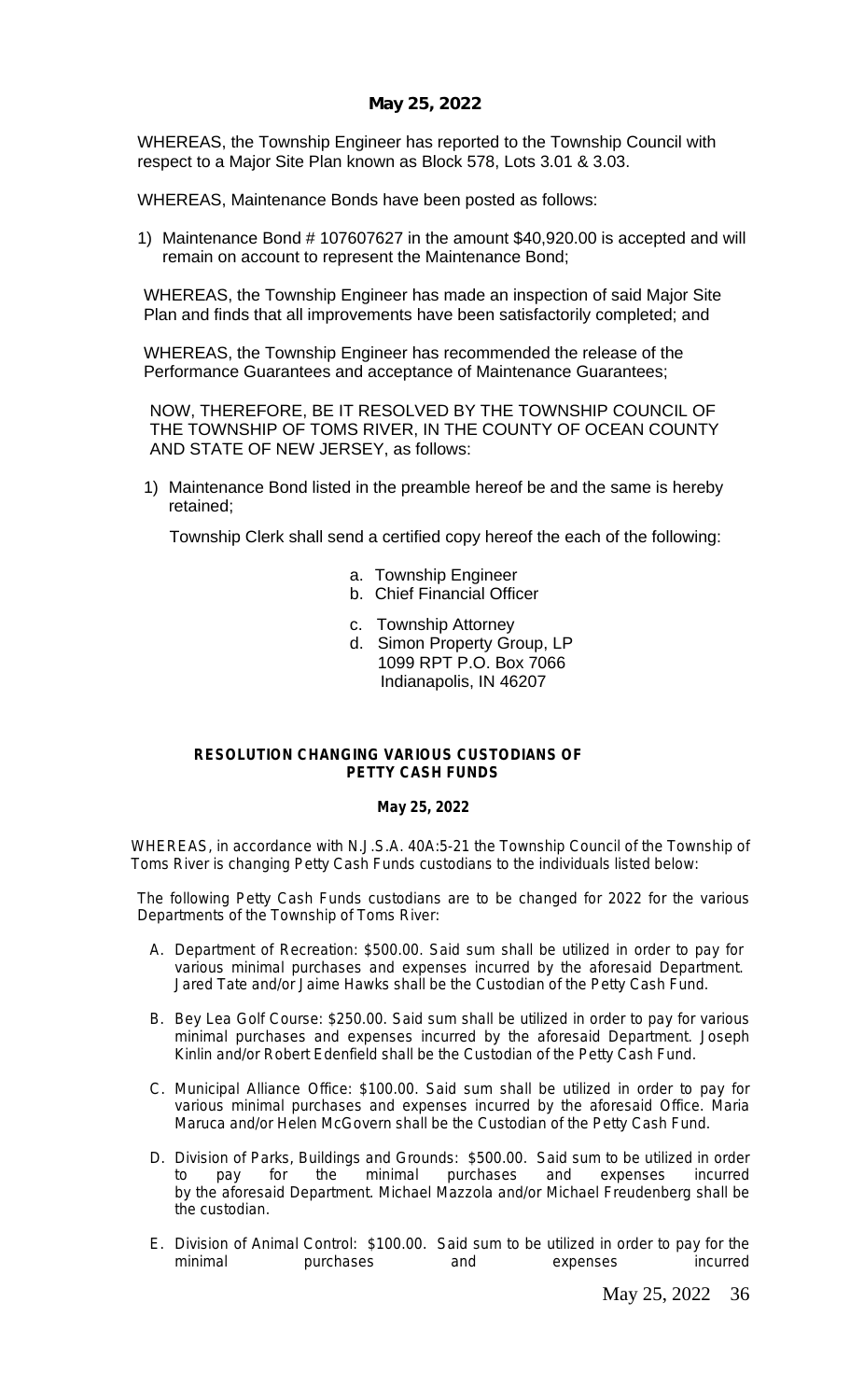by the aforesaid Department Maria Maruca and/or Richard Barbosa shall be the custodian.

NOW, THEREFORE, BE IT RESOLVED that the Township Council of the Township of Toms River, in the County of Ocean and State of New Jersey, hereby authorizes such action and two copies of this Resolution be filed with the Division of Local Government Services, New Jersey Department of Community Affairs for approval.

BE IT FURTHER RESOLVED that certified copies of this Resolution be provided by the Office of the Township Clerk to each of the following:

- a. Director, Division of Local Government Services
- b. Business Administrator
- c. Director of Finance/CFO
- d. Township Attorney
- e. Jared Tate
- f. Anthony Benyola
- g. Maria Maruca

Approved as to Content

## RESOLUTION AUTHORIZING TOMS RIVER TOWNSHIP, COUNTY OF OCEAN, STATE OF NEW JERSEY, APPROVING AMUSEMENT GAMES LICENSE APPLICATION FOR BARNACLE BILL'S, INC.

#### May 25, 2022

WHEREAS, the Township of Toms River has adopted an ordinance to provide for the licensing, conduct, operation and playing of certain amusement games in accordance with the "Amusement Licensing Law" (Chapter 109,P.I.1959) and fixed fees for the said licenses; and

WHEREAS, the ordinance provides for all of the premises to which licenses are to be issued which are located in this municipality which said municipality has heretofore been designated by Ordinance No. 4458-14 as a seashore or resort area with parts hereof customarily ,constituting an amusement or arcades can operate lawfully: and

WHEREAS, the barrier island sections of the Township qualify as seashore or resort areas in which designates amusement or entertainment zones can be established: and

WHEREAS, the said applicant has complied with the "Amusement Games Licensing Law" (Chapter 109, P.I. 1959), the rules and regulations promulgated by the Office of Amusement Games Control Commission in the Department of Community Affairs and the State of New Jersey, and with local ordinances, have submitted the proper licensing feed and application and is being the desire of the governing body to grant said license.

NOW, THEREFORE, BE IT RESOLVED by the Township Council Township of Toms River, in the County of Ocean, and State of New Jersey, as follows

- 1. It hereby approves of Amusement Games License to Barnacle Bill's, Inc. attached, located at1968 Route 35 North Ortley Beach, NJ 08751 to operate from May 28, 2022 to May 27, 2023.
- 2. A Certified copy of this resolution shall be provided by the Clerk's Office of the Township Clerk to each of the following:
	- a) Mayor
	- b) Attorney
	- c) Business Administrator
	- d) Township Council
	- e) Mitchell Little, Chief of Police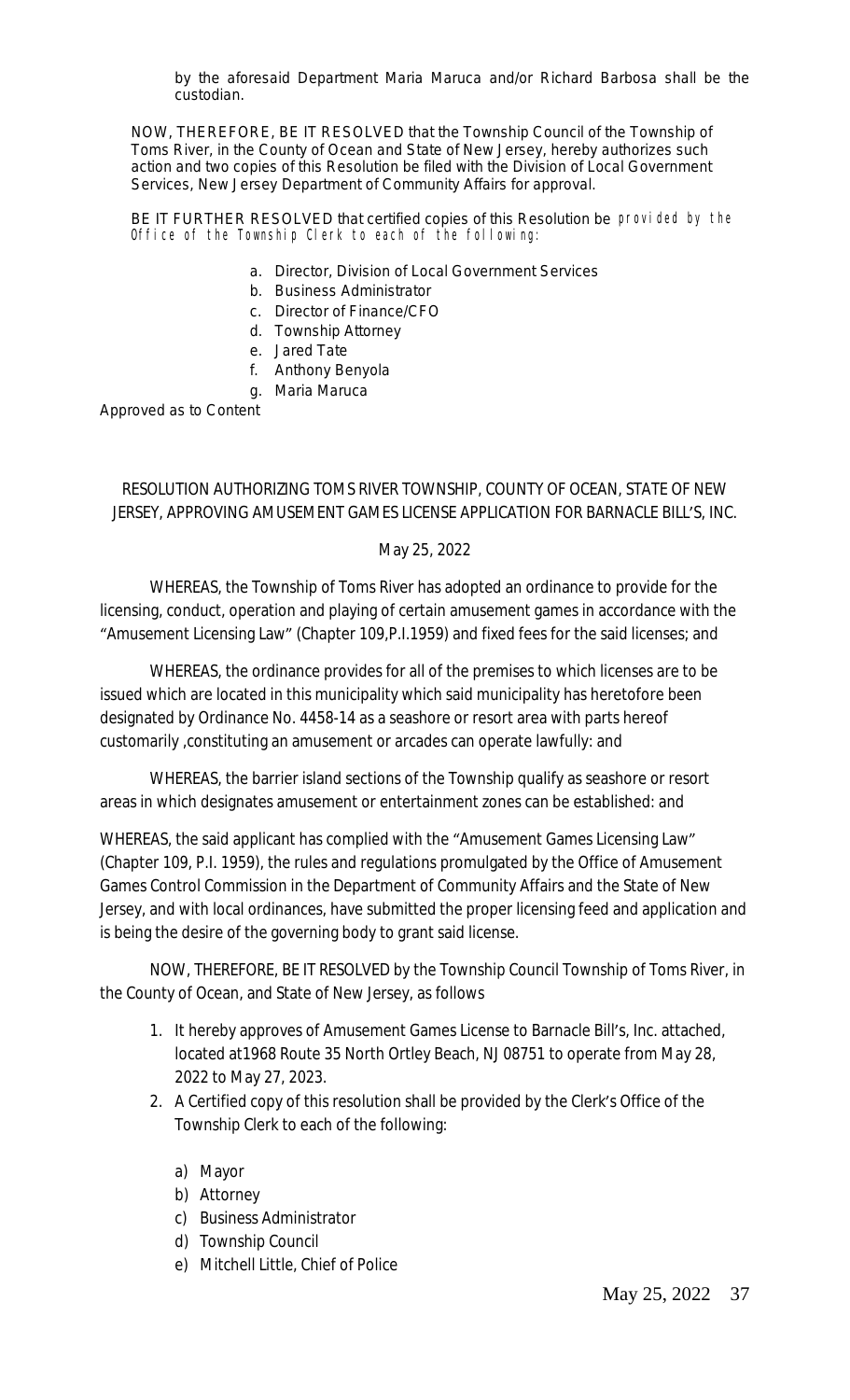- f) Barnacle Bill's Inc. 1968 Route 35 North Ortley Beach, NJ 08751
- g) New Jersey Department of Law & Public Safety, Division of Consumer Affairs, Legalized Games of Chance Control Commission P.O. Box 46000 Newark, NJ 07101

Art Anderson, 12 Park Street, asked if this was approved with an increase. Can we look into why this happened?

Council Member Geoghegan said this is a surcharge.

Council Member Lotano said no one is happy about this surcharge.

A motion was made by Council Member Lotano, seconded by Council Member Kopp, and carried with Council Members Ciccozzi, Kopp, Lotano, Quinlisk, Rodrick, and Council President Geoghegan voting yes, and with Council Member Lamb absent, to approve the following Resolution.

#### **RESOLUTION OF THE TOWNSHIP COUNCIL OF THE TOWNSHIP OF TOMS RIVER, OCEAN COUNTY, NEW JERSEY, AUTHORIZING AN AMENDMENT TO RESOLUTION DATED MARCH 23, 2021, AUTHORIZING THE PURCHASE OF TWO (2) REPLACEMENT FREIGHTLINER SINGLE AXLE DUMP TRUCKS FOR THE DEPARTMENT OF PUBLIC WORKS, FROM ROBERT H. HOOVER & SONS, INC., UTILIZING OCEAN COUNTY COOPERATIVE PRICING SYSTEM, BID B2020-133, DUE TO MANUFACTURER'S PRICE INCREASES FOR INCREASED COMMODITY AND SUPPLY CHAIN COSTS, FOR AN ADDITIONAL AMOUNT OF \$20,350.00, FOR AN AMENDED TOTAL AMOUNT OF CONTRACT OF \$348,138.74**

#### **MAY 25, 2022**

WHEREAS, pursuant to bids received, a contract was awarded by the County of Ocean, as Lead Agency for the Ocean County Cooperative Pricing System, Contract Bid No. B2020-133, of which Toms River Township is an active participant, as authorized by N.J.S.A. 40A:11-11(6); and

WHEREAS, on March 23, 2021, the Township Council authorized the purchase of Two (2) Replacement 2021 Freightliner Single Axle Dump Trucks for the Department of Public Works, from Robert H. Hoover & Sons, Inc., utilizing the Ocean County Cooperative Pricing System Contract Bid No. B2020-133, in the total contract amount not to exceed \$327,788.74; and

WHEREAS, these (2) Replacement 2021 Freightliner Single Axle Dump Trucks are replacing Plow Trucks #63 and #67, which have been sold; and

WHEREAS, due to manufacturers' price increases for increased commodity and supply chain costs, Robert H. Hoover & Sons, Inc., has advised of surcharges, as follows:

Freightliner Chassis Surcharge of \$6,700.00 per chassis or \$13,400 for two. H.A. DeHart Surcharge for Dump Bodies, Plows and Spreaders at \$3,475.00 per unit or \$6,950.00 for two.

The total for these surcharges are \$20,350.00;

**NOW, THEREFORE, BE IT RESOLVED** by the Township Council of the Township of Toms River, in the County of Ocean, and State of New Jersey, as follows:

1. It hereby authorizes an amendment to Resolution dated March 23 2021, authorizing the purchase of Two (2) Freightliner Single Axle Dump Trucks for the Department of Public Works from Robert H. Hoover & Sons, Inc. utilizing the Ocean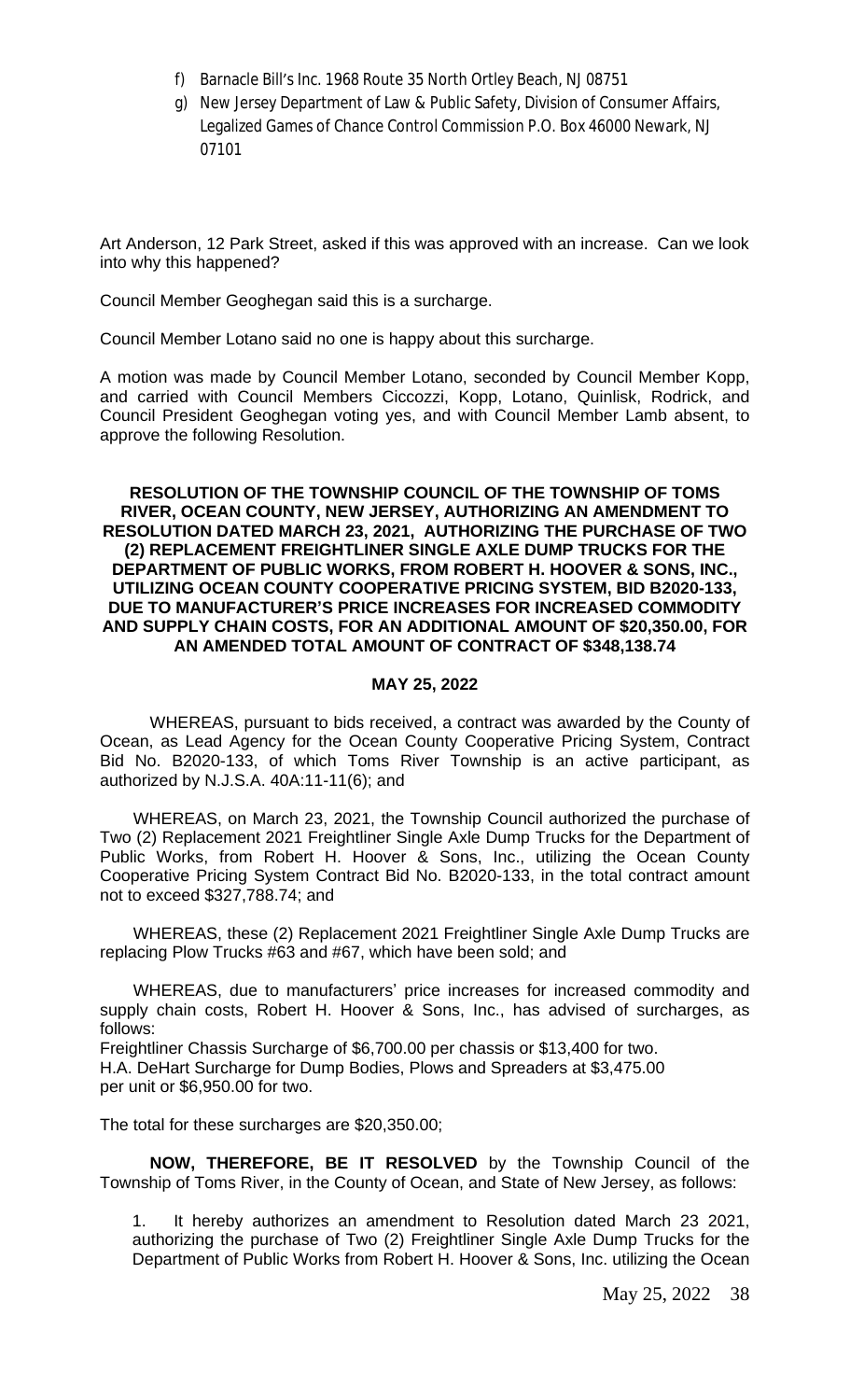County Cooperative Pricing System Bid B2020, for an additional amount of \$20,350.00, as specified above, in the total revised maximum amount of contract not to exceed \$348,138.74

2. Additional funds in the amount of \$20,350,00 are available in Account No. X-04- -253-204 - \$20,049.97 and Account No. X-04- -248-001 - \$300.03. The certification of funds available statement with respect to this resolution is on file in the Office of the Township Clerk.

3. A certified copy of this resolution shall be provided by the Office of the Township Clerk to each of the following:

- a) Purchasing Division
- b) Certified Financial Officer
- c) Township Attorney
- d) Public Works
- e) Robert H. Hoover & Sons, Inc. 149 Goldmine Road Flanders, NJ 07836

Paul Jeffries, 1661 Bay Blvd, Ortley Beach, happy to see the following resolution on the agenda and asked when it will be complete?

Council Member Lotano also glad it is on the agenda.

A motion was made by Council Member Lotano, seconded by Council Member Rodrick, and carried with Council Members Ciccozzi, Kopp, Lotano, Quinlisk, Rodrick, and Council President Geoghegan voting yes, and with Council Member Lamb absent, to approve the following Resolution.

## **RESOLUTION OF THE TOWNSHIP COUNCIL OF THE TOWNSHIP OF TOMS RIVER, OCEAN COUNTY, NEW JERSEY, AUTHORIZING AWARD OF CONTRACT TO VULCAN CONSTRUCTION GROUP, INC., WHO MEETS ALL THE BID SPECIFICATIONS, FOR THE 2022 EMERGENCY DUNE REPAIR PROJECT, IN THE TOTAL CONTRACT AMOUNT NOT TO EXCEED \$244,250.00**

## **MAY 25, 2022**

**WHEREAS,** bids were invited on May 25, 2022 for the 2022 Emergency Dune Repair Project; and,

#### **WHEREAS,** bids were received, as follows:

| <b>Vulcan Construction Group Inc.</b><br>3 Hance Dr.<br>Cookstown, NJ 08511 | \$244,250.00 |
|-----------------------------------------------------------------------------|--------------|
| CJ Hesse Inc.<br>25 First Ave.<br>Atlantic Highlands, NJ 07716              | \$298,750.00 |
| Earle Asphalt Company<br><b>PO Box 556</b><br>Farmingdale, NJ 07727         | \$315,250.00 |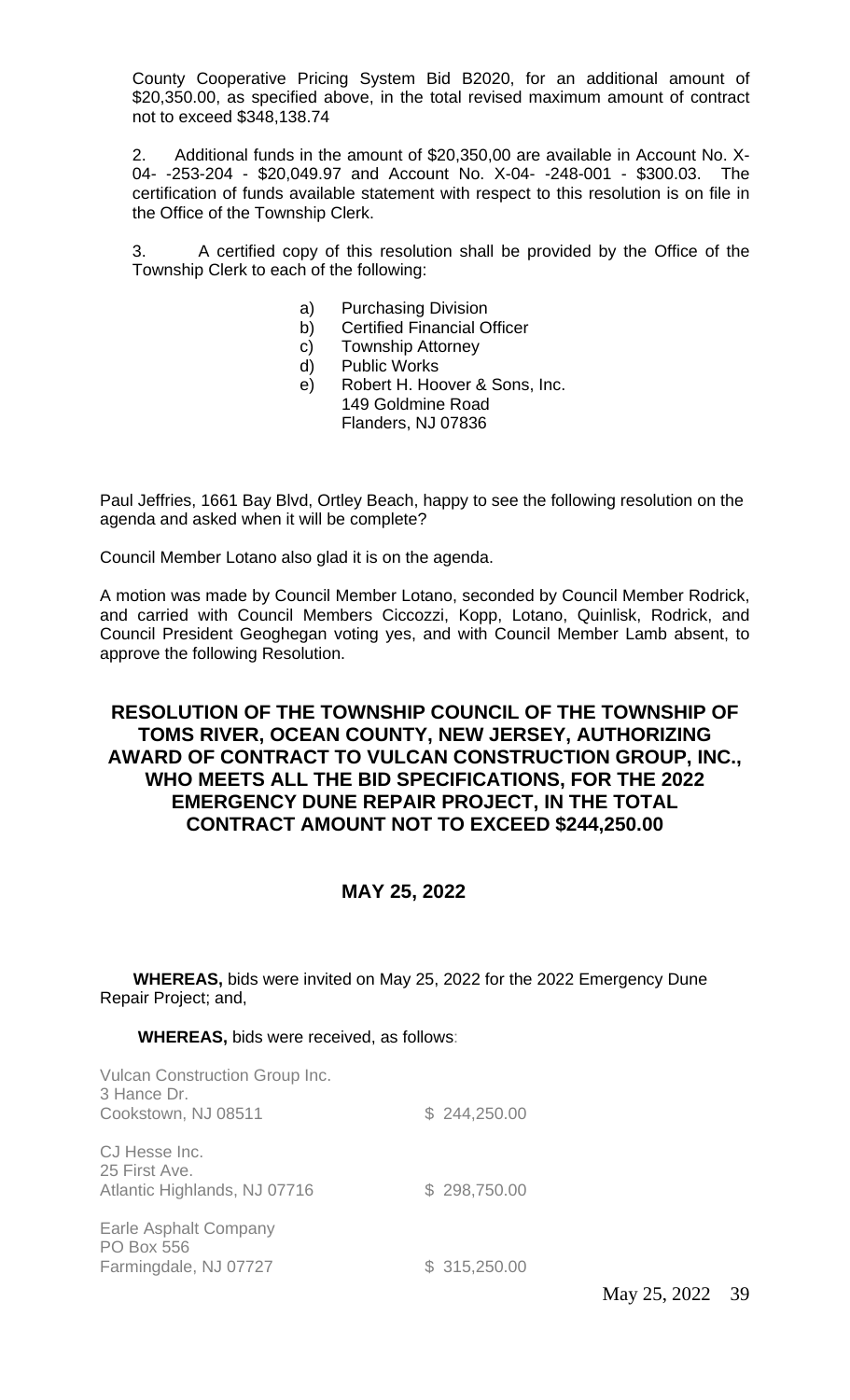| <b>SunCo Eco-Contracting LLC</b><br>2 Centennial Dr.- Suite 4D<br>Peabody, MA 01960 | \$ 367,950.00  |
|-------------------------------------------------------------------------------------|----------------|
| <b>Mount Construction</b><br>427 S. White Horse Pike<br>Berlin, NJ 08009            | \$546,750.00   |
| JPC Group Inc.<br>228 Blackwood-Barnsboro Rd.<br>Blackwood, NJ 08012                | \$995,000.00   |
| Yannuzzi Group Inc.<br>135 Kinnnelon Rd., Suite 102<br>Kinnelon, NJ 07405           | \$1,280,250.00 |

**WHEREAS,** the bids have been reviewed by the Purchasing Division and the Engineering Department, and recommendation has been made to award the contract to Vulcan Construction Group Inc. who meets all of the bid specifications at a total contract price not to exceed \$244,250.00;

**NOW, THEREFORE, BE IT RESOLVED** by the Township Council of the Township of Toms River, in the County of Ocean, and State of New Jersey, as follows:

1. It hereby awards the contract for the 2022 Emergency Dune Repair Project to Vulcan Construction Group Inc., at a total contract price not to exceed \$244,250.00, and funds are available in Account No. X-19- -600-140. The certification of funds available statement with respect to this resolution is on file in the Office of the Township Clerk. This contract is subject to all terms and conditions of the bid specifications.

2. A certified copy of this resolution shall be provided by the Office of the Township Clerk to each of the following:

- a) Mayor Maurice B. Hill, Jr.
- b) Business Administrator
- c) Purchasing Division
- d) Certified Financial Officer
- e) Township Attorney
- f) Engineering Department
- g) Aforementioned bidders

#### **REPORTS - NONE**

### **APPROVAL OF BILLS**

Council President Geoghegan asked for a report on the bills.

The Bill List, dated **May 20, 2022,** was approved on motion by Council Member Lotano, seconded by Council Member Quinlisk,, and carried with Council Members Ciccozzi, Kopp, Lotano, Quinlisk, Rodrick, and Council President Geoghegan voting yes, and with Council Member Lamb absent. **The following respective exceptions to their votes were noted as abstentions to this vote:**

Council President Geoghegan abstained due to Business conflicts on the following:

Purchase Order 22-02965, payable to United Healthcare Insurance Company, in the amount of \$78,557.01.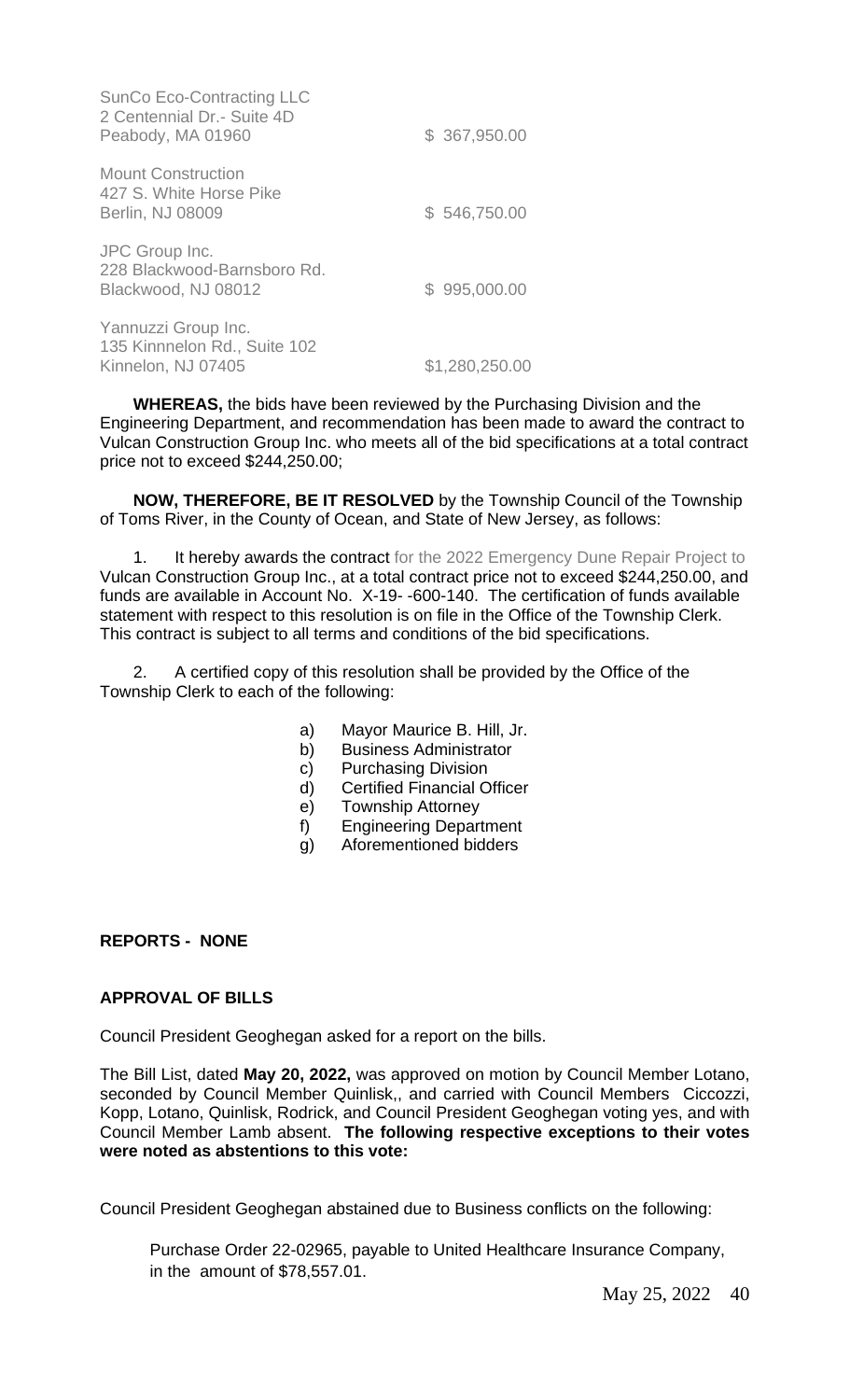Council Member Lotano – NONE

Council Member Ciccozzi – NONE

Council Member Kopp abstained due to Business conflicts on the following:

Purchase Order 22-02762, payable to Berkeley Township in the amount of \$245.00.

Purchase Order 22-02423, payable to Owen Little & Associates, Inc., in the amount of \$12,788.50.

Purchase Order 22-02763, payable to Borough of South Toms River in the amount of \$519.70.

Council Member Lamb – ABSENT

Council Member Quinlisk – NONE

Council Member Rodrick – NONE

### **ELECTED OFFICIALS COMMENTS**

Council Member Rodrick asked Attorney McGuckin for an update on pending litigation. Hearts and Prayers go out to Uvalde, Texas for tragedy in Elementary School.

Council Member Quinlisk had no comments.

Council Member Lotano spoke regarding the tragedy in Texas; Township pool and keeping good police presence for the summer; Memorial Day Parade.

Council Member Kopp spoke regarding tragedy in school – Texas. He also spoke regarding fundraiser in downtown Toms River on Saturday and wishing safe and Happy Memorial Day.

Mayor Hill spoke regarding VA groundbreaking; beach safety; tragedy involving sand collapse and teen death. Spoke about school shooting in Texas and safety of our schools; rescue of mama duck and her babies in storm drain; and wished everyone a Happy Memorial Day.

Council President Geoghegan spoke regarding Texas school tragedy and first responders' action and tragedy at our beach involving sand collapse. He wished everyone a Happy Memorial Day.

#### **PUBLIC COMMENTS**

Council President Geoghegan announced the public portion and asked if any one wished to speak at this time.

Jennifer Howe, Admiral Avenue, spoke about Police Department being in schools following Texas tragedy. Thanked Mayor Hill for reaching out to Governor Murphy for funding allocation; spoke regarding need of homeless shelter and high rent for BID buildings.

Barbara Collis, 453 Eisenhower, Ortley Beach, spoke about non-profits-Lasagna Love and others to bring food to people in need and homeless shelter.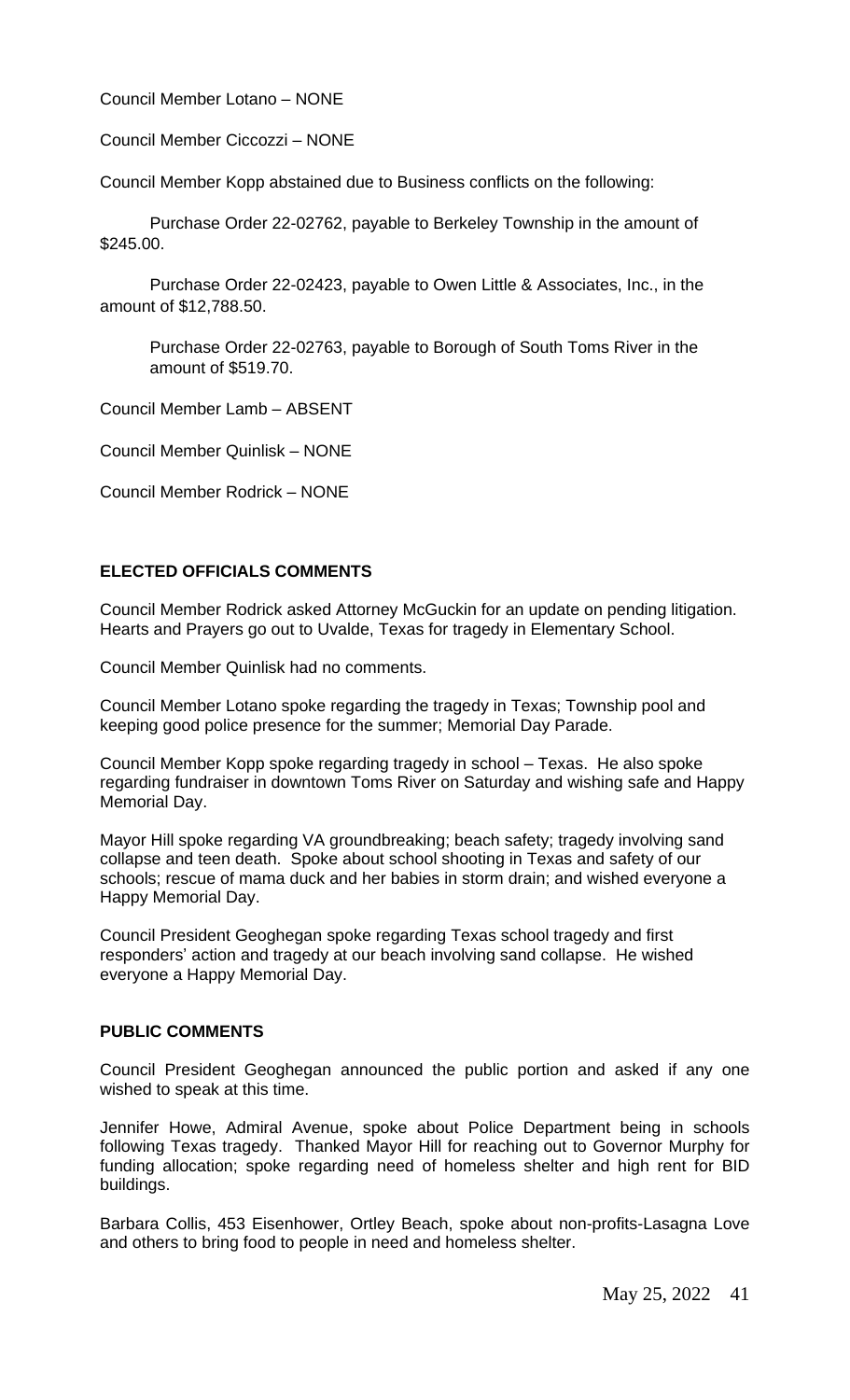Anthony Delveceia, 60 Maine Street, Silverton, spoke that from Brand to Silver Bay there is only one stop sign and children's safety. Also spoke about rent downtown.

Dana Sumerian, 105 Messenger Street, mentioned follow-up on curbs/crosswalk on Main Street. Curb-cut outs on Messenger Street. She also spoke about Council Members all receiving the same information.

Paul Jeffries, 1661 Bay Blvd, want to explain item 9? Spoke about Surf Club Property update; lighting technology software that Brick Township is investing in.

Art Anderson, 12 Park Street, spoke regarding kayak rental; will Zoning and Planning Board meetings be taped or live-streamed? Spoke about May 26<sup>th</sup> public hearing for DEP on Huddy Park Parking lot.

Daniel Kessel, 7 Vail Street, asked for update on medical marijuana ordinance.

Barbara Cerris, 453 Eisenhower, Ortley Beach, spoke about accessing vision beach and no signage at that beach.

Richard Ciullio, 252 Grand Avenue, spoke about lack of preparation for two council members on not being prepared for meetings.

On motion by Council Member Lotano, seconded by Council Member Kopp and carried, the public hearing was **closed**.

A motion was made by Council Member Lotano, seconded by Council Member Kopp, and carried to enter into a private Executive Session at 7:52p.m.

A motion was made by Council Member Lotano, seconded by Council Member Kopp, and carried, to adopt the following resolution, which was read into the record by the Township Clerk:

#### **R E S O L U T I O N**

WHEREAS, Section 8 of the Open Public Meetings Act, Chapter 231, Public Law 1975, permits the exclusion of the public from a meeting in certain circumstances to discuss matters requiring confidentiality and/or of a privileged nature; and

WHEREAS, the Township Council is of the opinion that such circumstances presently exist;

NOW, THEREFORE, BE IT RESOLVED BY THE TOWNSHIP COUNCIL OF THE TOWNSHIP OF TOMS RIVER, IN THE COUNTY OF OCEAN AND STATE OF NEW JERSEY, as follows:

1. The Township Council will now conduct a private Executive Session.

2. The general nature of the subject matter to be discussed and/or acted upon is as follows:

#### Anticipated Litigation

- 3. The following specific topics were announced.
	- 1. Executive Session Minutes: March 9, 2022 Regular Meeting
	- 2. Pending Litigation Langenfeld, et al. v Normandy Beach Association

The foregoing resolution was approved on the following roll call vote:

| Council Member Ciccozzi | - Yes |
|-------------------------|-------|
| Council Member Kopp     | - Yes |